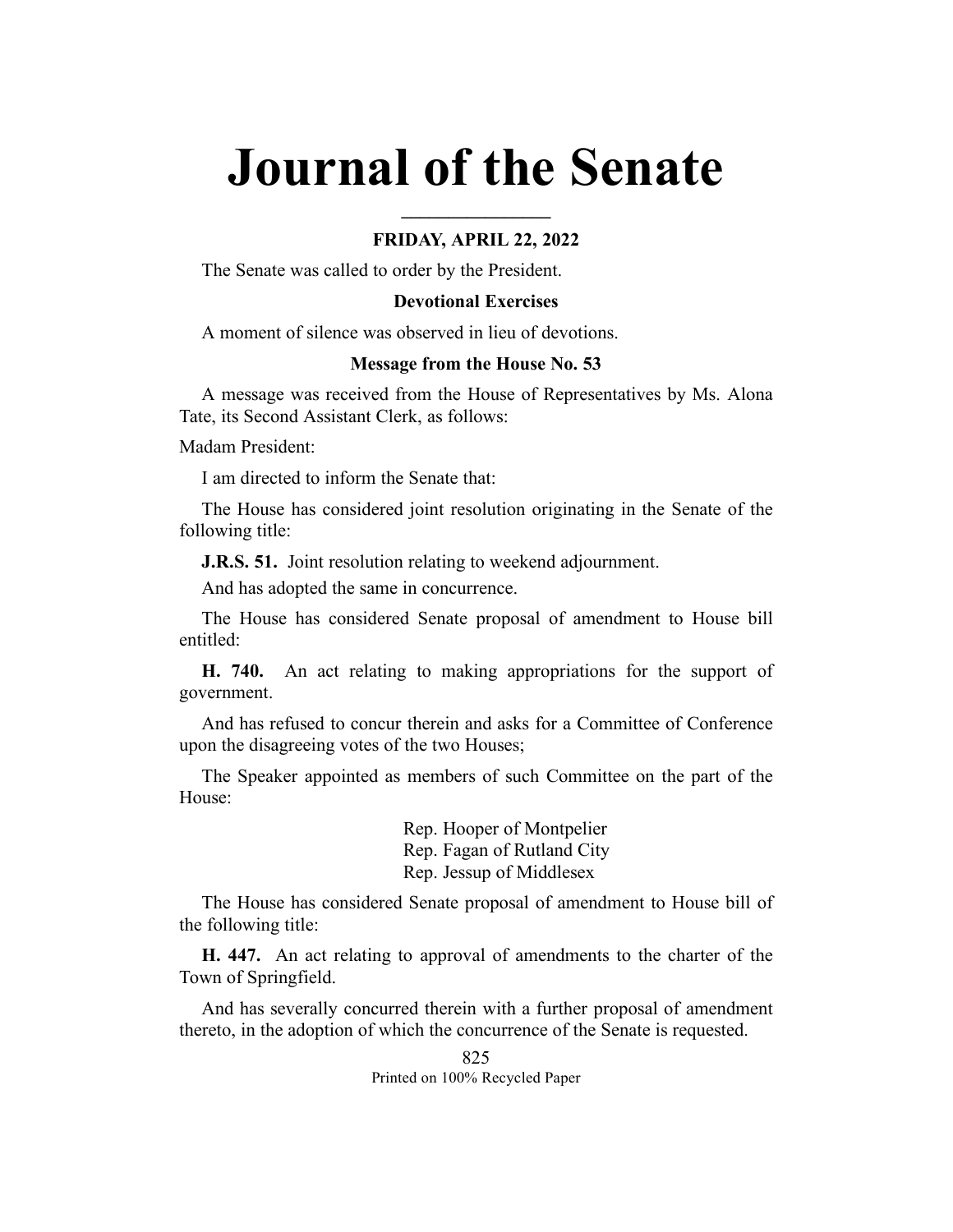The House has considered Senate proposal of amendment to the following House bill:

**H. 731.** An act relating to technical corrections for the 2022 legislative session.

And has severally concurred therein.

The Governor has informed the House that on April 20, 2022, he approved and signed bills originating in the House of the following titles:

**H. 448.** An act relating to approval of amendments to the charter of the City of Burlington.

**H. 491.** An act relating to the creation of the City of Essex Junction and the adoption of the City charter.

**H. 556.** An act relating to exempting property owned by Vermontrecognized Native American tribes from property tax.

**H. 627.** An act relating to the Vermont Economic Development Authority.

**H. 680.** An act relating to obtaining a marriage license in any town in Vermont.

## **Bill Referred to Committee on Finance**

#### **H. 709.**

House bill of the following title, appearing on the Calendar for notice, and affecting the revenue of the state, under the rule was referred to the Committee on Finance:

An act relating to miscellaneous agricultural subjects.

#### **Bills Referred to Committee on Appropriations**

House bills of the following titles, appearing on the Calendar for notice, and carrying an appropriation or requiring the expenditure of funds, under the rule were severally referred to the Committee Appropriations:

**H. 510.** An act relating to a Vermont Child Tax Credit and the Vermont Social Security income exclusion.

**H. 546.** An act relating to racial justice statistics.

**H. 729.** An act relating to miscellaneous judiciary procedures.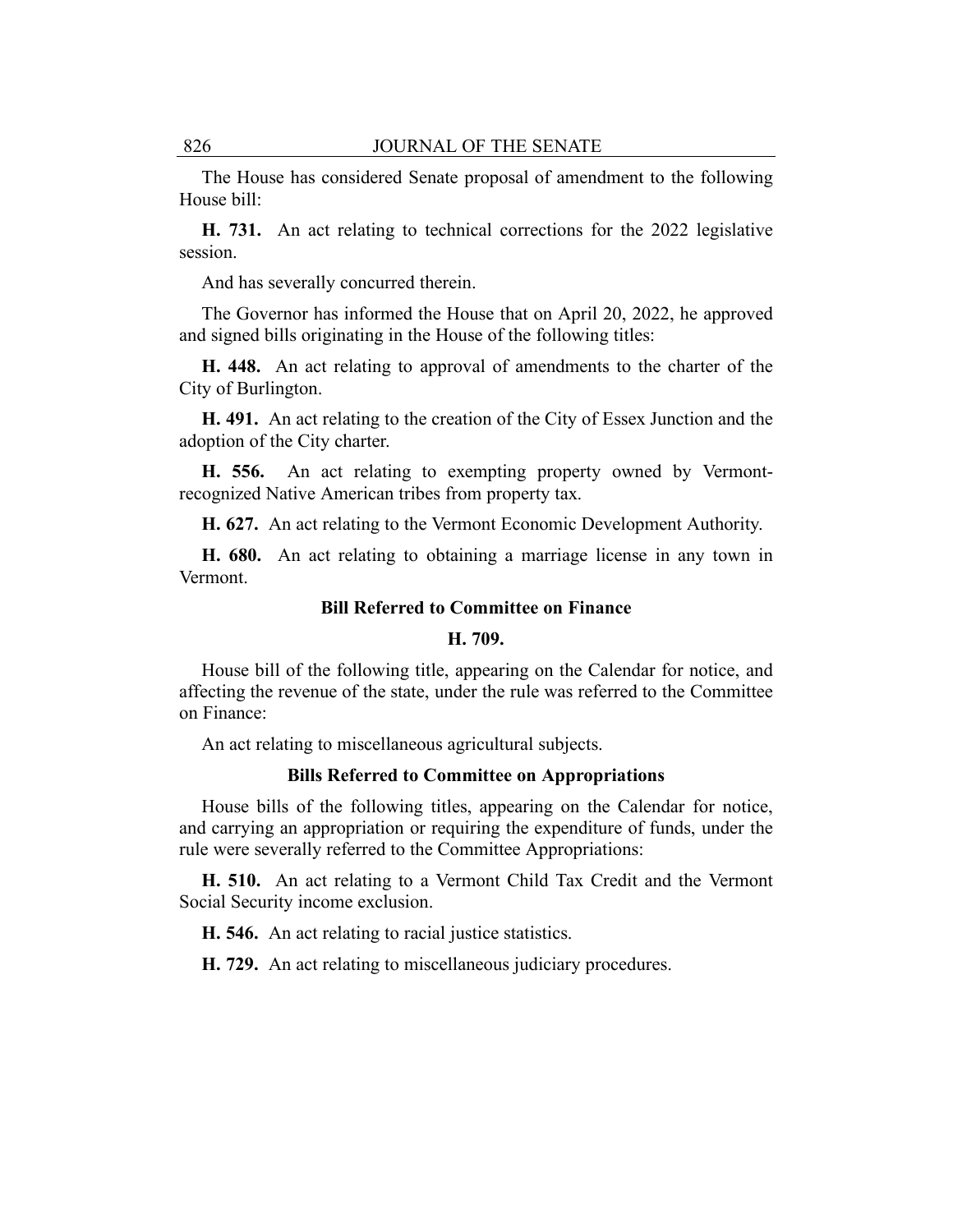#### **Third Reading Ordered**

#### **H. 411.**

Senator Bray, for the Committee on Natural Resources and Energy, to which was referred House bill entitled:

An act relating to the retrieval and use of covered wild animals.

Reported that the bill ought to pass in concurrence.

Thereupon, the bill was read the second time by title only pursuant to Rule 43, and third reading of the bill was ordered.

#### **Proposal of Amendment; Third Reading Ordered**

# **H. 548.**

Senator Sears, for the Committee on Judiciary, to which was referred House bill entitled:

An act relating to miscellaneous cannabis establishment procedures.

Reported recommending that the Senate propose to the House to amend the bill by striking out all after the enacting clause and inserting in lieu thereof the following:

Sec. 1. 7 V.S.A. § 861 is amended to read:

#### § 861. DEFINITIONS

As used in this chapter:

\* \* \*

(16) "Child-deterrent packaging" means tear-resistant packaging that can be sealed in a manner that would deter children under five years of age from easily accessing the contents of the package within a reasonable time and not difficult for normal adults to use properly.

(17) "Child-resistant packaging" means packaging that is designed or constructed to be significantly difficult for children under five years of age to open or obtain a toxic or harmful amount of the substance in the container within a reasonable time and not difficult for normal adults to use properly, but does not mean packaging that all children under five years of age cannot open or obtain a toxic or harmful amount of the substance in the container within a reasonable time.

(17)(18) "Controls," "is controlled by," and "under common control" mean the power to direct, or cause the direction or management and policies of a person, whether through the direct or beneficial ownership of voting securities, by contract, or otherwise. A person who directly or beneficially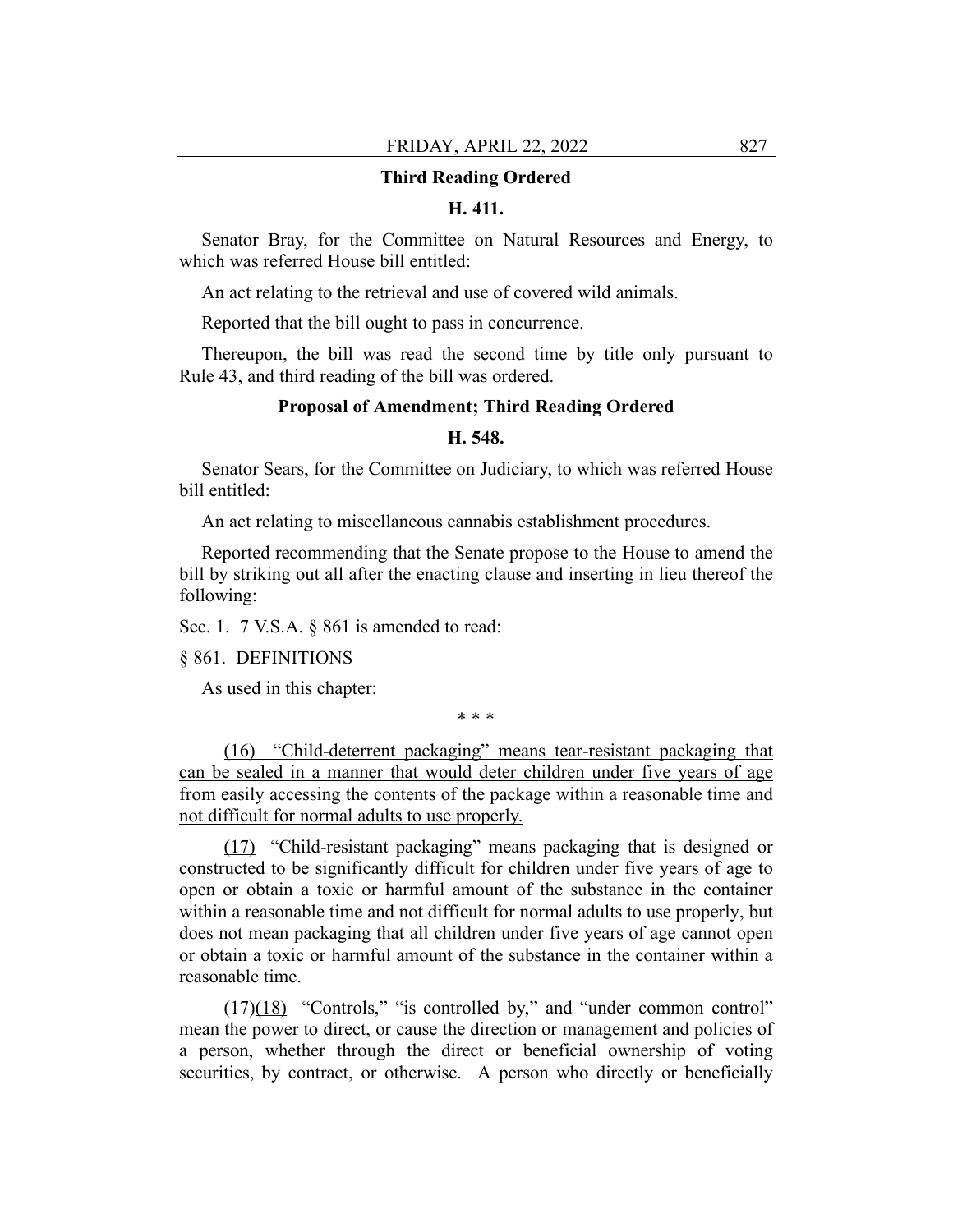owns 10 percent or more equity interest, or the equivalent thereof, of another person shall be deemed to control the person.

(18)(19) "Dispensary" means a business organization licensed pursuant to chapter 37 of this title or 18 V.S.A. chapter 86.

(19)(20) "Enclosed, locked facility" means a building, room, greenhouse, outdoor fenced-in area, or other location that is enclosed on all sides and prevents cannabis from easily being viewed by the public. The facility shall be equipped with locks or other security devices that permit access only by:

(A) Employees, agents, or owners of the cultivator, all of whom shall be 21 years of age or older.

(B) Government employees performing their official duties.

(C) Contractors performing labor that does not include cannabis cultivation, packaging, or processing. Contractors shall be accompanied by an employee, agent, or owner of the cultivator when they are in areas where cannabis is being grown, processed, packaged, or stored.

(D) Registered employees of other cultivators, members of the media, elected officials, and other individuals 21 years of age or older visiting the facility, provided they are accompanied by an employee, agent, or owner of the cultivator.

 $(20)(21)$  "Flavored oil cannabis product" means any oil cannabis product that contains an additive to give it a characterizing flavor.

 $(21)(22)$  "Integrated licensee" means a person licensed by the Board to engage in the activities of a cultivator, wholesaler, product manufacturer, retailer, and testing laboratory in accordance with this chapter.

 $(22)(23)$  "Municipality" means a town, city, or incorporated village.

(24) "Owner" means a natural person who controls, or shares control of, a Cannabis Establishment.

 $(23)(25)$  "Person" shall include any natural person; corporation; municipality; the State of Vermont or any department, agency, or subdivision of the State; and any partnership, unincorporated association, or other legal entity.

 $(24)(26)$  "Plant canopy" means the square footage dedicated to live plant production and does not include areas such as office space or areas used for the storage of fertilizers, pesticides, or other products.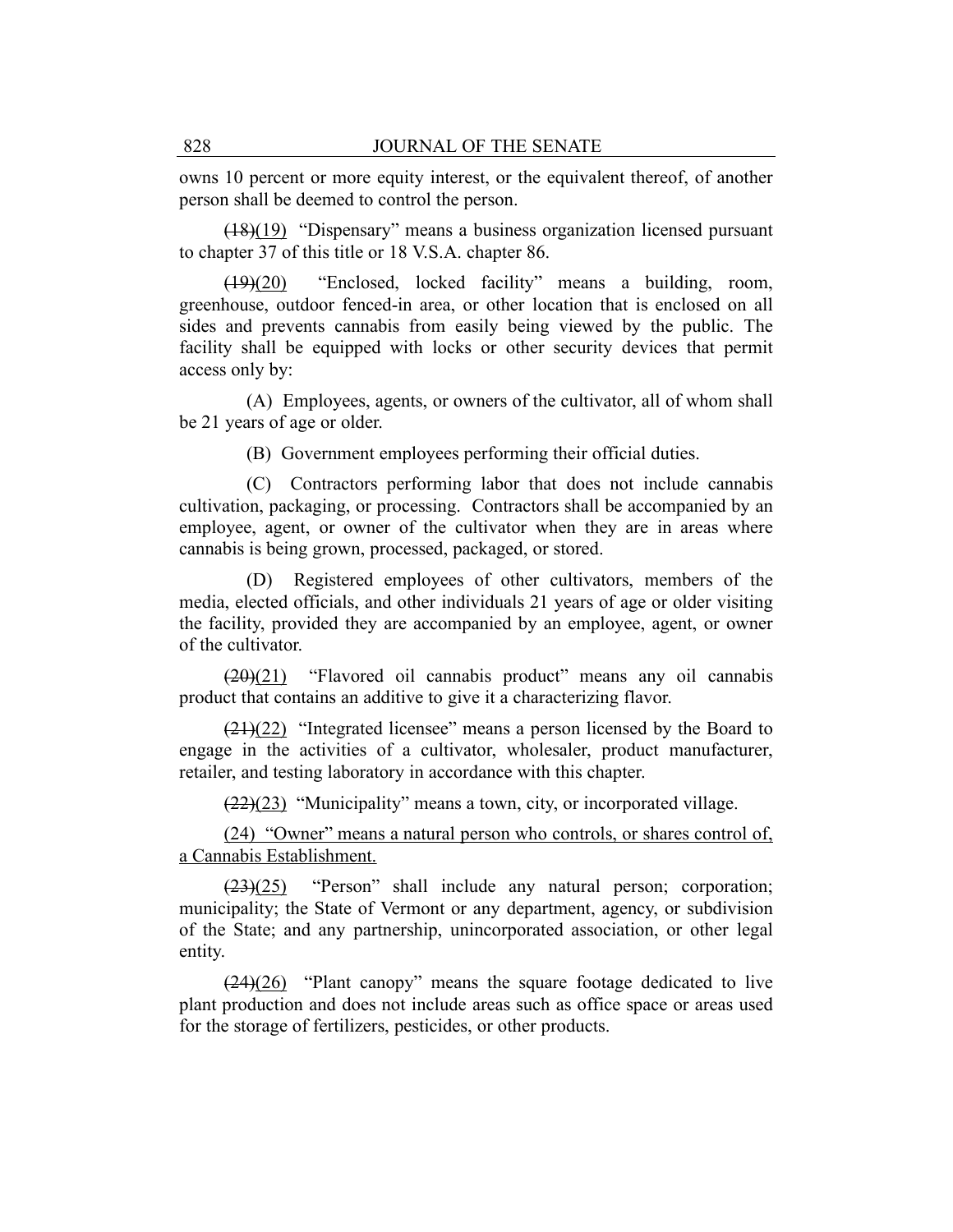$(25)(27)$  "Principal" means an individual vested with the authority to conduct, manage, or supervise the business affairs of a person, and may include the president, vice president, secretary, treasurer, manager, or similar executive officer of a business; a director of a corporation, nonprofit corporation, or mutual benefit enterprise; a member of a nonprofit corporation, cooperative, or member-managed limited liability company; and a partner of a partnership one of the following:

(A) the president, vice president, secretary, treasurer, manager, or similar officer of a corporation as provided for by 11A V.S.A. § 8.40, nonprofit corporation as provided for by 11B V.S.A. § 8.40, mutual benefit enterprise as provided for by 11C V.S.A. § 822, cooperative as provided for by 11 V.S.A. § 1013, or worker cooperative corporation as provided for by 11 V.S.A. § 1089;

(B) a director of a corporation as provided for by 11A V.S.A. § 8.01, nonprofit corporation as provided for by 11B V.S.A. § 8.01, mutual benefit enterprise as provided for by 11C V.S.A. § 801, cooperative as provided for by 11 V.S.A. § 1006, or worker cooperative corporation as provided for by 11 V.S.A. § 1089;

(C) a member of a member-managed limited liability company as provided for by 11 V.S.A. § 4054;

(D) manager of a manager-managed limited liability company as provided for by 11 V.S.A. § 4054; or

(E) a partner of a partnership as provided for by 11 V.S.A. § 3212 or a general partner of a limited partnership as provided for by 11 V.S.A chapter 23.

 $(26)(28)$  "Small cultivator" means a cultivator with a plant canopy or space for cultivating plants for breeding stock of not more than 1,000 square feet.

Sec. 2. 7 V.S.A. § 862a is added to read:

## § 862a. SYNTHETIC AND HEMP-DERIVED CANNABINOIDS

The Board shall have the authority to regulate synthetic cannabinoids and hemp-derived cannabinoids, including delta-8 and delta-10 tetrahydrocannabinol.

Sec. 3. 7 V.S.A. § 868 is amended to read:

#### § 868. PROHIBITED PRODUCTS

(a) The following are prohibited products and may not be cultivated, produced, or sold pursuant to a license issued under this chapter: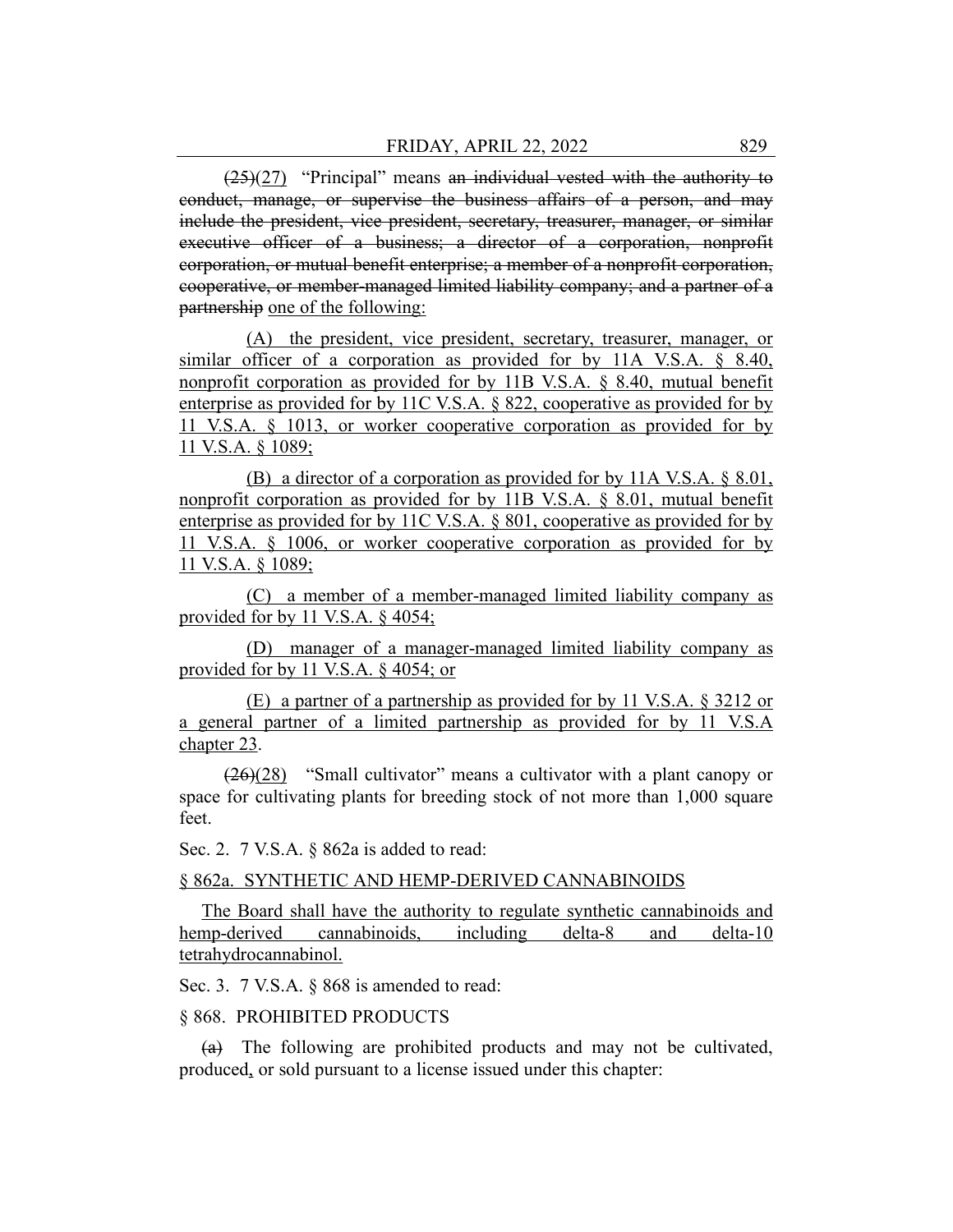(1) cannabis flower with greater than 30 percent tetrahydrocannabinol;

(2) solid concentrate cannabis products with greater than 60 percent tetrahydrocannabinol;

(3) oil cannabis products except for those that are sold prepackaged for use with battery-powered devices;

(4) flavored oil cannabis products sold prepackaged for use with battery-powered devices and any cannabis flower that contains characterizing flavor that is not naturally occurring in the cannabis;

 $(5)(3)$  cannabis products that contain delta-9 tetrahydrocannabinol and nicotine or alcoholic beverages; and

 $(6)(4)$  any cannabis, cannabis products, or packaging of such items that are designed to make the product more appealing to persons under 21 years of age.

Sec. 4. 7 V.S.A. § 881 is amended to read:

§ 881. RULEMAKING; CANNABIS ESTABLISHMENTS

(a) The Board shall adopt rules to implement and administer this chapter in accordance with subdivisions (1)–(7) of this subsection.

(1) Rules concerning any cannabis establishment shall include:

\* \* \*

(I) regulation of additives to cannabis and cannabis products, including those cannabidiol derived from hemp and substances that are toxic or designed to make the product more addictive, more appealing to persons under 21 years of age, or to mislead consumers;

\* \* \*

(3) Rules concerning product manufacturers shall include:

(A) requirements that a single package of a cannabis product shall not contain more than 50 milligrams of THC, except in the case of:

(i) cannabis products that are not consumable, including topical preparations; and

(ii) solid concentrates, oils, and tinctures; and

(iii) cannabis products sold to a dispensary pursuant to 18 V.S.A. chapter 86 and regulations issued pursuant to that chapter;

\* \* \*

(5) Rules concerning retailers shall include: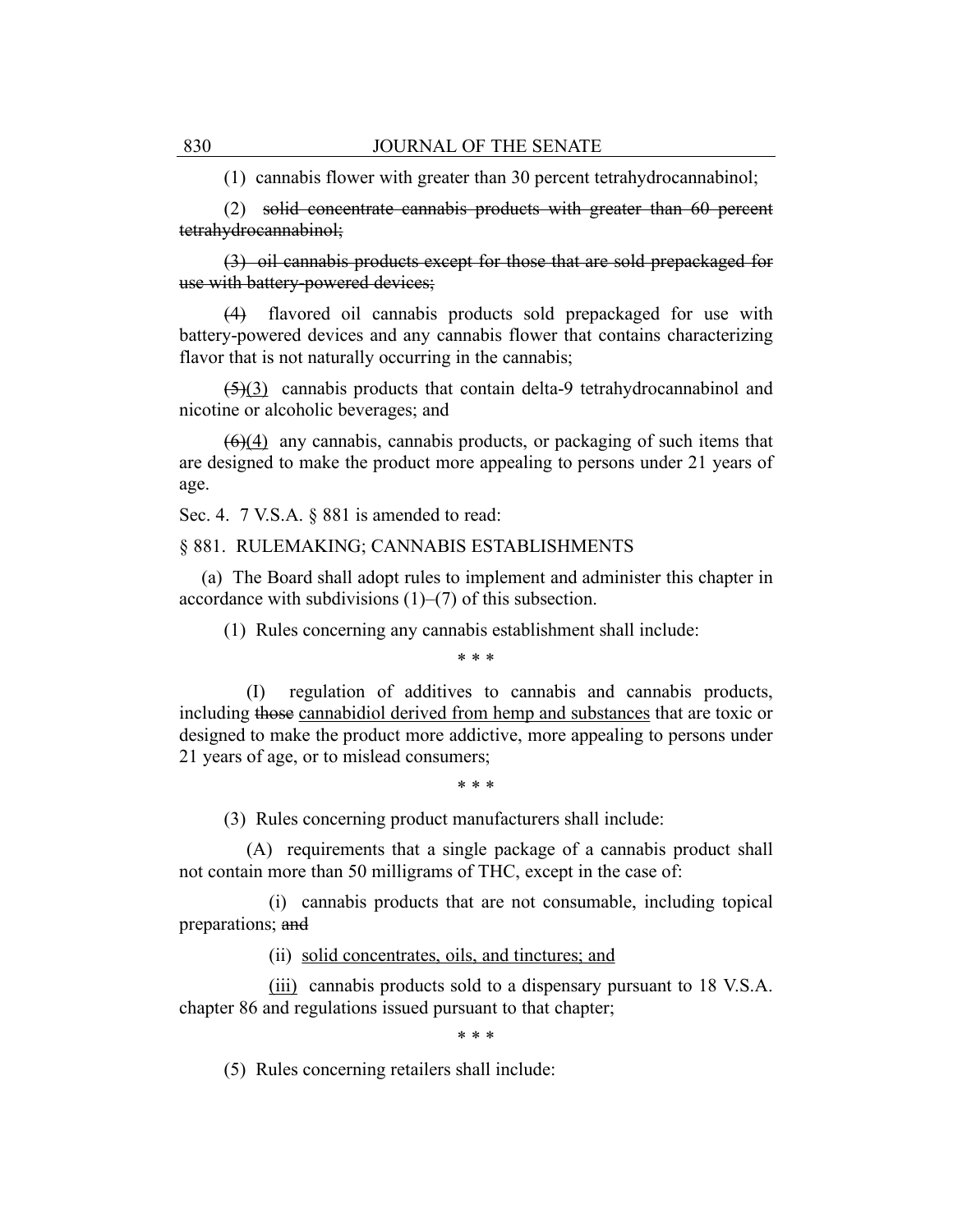#### \* \* \*

(C) requirements that if the retailer sells hemp or hemp products, the hemp and hemp products are clearly labeled as such and displayed separately from cannabis and cannabis products;

(D) requirements for opaque, child-resistant packaging of cannabis and cannabis products and child-deterrent packaging for cannabis at point of sale to customer; and

\* \* \*

Sec. 5. 7 V.S.A. § 883 is amended to read:

§ 883. CRIMINAL BACKGROUND RECORD CHECKS; APPLICANTS

(a) The Board shall obtain from the Vermont Crime Information Center a copy of a license applicant's fingerprint-based Vermont criminal history records, out-of-state criminal history records, and criminal history records from the Federal Bureau of Investigation for each license applicant, principal of an applicant, and person who controls an applicant who is a natural person.

(b) The Board shall adopt rules that set forth standards for determining whether an applicant should be denied a cannabis establishment license because of his or her criminal history record based on factors that demonstrate whether the applicant presently poses a threat to public safety or the proper functioning of the regulated market. Nonviolent drug offenses shall not automatically disqualify an applicant.

(c) Notwithstanding subsection (a) of this section, the Board may accept third-party criminal background checks submitted by an applicant for a cannabis establishment license or renewal in lieu of obtaining the records from the Vermont Crime Information Center a copy of the person's Vermont fingerprint-based criminal history records, out-of-state criminal history records, and criminal history records from the Federal Bureau of Investigation. Any such third-party background check shall:

(1) be conducted by a third-party consumer reporting agency or background screening company that is in compliance with the federal Fair Credit Reporting Act; and

(2) include a multistate and multi-jurisdiction criminal record locator.

Sec. 6. 7 V.S.A.  $\&$  884 is amended to read:

## § 884. CANNABIS ESTABLISHMENT IDENTIFICATION CARD

(a) Every owner, principal, and employee of a cannabis establishment shall obtain an identification card issued by the Board. A person may apply for an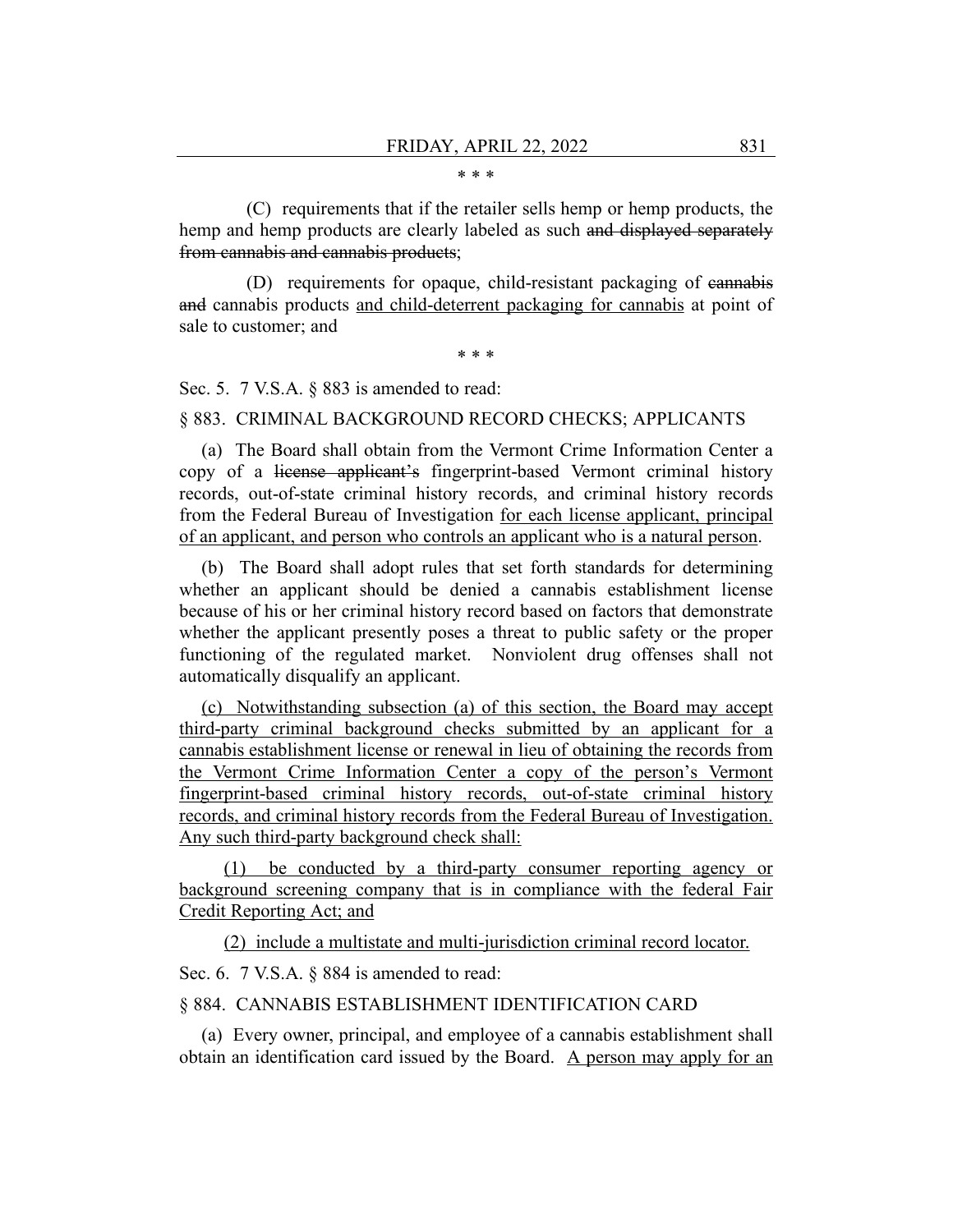identification card prior to obtaining employment with a licensee. An employee identification card shall authorize the person to work for any licensee.

(b)(1)(A) Prior to issuing the identification card to an owner or principal of a cannabis establishment, the Board shall obtain from the Vermont Crime Information Center a copy of the person's Vermont fingerprint-based criminal history records, out-of-state criminal history records, and criminal history records from the Federal Bureau of Investigation.

(B) Prior to issuing the identification card to an employee of a cannabis establishment, the Board shall obtain a copy of a fingerprint-based identity history summary record from the Federal Bureau of Investigation.

(2) The Board shall adopt rules that set forth standards for determining whether a person should be denied a cannabis establishment identification card because of his or her criminal history record based on factors that demonstrate whether the applicant presently poses a threat to public safety or the proper functioning of the regulated market. Nonviolent drug offenses shall not automatically disqualify an applicant.

(c) Once an identification card application has been submitted, a person may serve as an employee of a cannabis establishment pending the background check, provided the person is supervised in his or her duties by someone who is a cardholder. The Board shall issue a temporary permit to the person for this purpose, which shall expire upon the issuance of the identification card or disqualification of the person in accordance with this section.

(d) An identification card shall expire one year after its issuance or, in the case of owners and principals, upon the expiration of the cannabis establishment's license, whichever occurs first.

Sec. 7. 7 V.S.A. § 901(d)(3) is amended to read:

 $(3)(A)$  Except as provided in subdivision subdivisions (B) and (C) of this subdivision (3), an applicant and its affiliates may obtain a maximum of one type of each type of license as provided in subdivisions  $(1)(A)$ – $(E)$  of this subsection (d). Each license shall permit only one location of the establishment.

(B) An applicant and its affiliates that are control a dispensary registered pursuant to 18 V.S.A. chapter 86 on April 1, 2022 may obtain one integrated license provided in subdivision (1)(F) of this subsection (d) or a maximum of one of each type of license provided in subdivisions  $(1)(A)$ – $(E)$ of this subsection (d). An integrated licensee may not hold a separate cultivator, wholesaler, product manufacturer, retailer, or testing laboratory license, and no applicant or its affiliates that control a dispensary shall hold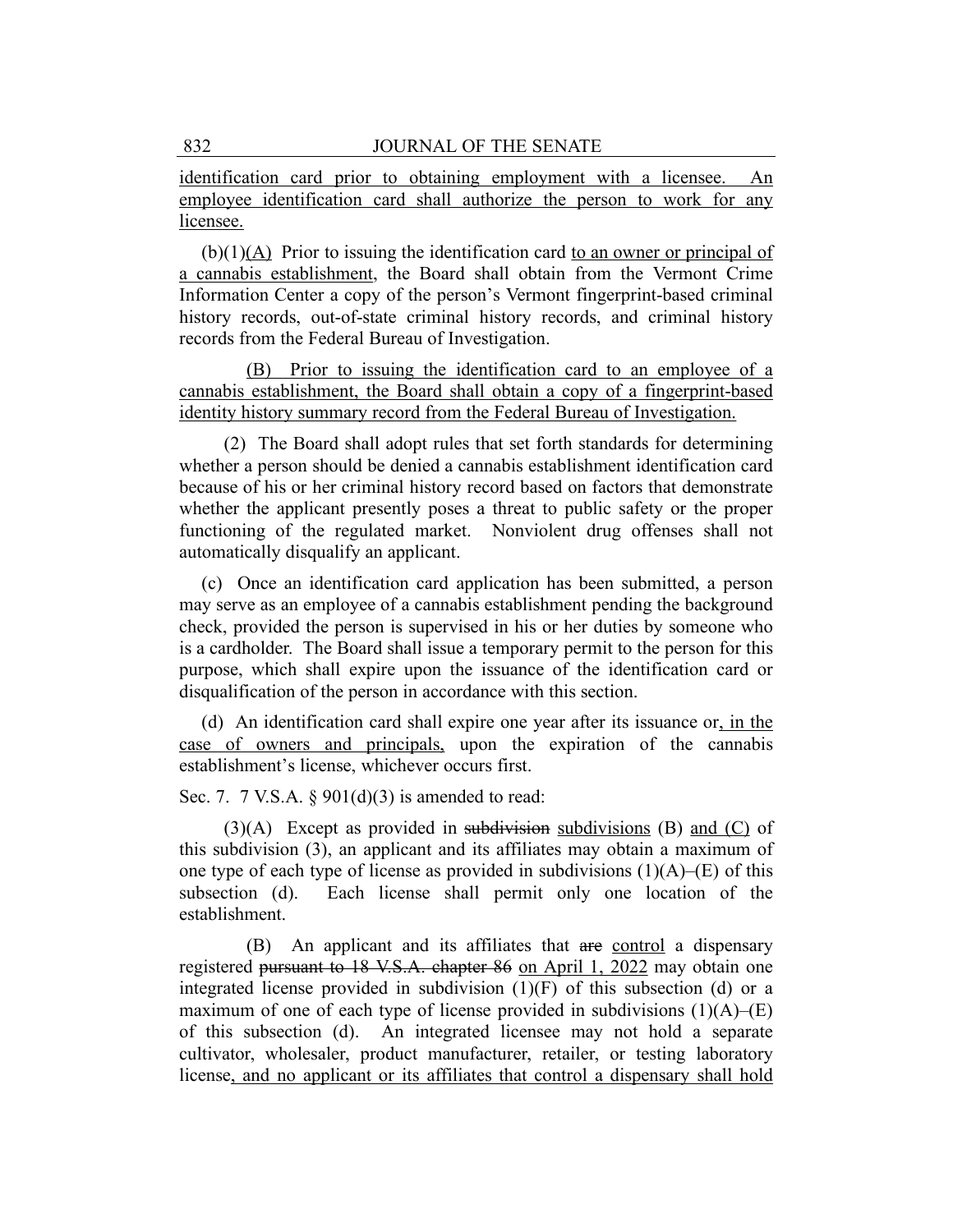more than one integrated license. An integrated license shall permit only one location for each of the types of activities permitted by the license: cultivation, wholesale operations, product manufacturing, retail sales, and testing.

(C) An applicant and its affiliates may obtain multiple testing laboratory licenses.

Sec. 8. PURPOSE; LEGISLATIVE INTENT

The purpose of the amendment to 7 V.S.A.  $\S$  901(d)(3)(B) in Sec. 7 of this act is solely to make the language consistent with the defined terms used throughout 7 V.S.A. chapter 33. The amendment should not be construed to alter the meaning of the provision as it was originally enacted in 2019 Acts and Resolves No. 164, Sec. 7.

Sec. 9. 7 V.S.A. § 907 is amended to read:

§ 907. RETAILER LICENSE

(a) A retailer licensed under this chapter may:

(1) purchase cannabis from a licensed cultivator, wholesaler, or integrated licensee, and cannabis products from a licensed wholesaler, product manufacturer, integrated licensee, and dispensary; and

(2) transport, possess, package, and sell cannabis and cannabis products to the public for consumption off the registered premises.

\* \* \*

(e) Internet ordering and delivery Delivery of cannabis to customers are is prohibited.

Sec. 10. 7 V.S.A. § 909(c) is added to read:

(c) An integrated licensee shall comply with the provisions of subsection 908(f) of this title and have its cannabis or cannabis products tested by an independent licensed testing laboratory.

Sec. 11. 18 V.S.A. § 4230h is amended to read:

## § 4230h. CHEMICAL EXTRACTION VIA BUTANE OR HEXANE PROHIBITED

(a) No person shall manufacture concentrated cannabis by chemical extraction or chemical synthesis using butane or hexane unless authorized as a dispensary pursuant to a registration issued by the Department of Public Safety pursuant to chapter 86 of this title.

\* \* \*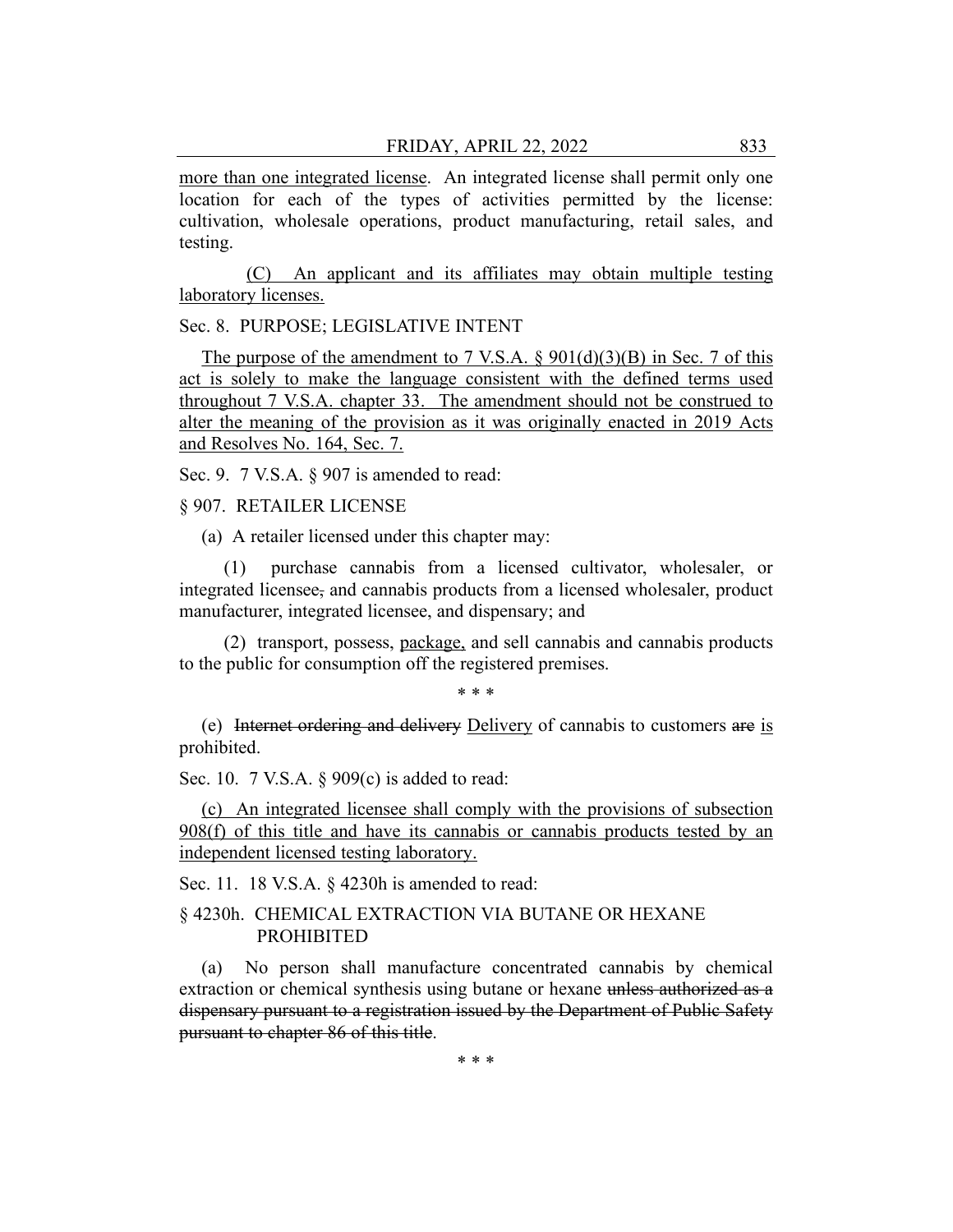Sec. 12. 2019 Acts and Resolves No. 164, Sec. 8(a)(1) is amended to read:

(a)(1) The cannabis plant, cannabis product, and useable cannabis possession limits for a registered dispensary set forth in 18 V.S.A. chapter 86 shall no longer apply on and after February 1, 2022. A dispensary shall be permitted to cultivate cannabis and manufacture cannabis products for the purpose of transferring or selling such products to an integrated licensee on or after April 1, 2022 until October 1, 2022 and engaging in the activities permitted by 7 V.S.A. chapter 33.

#### Sec. 13. EFFECTIVE DATE

#### This act shall take effect on passage.

And that the bill ought to pass in concurrence with such proposal of amendment.

Thereupon, the bill was read the second time by title only pursuant to Rule 43, the proposal of amendment was agreed to, and third reading of the bill was ordered.

## **Proposal of Amendment; Third Reading Ordered; Rules Suspended; Bill Passed in Concurrence with Proposal of Amendment; Bill Messaged**

#### **H. 736.**

Senator Mazza, for the Committee on Transportation, to which was referred House bill entitled:

An act relating to the Transportation Program and miscellaneous changes to laws related to transportation.

Reported recommending that the Senate propose to the House to amend the bill by striking out all after the enacting clause and inserting in lieu thereof the following:

\* \* \* Transportation Program Adopted as Amended; Definitions \* \* \*

Sec. 1. TRANSPORTATION PROGRAM ADOPTED; DEFINITIONS

(a) The Agency of Transportation's Proposed Fiscal Year 2023 Transportation Program appended to the Agency of Transportation's proposed fiscal year 2023 budget, as amended by this act, is adopted to the extent federal, State, and local funds are available.

(b) As used in this act, unless otherwise indicated:

(1) "Agency" means the Agency of Transportation.

(2) "Candidate project" means a project approved by the General Assembly that is not anticipated to have significant expenditures for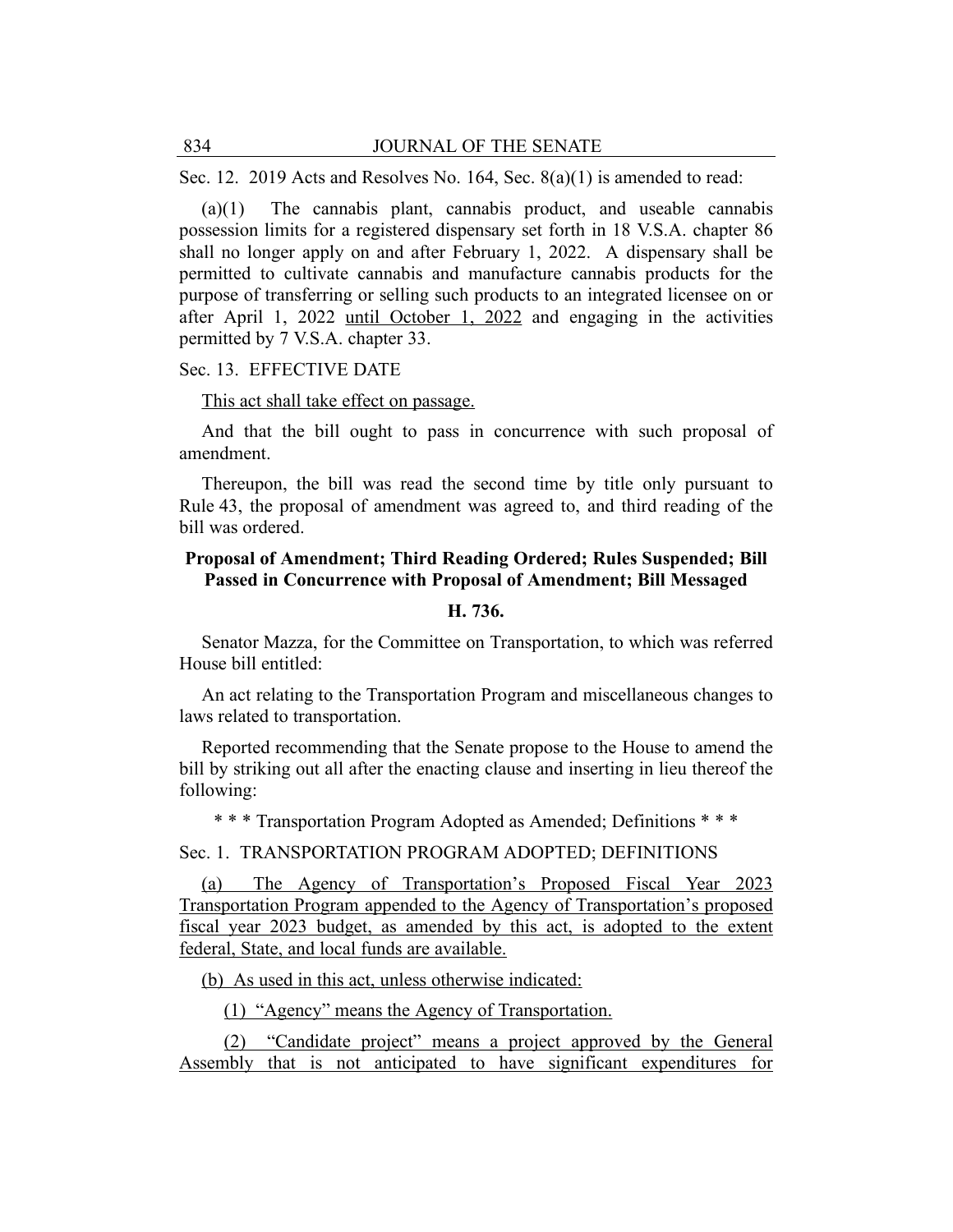preliminary engineering or right-of-way expenditures, or both, during the budget year and funding for construction is not anticipated within a predictable time frame.

(3) "Development and evaluation (D&E) project" means a project approved by the General Assembly that is anticipated to have preliminary engineering expenditures or right-of-way expenditures, or both, during the budget year and that the Agency is committed to delivering to construction on a timeline driven by priority and available funding.

(4) "Electric vehicle supply equipment (EVSE)" has the same meaning as in 30 V.S.A. § 201.

(5) "Front-of-book project" means a project approved by the General Assembly that is anticipated to have construction expenditures during the budget year or the following three years, or both, with expected expenditures shown over four years.

(6) "Level 3 charger," "level 3 EVSE," or "direct-current fast charger (DCFC)," means EVSE that uses dedicated direct current (DC) to provide energy to a plug-in electric vehicle.

(7) "Secretary" means the Secretary of Transportation.

(8) "TIB funds" means monies deposited in the Transportation Infrastructure Bond Fund in accordance with 19 V.S.A. § 11f.

(9) The table heading "As Proposed" means the Proposed Transportation Program referenced in subsection (a) of this section; the table heading "As Amended" means the amendments as made by this act; the table heading "Change" means the difference obtained by subtracting the "As Proposed" figure from the "As Amended" figure; and the terms "change" or "changes" in the text refer to the project- and program-specific amendments, the aggregate sum of which equals the net "Change" in the applicable table heading.

\* \* \* Summary of Transportation Investments \* \* \*

# Sec. 2. FISCAL YEAR 2023 TRANSPORTATION INVESTMENTS INTENDED TO REDUCE TRANSPORTATION-RELATED GREENHOUSE GAS EMISSIONS, REDUCE FOSSIL FUEL USE, AND SAVE VERMONT HOUSEHOLDS MONEY

This act includes the State's fiscal year 2023 transportation investments intended to reduce transportation-related greenhouse gas emissions, reduce fossil fuel use, and save Vermont households money in furtherance of the policies articulated in 19 V.S.A. § 10b and the goals of the Comprehensive Energy Plan and to satisfy the Executive and Legislative Branches'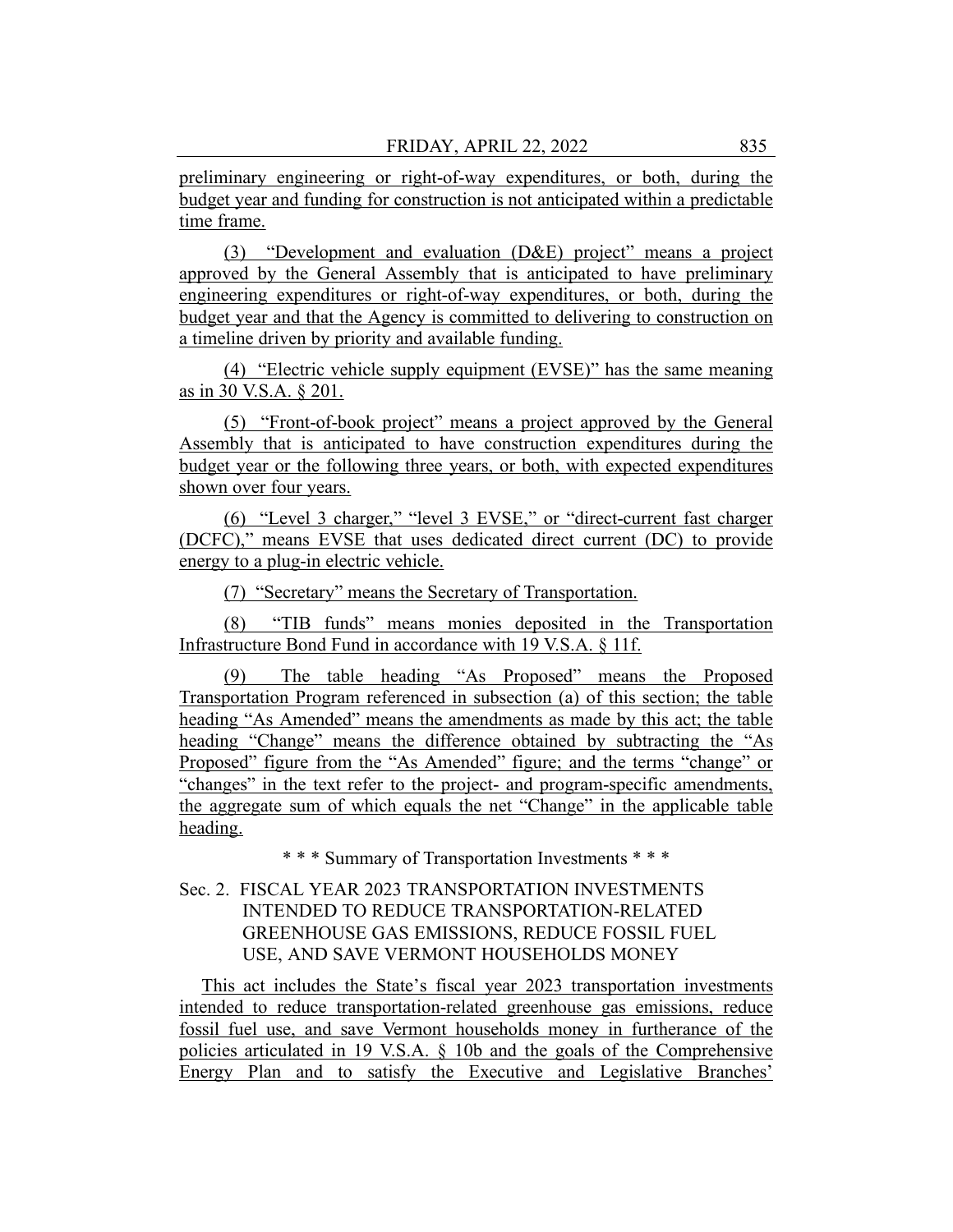commitments to the Paris Agreement climate goals. In fiscal year 2023, these efforts will include the following:

(1) Park and Ride Program. This act provides for a fiscal year expenditure of \$4,043,060.00, which will fund one construction project to create a new park and ride facility; the design of one additional park and ride facility scheduled for construction in future fiscal years; the design of improvements to one additional park and ride facility; and paving projects for existing park and ride facilities. This year's Park and Ride Program will create 254 new State-owned spaces. Specific additions and improvements include:

(A) Berlin (Exit 6)—design for 62 spaces;

(B) Manchester—design for 50 new spaces; and

(C) Williston—construction of 142 new spaces.

(2) Bike and Pedestrian Facilities Program. This act, in concert with 2020 Acts and Resolves No. 139, Sec. 12(b)(1), provides for a fiscal year expenditure, including local match, of \$19,793,776.00, which will fund 29 bike and pedestrian construction projects and 18 bike and pedestrian design, right-of-way, or design and right-of way projects for construction in future fiscal years. The construction projects include the creation, improvement, or rehabilitation of walkways, sidewalks, shared-use paths, bike paths, and cycling lanes. In addition to completing the Lamoille Valley Rail Trail, which will run from Swanton to St. Johnsbury, projects are funded in Arlington, Bennington, Brattleboro, Bristol, Burlington, Chester, Colchester, Coventry, Dover, Enosburg Falls, Fairfax, Hardwick, Hartford, Hartland, Hinesburg, Lyndon, Manchester, Middlebury, Middlesex, Montpelier, Montpelier-Berlin, Moretown, New Haven, Pawlet, Plainfield, Poultney, Proctor, Richford, Roxbury, Royalton, Rutland City, Shelburne, South Burlington, Springfield, St. Albans City, Swanton, Vergennes, Waterbury, and Winooski. This act also provides State funding for some of Local Motion's operation costs to run the Bike Ferry on the Colchester Causeway, which is part of the Island Line Trail; funding for the small-scale municipal bicycle and pedestrian grant program for projects to be selected during the fiscal year; funding for projects funded through the Safe Routes to School program; and funding for education and outreach to K–8 schools to encourage higher levels of walking and bicycling to school.

(3) Transportation Alternatives Program. This act provides for a fiscal year expenditure of \$5,665,880.00, including local funds, which will fund 18 transportation alternatives construction projects and 24 transportation alternatives design, right-of-way, or design and right-of-way projects. Of these 42 projects, 12 involve environmental mitigation related to clean water or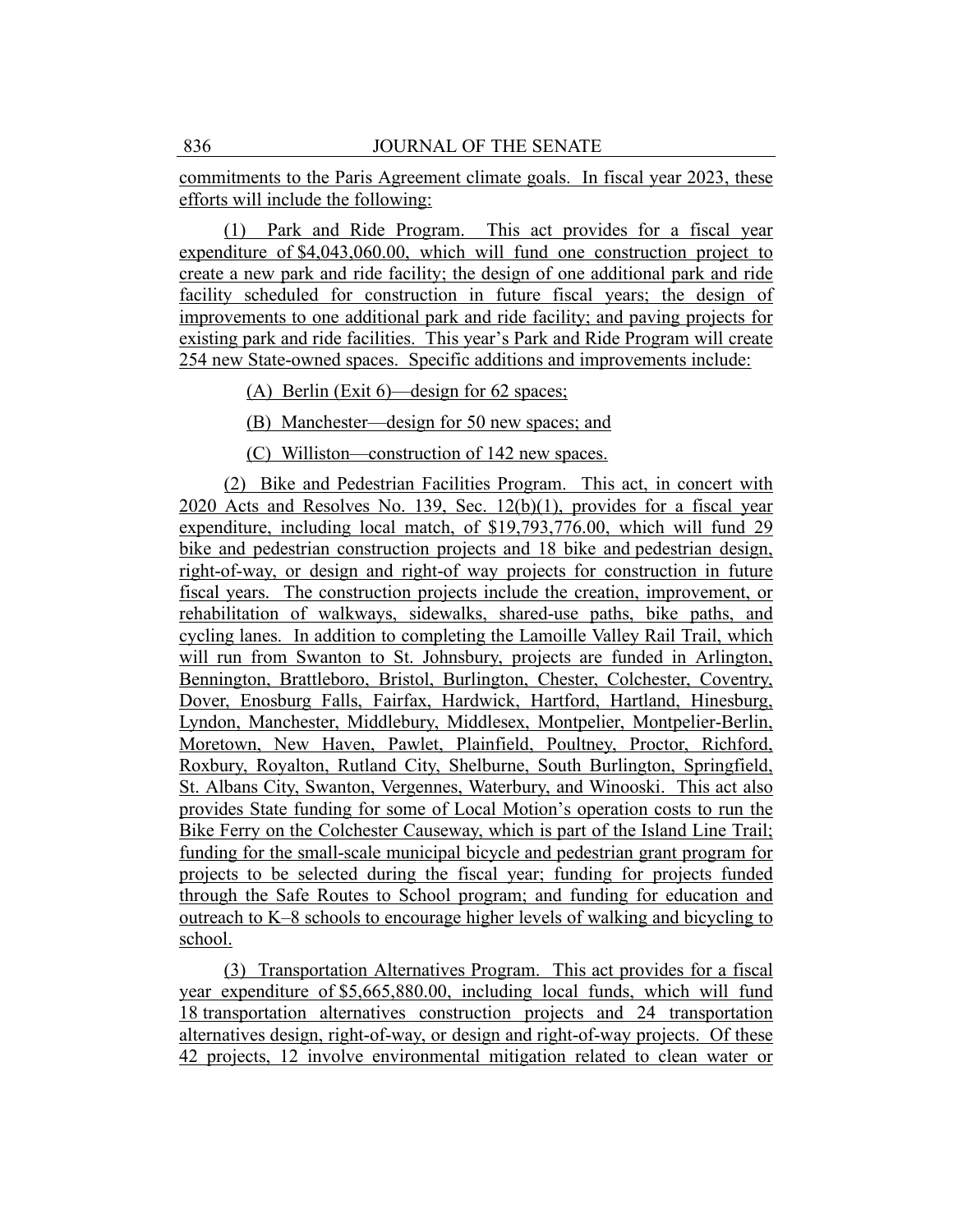stormwater concerns, or both clean water and stormwater concerns, and 23 involve bicycle and pedestrian facilities. Projects are funded in Bennington, Berlin, Brandon, Bridgewater, Bridport, Brighton, Burlington, Castleton, Chester, Colchester, Derby, Duxbury, Enosburg, Essex, Fair Haven, Fairfax, Franklin, Hartford, Hyde Park, Jericho, Montgomery, Newfane, Norwich, Pittsford, Proctor, Rutland Town, South Burlington, St. Johnsbury, Vergennes, Warren, West Rutland, Williston, Wilmington, and Winooski.

(4) Public Transit Program. This act authorizes \$50,239,278.00 in funding for public transit uses throughout the State, which is a 9.6 percent increase over fiscal year 2022 levels, a 21.8 percent increase over fiscal year 2021 levels, and a 30 percent increase over fiscal year 2020 levels. Included in the authorization are:

(A) Go! Vermont, with an authorization of \$873,000.00. This authorization supports transportation demand management (TDM) strategies, including the State's Trip Planner and commuter services, to promote the use of carpools and vanpools.

(B) Vermont Kidney Association Grant, with an authorization of \$50,000.00. This authorization supports the transit needs of Vermonters in need of dialysis services.

(C) Mobility and Transportation Innovation (MTI) Grant Program, with an authorization of \$1,500,000.00, through Sec. 15 of this act. This authorization continues to support projects that improve both mobility and access to services for transit-dependent Vermonters, reduce the use of singleoccupancy vehicles, and reduce greenhouse gas emissions. Not less than \$1,250,000.00 of this authorization shall go towards microtransit projects.

(D) One-time public transit monies, with an authorization of \$1,200,000.00, through Sec. 16 of this act. This authorization will allow public transit providers to, as practicable, provide zero-fare public transit on routes other than commuter and LINK Express and restore service to pre-COVID-19 levels.

(5) Rail Program. This act authorizes \$35,363,182.00, including local funds, for intercity passenger rail service and rail infrastructure throughout the State, including the return of New York City–Burlington passenger rail service.

(6) Transformation of the State Vehicle Fleet. The Department of Buildings and General Services, which manages the State Vehicle Fleet, currently has 18 plug-in hybrid electric vehicles and 11 battery electric vehicles in the State Vehicle Fleet. In fiscal year 2023, the Commissioner of Buildings and General Services will continue to purchase and lease vehicles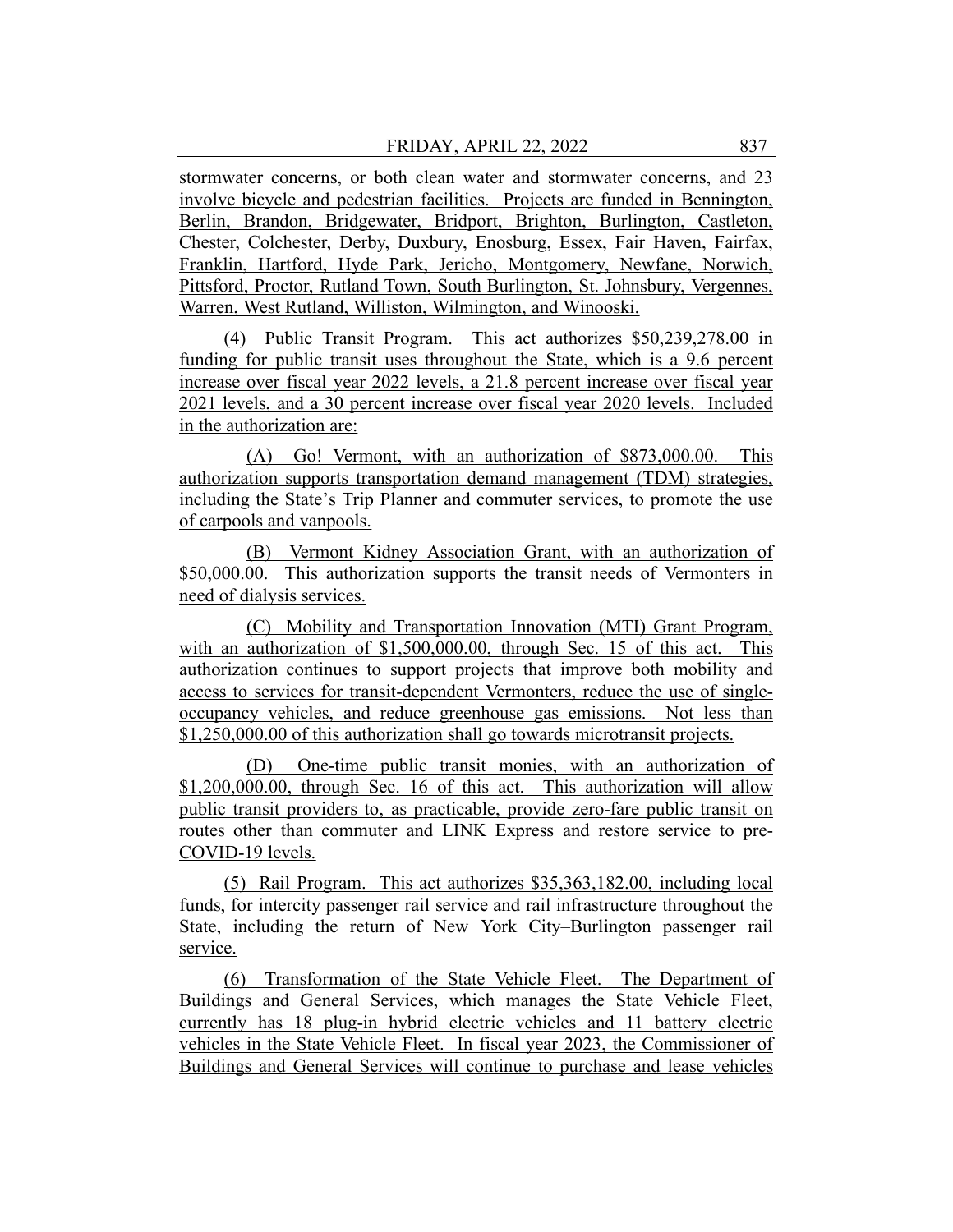for State use in accordance with 29 V.S.A.  $\S 903(g)$ , which requires, to the maximum extent practicable, that the Commissioner purchase or lease hybrid or plug-in electric vehicles, as defined in 23 V.S.A. § 4(85), with not less than 75 percent of the vehicles purchased or leased be hybrid or plug-in electric vehicles.

(7) Electric vehicle supply equipment. In furtherance of the State's goal to increase the presence of EVSE in Vermont:

(A) Sec. 3 of this act authorizes up to \$6,250,000.00 to install level 3 EVSE along the State highway network and to cover capped administrative costs.

(B) Sec. 4 of this act amends a State goal to have a level 3 EVSE charging port available to the public within one driving mile, down from five miles, of every exit of the Dwight D. Eisenhower National System of Interstate and Defense Highways within the State and 25 driving miles, down from 50 miles, of another level 3 EVSE charging port available to the public along a State highway.

(C) The fiscal year 2023 budget authorizes up to \$10,000,000.00 to install EVSE at multiunit dwellings, workplaces, and public venues and attractions, such as parks, State parks and access areas, downtowns, museums, and ski mountains, and to cover capped administrative costs.

(8) Vehicle incentive programs and expansion of the PEV market.

(A) Incentive Program for New PEVs. Sec. 5(a) of this act authorizes \$12,000,000.00 for PEV purchase and lease incentives under the Incentive Program for New PEVs, which is the State's program to incentivize the purchase and lease of new PEVs, and capped administrative costs.

(B) MileageSmart. Sec. 5(b) of this act authorizes up to \$3,000,000.00 for purchase incentives under MileageSmart, which is the State's used high-fuel-efficiency vehicle incentive program, and capped administrative costs.

(C) Replace Your Ride Program. Sec. 5(c) of this act authorizes \$3,000,000.00 for incentives under Replace Your Ride, which will be the State's program to incentivize Vermonters to remove older low-efficiency vehicles from operation and switch to modes of transportation that produce fewer greenhouse gas emissions, and capped administrative costs.

(D) Drive Electric Vermont. Sec. 5(d) of this act authorizes up to \$2,000,000.00 for the Agency to continue and expand the Agency's publicprivate partnership with Drive Electric Vermont to support the expansion of the PEV market in the State.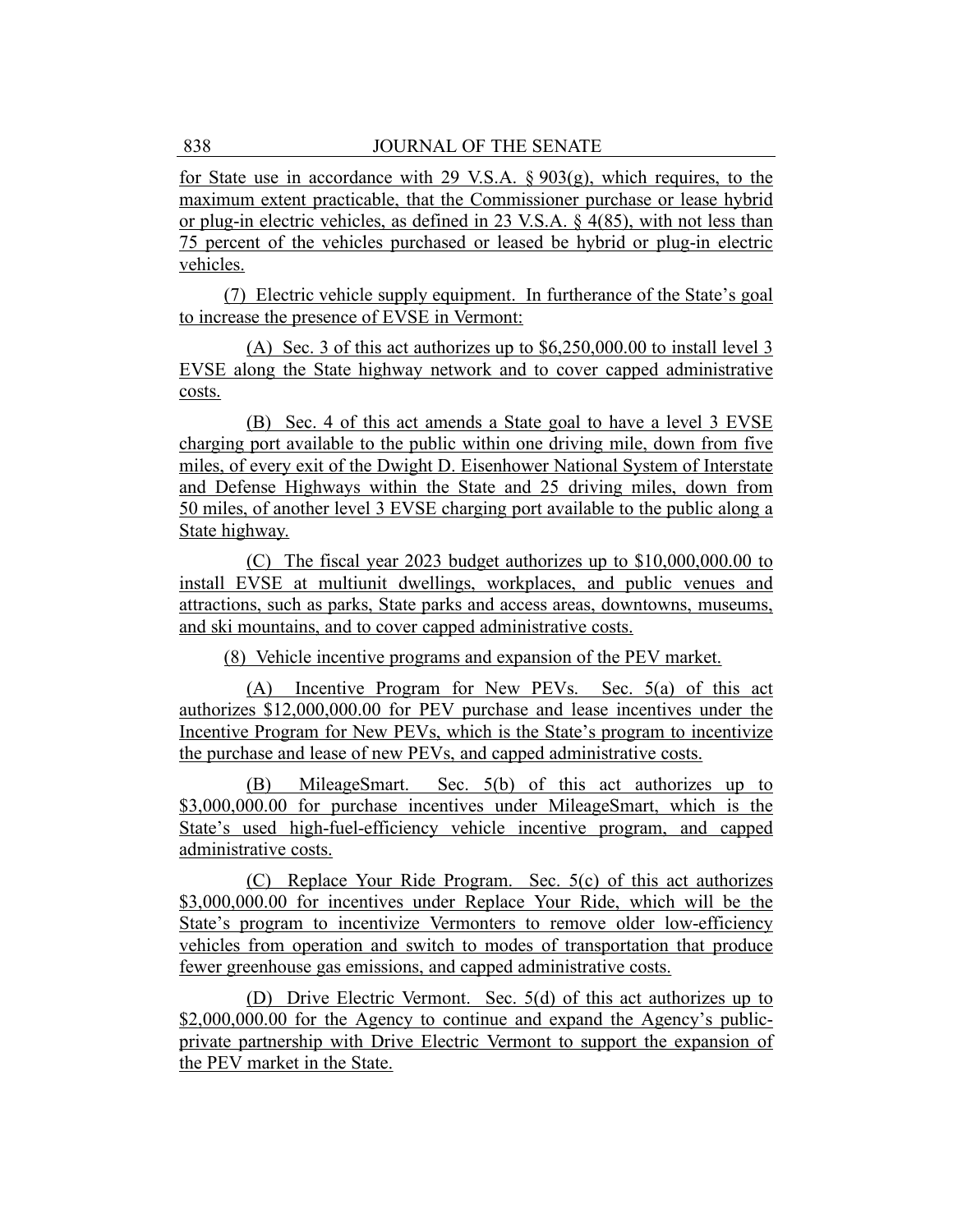(9) Carbon Reduction Program. Sec. 18 of this act requires the Agency of Transportation to consult with the Vermont Climate Council and ensure that within the Agency of Transportation's Proposed Transportation Program for fiscal years 2024, 2025, and 2026 all federal monies that are proposed by the State for expenditure under the Carbon Reduction Program are allocated toward projects that align with the recommendations of the Climate Action Plan (CAP) issued under 10 V.S.A. § 592.

(10) Vermont State Standards. Sec. 19 of this act requires the Agency to develop a plan for updating the Vermont State Standards for the Design of Transportation Construction, Reconstruction and Rehabilitation on Freeways, Roads, and Streets to create context sensitive, multimodal projects that support smart growth.

(11) Bicycle and Pedestrian Planning Integration Program. Sec. 25 of this act requires the Agency to establish a program to support the continued development and buildout of bicycle and pedestrian infrastructure.

(12) Sustainable building components. Secs. 55–57 of this act establish the Agency's statement of policy on the use of sustainable building components.

\* \* \* Electric Vehicle Supply Equipment (EVSE) Infrastructure \* \* \* \* \* \* Investments in EVSE \* \* \*

## Sec. 3. INVESTMENTS IN ELECTRIC VEHICLE SUPPLY EQUIPMENT INFRASTRUCTURE

(a) State highway network. The Agency of Transportation is authorized to spend up to \$6,250,000.00 as appropriated in the fiscal year 2023 budget to install level 3 EVSE along the State highway network consistent with the goals established in 2021 Acts and Resolves No. 55, Sec. 30, as amended by Sec. 4 of this act. This authorization shall be used by the Agency for one or more of the following:

(1) to purchase and install level 3 EVSE;

(2) to provide grants for persons to purchase and install level 3 EVSE; or

(3) to enter into a public-private partnership for the purchase and installation of level 3 EVSE.

(b) Purpose. The purpose of the expenditures authorized in subsection (a) of this section is to respond to negative economic impacts to the tourism, travel, and hospitality industries caused by the COVID-19 public health emergency.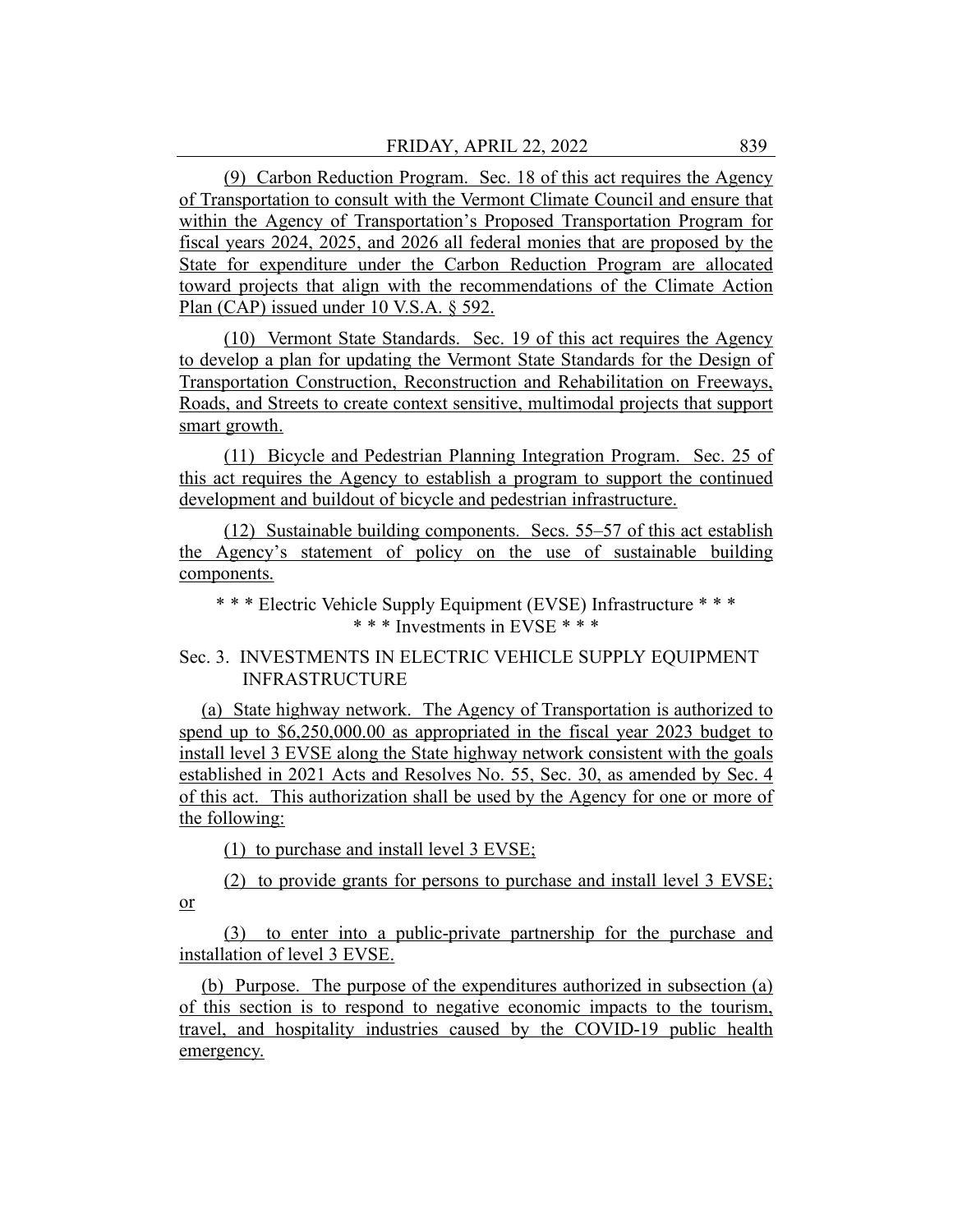(c) Administrative costs. Unless prohibited by federal or State law, the Agency may use up to 15 percent of the authorization in subsection (a) of this section for any administrative costs associated with installing level 3 EVSE along the State highway network.

(d) Carryforward; deployment in fiscal year 2023.

(1) Notwithstanding any other provision of law and subject to the approval of the Secretary of Administration, appropriations to support the authorizations under this section remaining unexpended on June 30, 2023 shall be carried forward and designated for the same expenditures in the subsequent fiscal year.

(2) Every reasonable effort shall be made to obligate and deploy the monies authorized for expenditure under this section in fiscal year 2023 in order to achieve a pace of EVSE deployment necessary to meet the emissions reduction requirements of 10 V.S.A. § 578(a) and the recommendations of the Climate Action Plan (CAP) issued under 10 V.S.A. § 592.

(e) Outreach and marketing. The Agency of Transportation shall ensure that there is sufficient outreach and marketing, including the use of translation and interpretation services, of any EVSE grant program or public-private partnership implemented or entered into pursuant to subsection (a) of this section and such costs shall be considered administrative costs for purposes of subsection (c) of this section.

\* \* \* EVSE Goals \* \* \*

Sec. 4. 2021 Acts and Resolves No. 55, Sec. 30 is amended to read:

## Sec. 30. EVSE NETWORK IN VERMONT; REPORT OF ANNUAL MAP

(a) It shall be the goal of the State to have, as practicable, a level 3 EVSE charging port available to the public within:

(1) five miles one driving mile of every exit of the Dwight D. Eisenhower National System of Interstate and Defense Highways within the State; and

 $(2)$  50 25 driving miles of another level 3 EVSE charging port available to the public along a State highway, as defined in 19 V.S.A. § 1(20).

(b) Notwithstanding 2 V.S.A. § 20(d), the Agency of Transportation shall file an up-to-date map showing the locations of all level 3 EVSE available to the public within the State with the House and Senate Committees on Transportation not later than January 15 each year until the goal identified in subsection (a) of this section is met.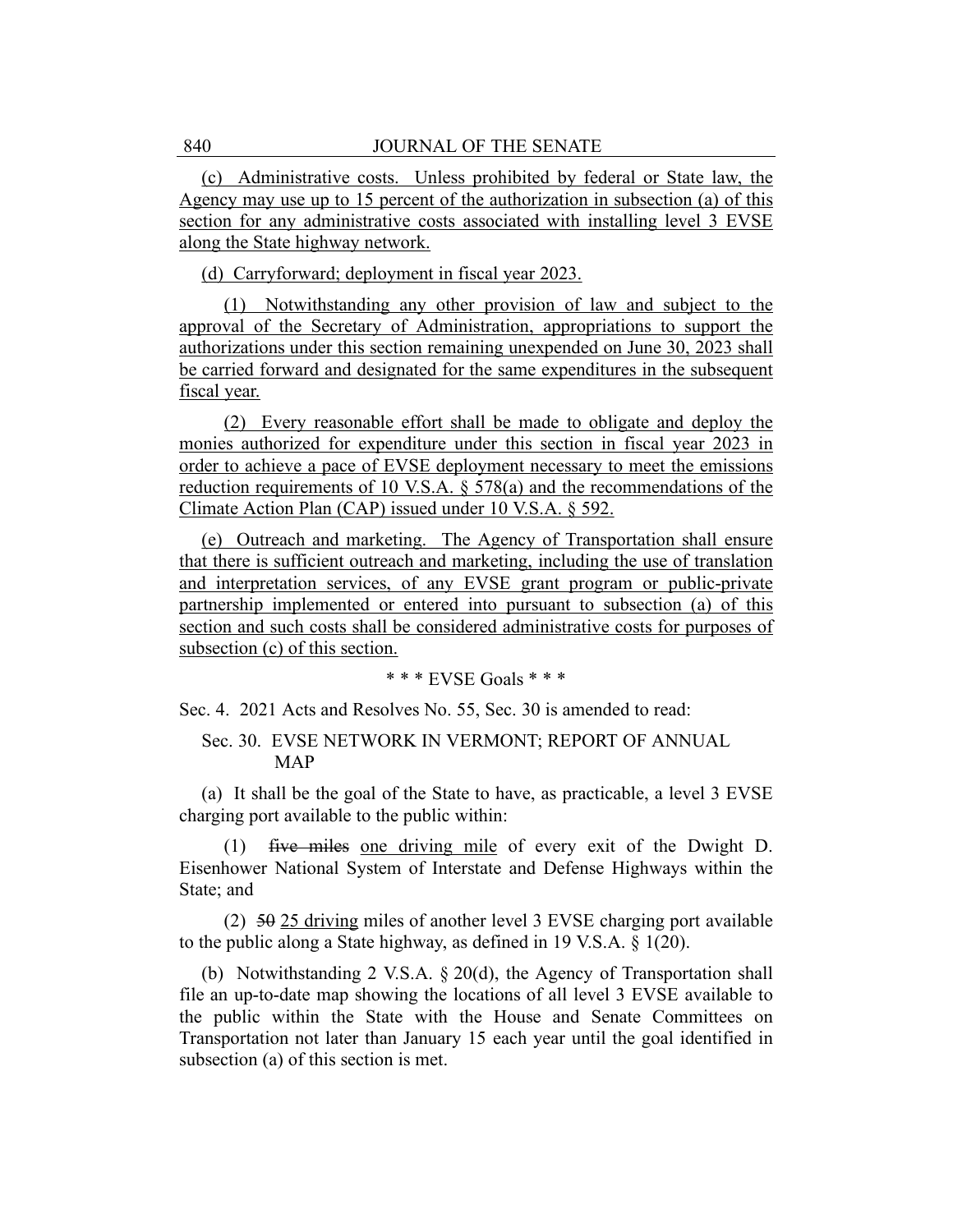#### \* \* \* Vehicle Incentive Programs \* \* \*

## Sec. 5. VEHICLE INCENTIVE PROGRAMS

(a) Incentive Program for New PEVs. The Agency is authorized to spend up to \$12,000,000.00 as appropriated in the fiscal year 2023 budget on the Incentive Program for New PEVs established in 2019 Acts and Resolves No. 59, Sec. 34, as amended.

(b) MileageSmart. The Agency is authorized to spend up to \$3,000,000.00 as appropriated in the fiscal year 2023 budget on MileageSmart as established in 2019 Acts and Resolves No. 59, Sec. 34, as amended.

(c) Replace Your Ride Program. The Agency is authorized to spend up to \$3,000,000.00 as appropriated in the fiscal year 2023 budget on the Replace Your Ride Program established in 2021 Acts and Resolves No. 55, Sec. 27, as amended.

(d) Public-private partnership. The Agency is authorized to spend up to \$2,000,000.00 as appropriated in the fiscal year 2023 budget on the Agency's existing partnership with Drive Electric Vermont, which shall support the expansion of the PEV market in the State through the provision of stakeholder coordination, policy engagement, consumer education and outreach, infrastructure development, and technical assistance.

(e) Administrative costs. The Agency may use up to 15 percent of any single authorization in subsections  $(a)$ – $(c)$  of this section for any costs associated with administering and promoting the vehicle incentive programs.

(f) Carryforward; deployment in fiscal year 2023.

(1) Notwithstanding any other provision of law and subject to the approval of the Secretary of Administration, appropriations to support the authorizations under this section remaining unexpended on June 30, 2023 shall be carried forward and designated for the same expenditures in the subsequent fiscal year.

(2) Every reasonable effort shall be made to obligate and deploy the monies authorized for expenditure under this section in fiscal year 2023 in order to achieve a pace of plug-in electric vehicle deployment necessary to meet the emissions reduction requirements of 10 V.S.A. § 578(a) and the recommendations of the Climate Action Plan (CAP) issued under 10 V.S.A. § 592.

(g) Outreach and marketing. The Agency, in consultation with Drive Electric Vermont and the Vermont Vehicle and Automotive Distributors Association, shall ensure that there is sufficient outreach and marketing, including the use of translation and interpretation services, of the Incentive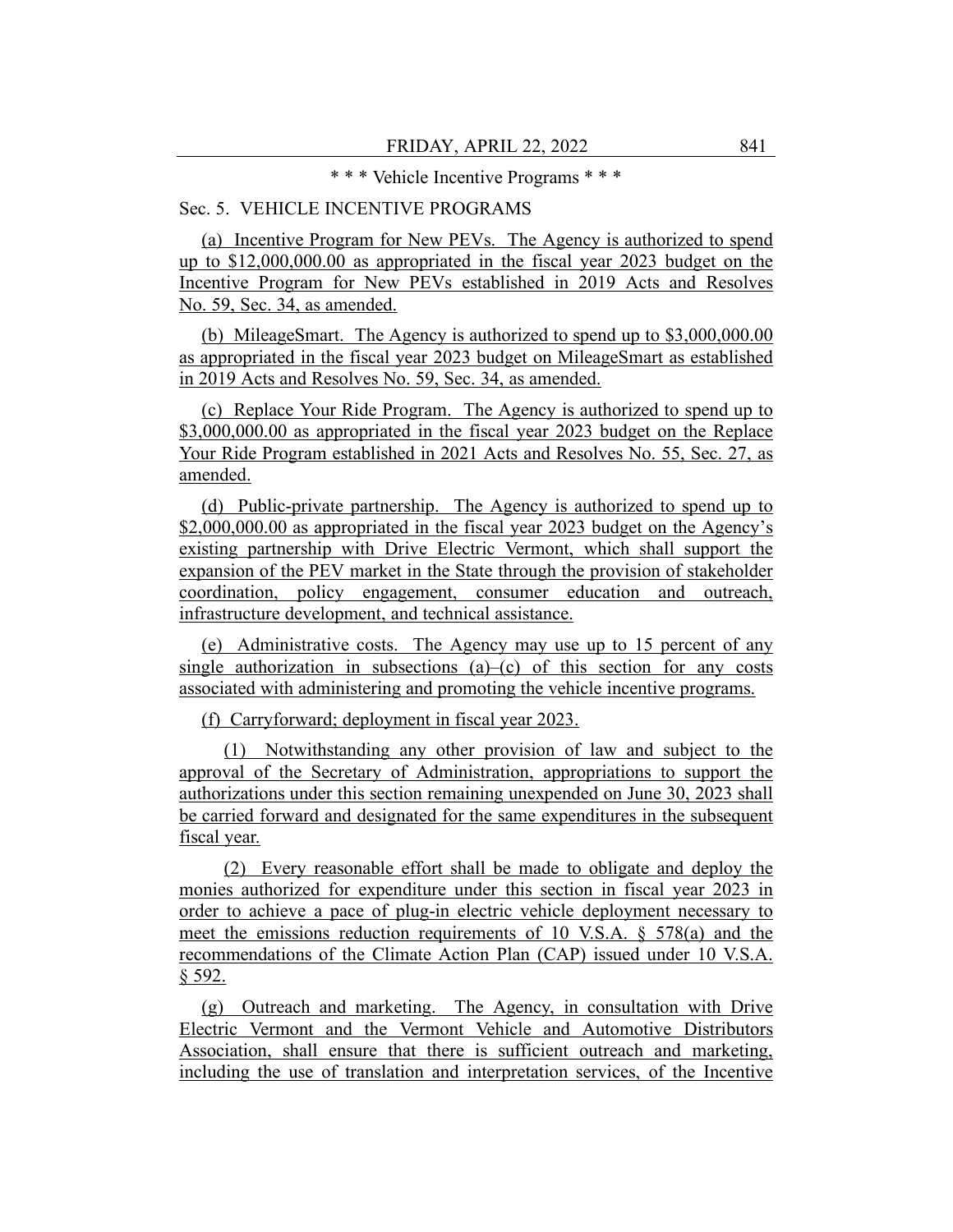Program for New PEVs, MileageSmart, and Replace Your Ride so that Vermonters who are eligible under one or more of the incentive programs can easily learn how to secure as many incentives as are available and such costs shall be considered administrative costs for purposes of subsection (e) of this section.

Sec. 6. 2019 Acts and Resolves No. 59, Sec. 34(b), as amended by 2020 Acts and Resolves No. 121, Sec. 14, 2020 Acts and Resolves No. 154, Sec. G.112, 2021 Acts and Resolves No. 3, Sec. 56, and 2021 Acts and Resolves No. 55, Sec. 19 is further amended to read:

(b) Electric vehicle incentive program. An incentive program for Vermont residents to purchase and lease new PEVs shall structure PEV purchase and lease incentive payments by income to help Vermonters benefit from electric driving, including Vermont's most vulnerable. The program shall be known as the Incentive Program for New PEVs. Specifically, the Incentive Program for New PEVs shall:

\* \* \*

(5) apply to:

(A) manufactured PEVs PHEVs with a Base Manufacturer's Suggested Retail Price (MSRP) of \$40,000.00 or less;

(B) manufactured BEVs with a Base MSRP of \$45,000.00 or less; and

(C) manufactured PEVs with any Base MSRP that will be issued a special registration plate by the Commissioner of Motor Vehicles pursuant to 23 V.S.A. § 304a or will predominately be used to provide accessible transportation for the incentive recipient or a member of the incentive recipient's household, provided that the incentive recipient or the member of the incentive recipient's household has a removable windshield placard issued by the Commissioner of Motor Vehicles pursuant to 23 V.S.A. § 304a; and

\* \* \*

\* \* \* Vermont Association of Snow Travelers Authorizations \* \* \*

## Sec. 7. VERMONT ASSOCIATION OF SNOW TRAVELERS (VAST) AUTHORIZATIONS

(a) The Agency of Transportation, through the Department of Motor Vehicles, is authorized to spend:

(1) \$50,000.00 in one-time General Fund monies, as appropriated in the fiscal year 2023 budget, in grants to the Vermont Association of Snow Travelers (VAST) to support the Law Enforcement and Safety Program; and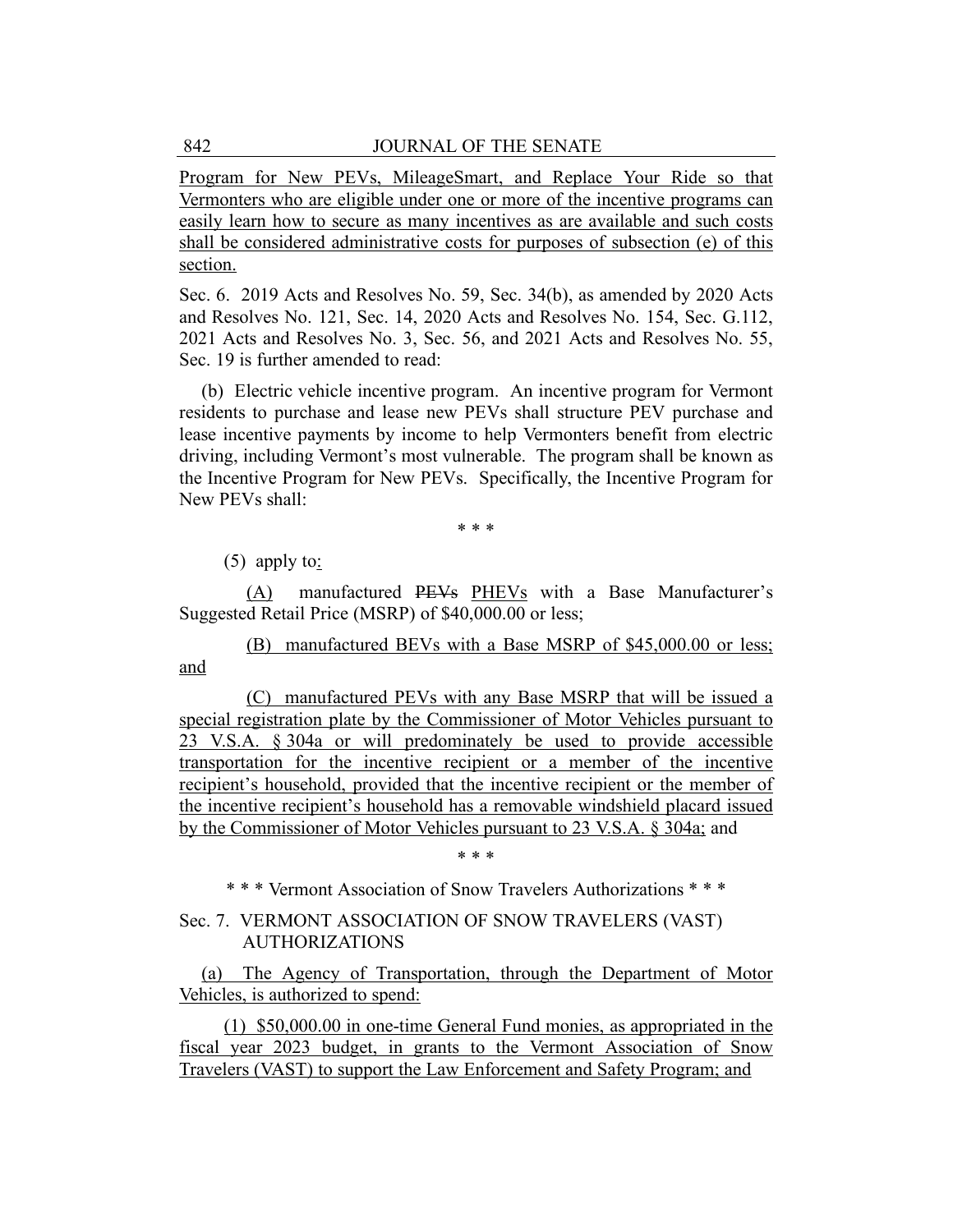(2) \$750,000.00 in one-time General Fund monies, as appropriated in the fiscal year 2023 budget, in grants to VAST to support the Equipment Grant-in-Aid Program.

(b) VAST shall ensure that the Equipment Grant-in-Aid Program maximizes the geographic distribution and utilization of equipment purchased in whole or in part with the monies authorized in subdivision  $(a)(2)$  of this section by implementing grant scoring criteria that awards equipment grants to applicants that have worked with neighboring clubs to groom at least 60 miles of trails and the equipment to be replaced is at least 15 years old.

\* \* \* Bridge Formula Program; Off-System Bridges \* \* \*

Sec. 8. BRIDGE FORMULA PROGRAM; OFF-SYSTEM BRIDGES; REPEAL

(a) Findings. The General Assembly finds that:

(1) the Infrastructure Investment and Jobs Act, Pub. L. No. 117-58 (IIJA) provides Vermont with \$225,000,000.00 in Bridge Formula Program funding for federal fiscal years 2022 through 2026;

(2) the Bridge Formula Program funds are to be used for the preservation and replacement of bridges;

(3) as part of the Bridge Formula Program, states are required to allocate a minimum of 15 percent of the funding to address off-system bridge needs, where off-system bridges are those that are located along roadways off the federal aid system;

(4) in Vermont, roadways off the federal aid system are primarily owned and maintained by municipalities; and

(5) under the IIJA, the federal share of funding for municipally owned off-system bridges is 100 percent.

(b) Priority implementation. In order to implement and allocate the Bridge Formula Program funding, the Agency of Transportation is directed to simultaneously:

(1)(A) Fund at 100 percent federal share the construction phase of all off-system bridges in the Fiscal Year 2023 Transportation Program for Town Highway Bridges that:

(i) were not authorized for federal funds for the construction phase of the pending project prior to the Fiscal Year 2023 Transportation Program; and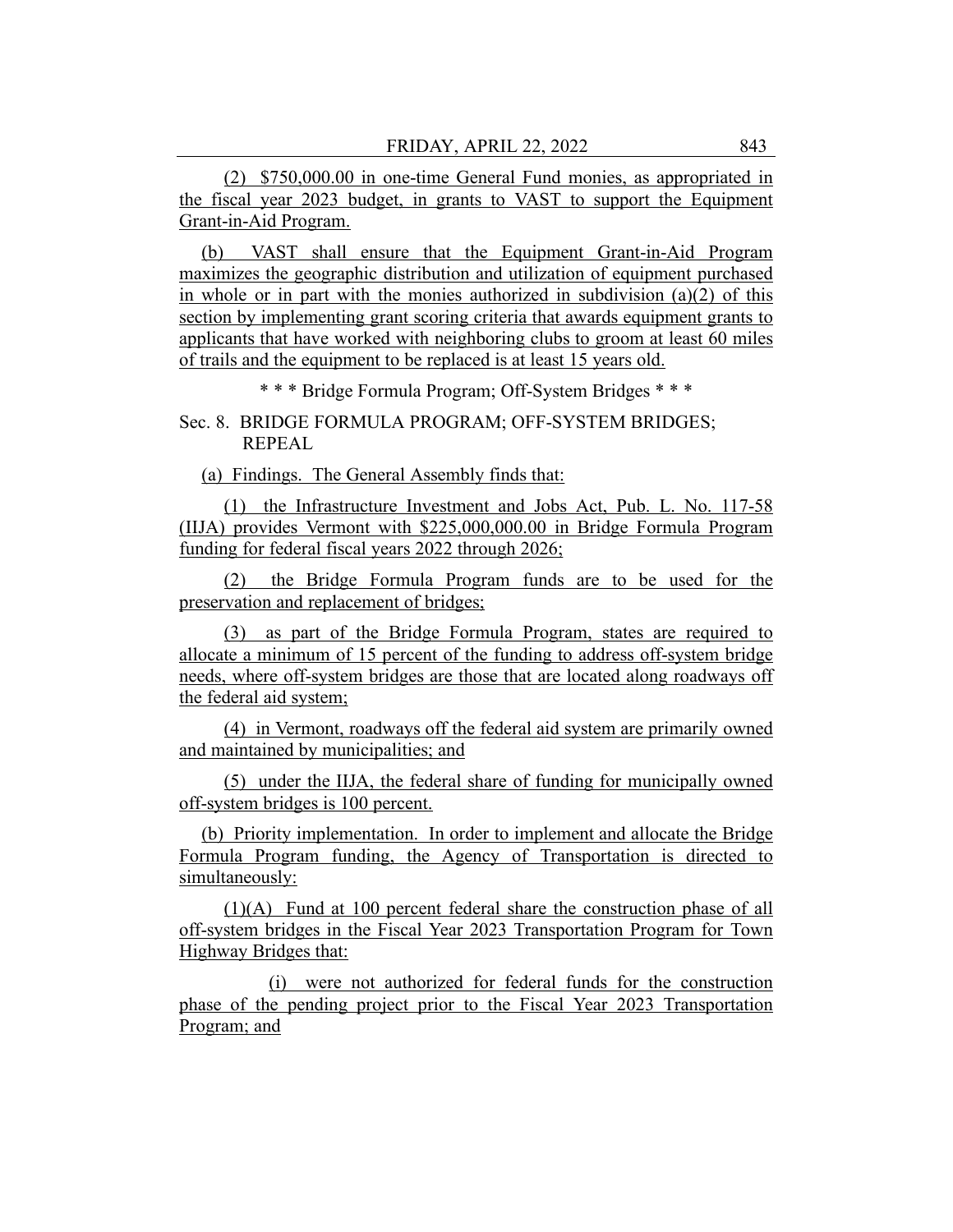(ii) are either listed as a front-of-book project or development and evaluation (D&E) project in the Fiscal Year 2023 Transportation Program.

(B) The engineering (PE) and right-of-way (ROW) phases of projects to be funded at 100 percent federal share under subdivision (A) of this subdivision (1) shall continue to be funded at 80 percent federal, 10 percent State, and 10 percent municipal.

(2)(A) In the Fiscal Year 2023 through 2029 Transportation Programs, fund the construction phase of off-system covered bridges and off-system historic truss bridges within the Transportation Programs for Town Highway Bridges based on the prioritization of covered bridges and historic truss bridges under the prioritization process outlined in 19 V.S.A. § 10g(l) at 100 percent federal share.

(B) The engineering (PE) and right-of-way (ROW) phases of projects to be funded at 100 percent federal share under subdivision (A) of this subdivision (2) shall continue to be funded at 80 percent federal, 10 percent State, and 10 percent municipal.

(c) Secondary implementation. Should funding through the federal Bridge Formula Program remain available following the implementation delineated under subsection (b) of this section, town highway bridges shall be advanced based on the prioritization process outlined in 19 V.S.A.  $\S$  10g(1).

(d) Repeal. This section is repealed on October 1, 2029, at the conclusion of the authorized implementation period for the IIJA.

Sec. 9. TOWN HIGHWAY BRIDGE PROGRAM

(a) Within the Agency of Transportation's Proposed Fiscal Year 2023 Transportation Program for Town Highway Bridges, authorized spending for the construction phase of the following projects is amended to be 100 percent federal pursuant to Sec.  $8(b)(1)(A)$  and  $(2)(A)$  of this act:

(1) Clarendon BO 1443(55);

(2) Hartford BO 1444(60);

(3) Ludlow Village BO 1443(52);

(4) Poultney BO 1443(53);

(5) Stowe BO 1446(37);

(6) Stowe BO 1446(39);

(7) Statewide Preservation Easement Paint Program; and

(8) Statewide Rehabilitation of Covered Bridges.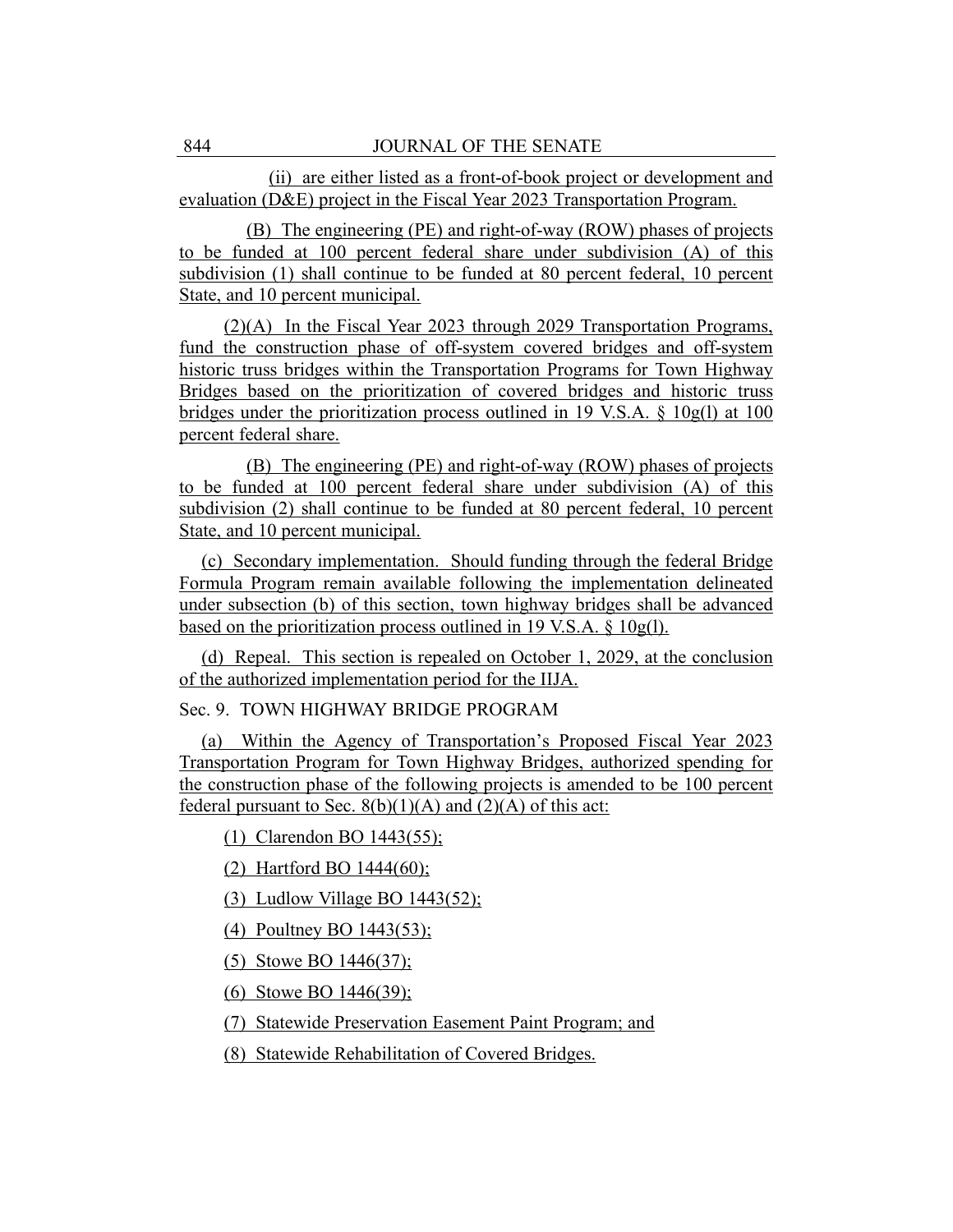FRIDAY, APRIL 22, 2022 845

(b) Within the Agency of Transportation's Proposed Fiscal Year 2023 Transportation Program for Town Highway Bridges, authorized spending is amended as follows:

| <b>FY23</b>      | As Proposed | As Amended | Change     |
|------------------|-------------|------------|------------|
| Other            | 350,000     | 350,000    | O          |
| <b>PE</b>        | 4,294,487   | 4,294,487  | $\theta$   |
| <b>ROW</b>       | 355,000     | 355,000    | 0          |
| Construction     | 25,314,700  | 25,314,700 | 0          |
| Total            | 30,314,187  | 30,314,187 | 0          |
| Sources of funds |             |            |            |
| <b>TIB</b>       | 2,402,455   | 2,402,455  |            |
| State            | 1,919,899   | 1,230,817  | $-689,082$ |
| Federal          | 24,251,350  | 25,529,514 | 1,278,164  |
| Local            | 1,740,483   | 1,151,401  | $-589,082$ |
| Total            | 30,314,187  | 30,314,187 |            |

(c) Within the Agency of Transportation's Proposed Fiscal Year 2023 Transportation Program, the following covered bridges projects are added to the candidate list for Town Highway Bridges:

(1) Belvidere (Bridge No. 12 on Town Highway 3);

(2) Charlotte (Bridge No. 27 on Town Highway 9);

(3) Chelsea (Bridge No. 46 on Town Highway 68);

(4) Hartland (Bridge No. 22 on Town Highway 15);

(5) Lyndon (Bridge No. 33 on Town Highway 58);

(6) Northfield (Bridge No. 10 on Town Highway 3);

(7) Northfield (Bridge No. 11 on Town Highway 3);

(8) Northfield (Bridge No. 15 on Town Highway 3);

(9) Troy (Bridge No. 8 on Town Highway 12); and

(10) Weathersfield (Bridge No. 83 on Town Highway 65).

(d) Within the Agency of Transportation's Proposed Fiscal Year 2023 Transportation Program, the following metal truss bridges projects are added to the candidate list for Town Highway Bridges:

(1) Berlin (Bridge No. 27 on Town Highway 61);

(2) Bridgewater (Bridge No. 26 on Town Highway 34);

(3) Enosburg (Bridge No. 45 on Town Highway 42);

(4) Lincoln (Bridge No. 46 on Town Highway 6);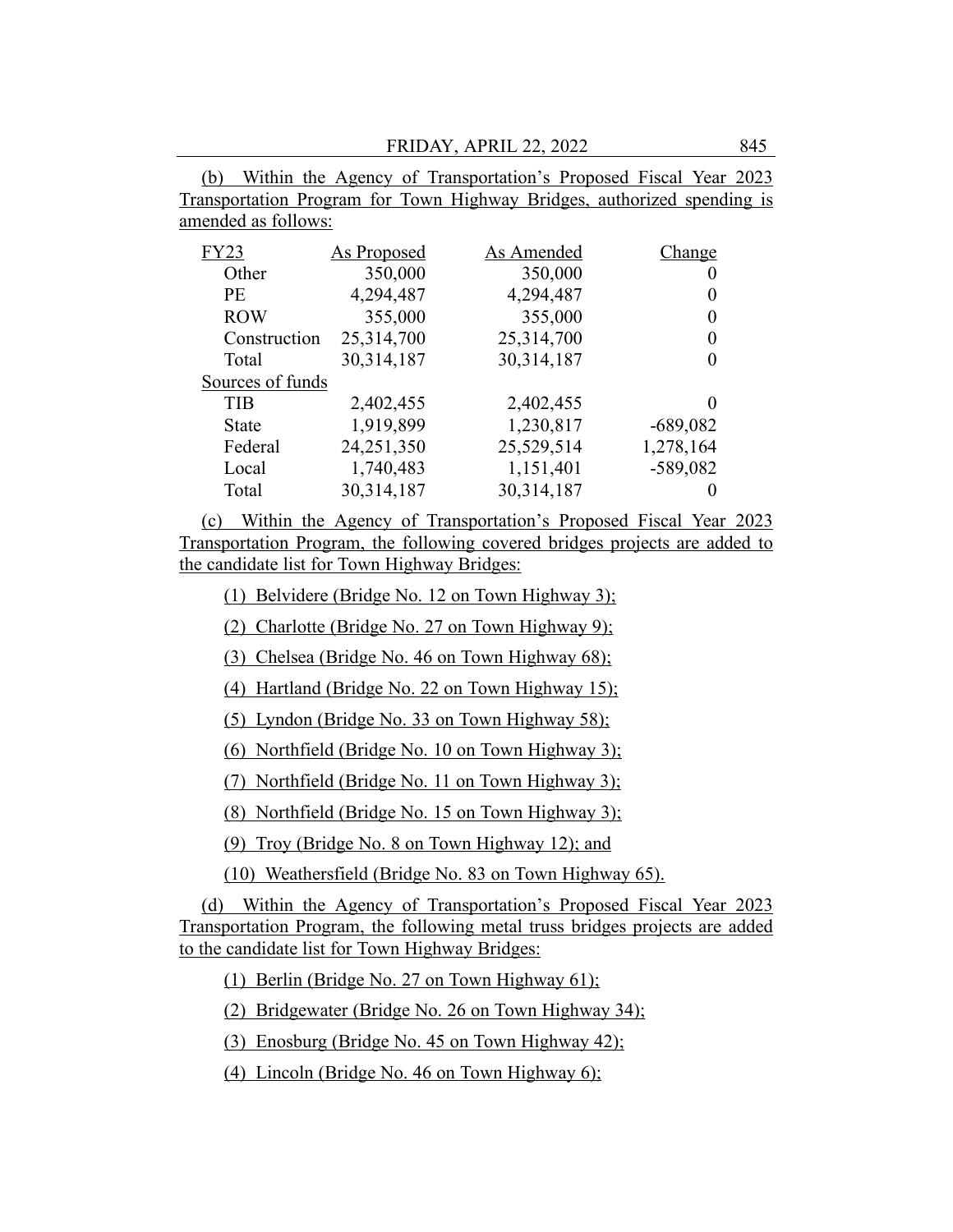(5) Moretown (Bridge No. 42 on Town Highway 39);

(6) Newfane (Bridge No. 49 on Town Highway 26);

(7) Northfield (Bridge No. 65 on Town Highway 57);

(8) Royalton (Bridge No. 30 on Town Highway 6); and

(9) Sheldon (Bridge No. 20 on Town Highway 22).

\* \* \* Amendments to Fiscal Year 2023 Authorizations \* \* \*

Sec. 10. PROGRAM DEVELOPMENT

Within the Agency of Transportation's Proposed Fiscal Year 2023 Transportation Program for Program Development Administration, authorized spending is amended as follows:

| <b>FY23</b>      | As Proposed | As Amended | Change    |
|------------------|-------------|------------|-----------|
| Person. Svcs.    | 23,753,701  | 23,753,701 |           |
| Operat. Exp.     | 9,039,403   | 8,985,192  | $-54,211$ |
| Grants           | 286,000     | 286,000    | $\theta$  |
| Total            | 33,079,104  | 33,024,893 | $-54,211$ |
| Sources of funds |             |            |           |
| <b>State</b>     | 25,074,132  | 25,019,921 | $-54,211$ |
| Federal          | 7,929,972   | 7,929,972  | $\theta$  |
| Inter Unit       | 75,000      | 75,000     | $\Omega$  |
| Total            | 33,079,104  | 33,024,893 | $-54,211$ |

## Sec. 11. TOWN HIGHWAY AID

Within the Agency of Transportation's Proposed Fiscal Year 2023 Transportation Program for Town Highway Aid, authorized spending is amended as follows:

| FY23             | <b>As Proposed</b> | As Amended | Change |
|------------------|--------------------|------------|--------|
| Grants           | 27,783,413         | 27,837,624 | 54,211 |
| Total            | 27,783,413         | 27,837,624 | 54,211 |
| Sources of funds |                    |            |        |
| <b>State</b>     | 27,783,413         | 27,837,624 | 54,211 |
| Total            | 27,783,413         | 27,837,624 | 54,211 |

#### Sec. 12. POLICY AND PLANNING

Within the Agency of Transportation's Proposed Fiscal Year 2023 Transportation Program for Policy and Planning, authorized spending is amended as follows:

| FY23          | As Proposed | As Amended | Change |
|---------------|-------------|------------|--------|
| Person. Svcs. | 4,767,663   | 4,767,663  |        |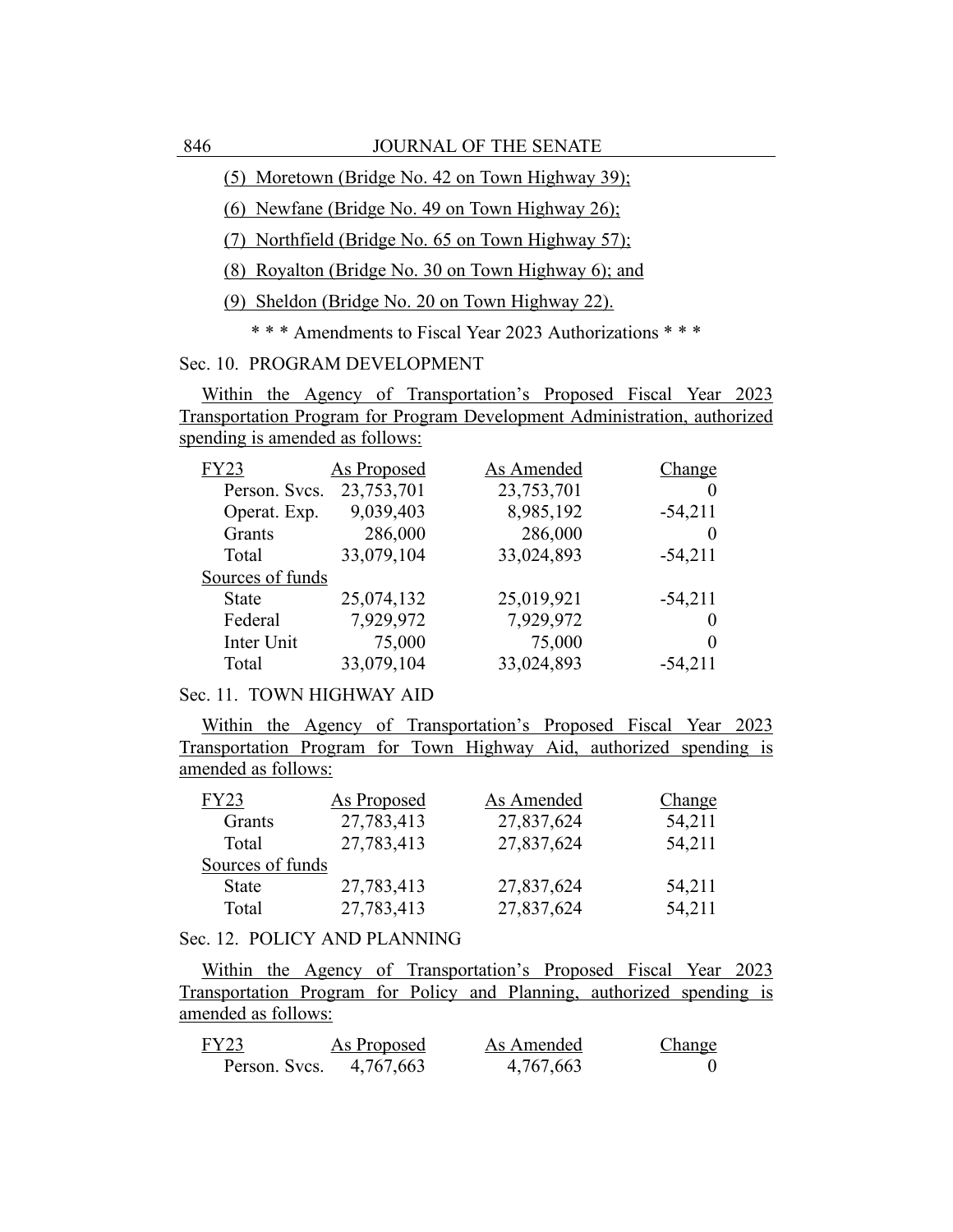FRIDAY, APRIL 22, 2022 847

| Operat. Exp.     | 1,035,700  | 1,035,700  | $\mathbf{\Omega}$ |
|------------------|------------|------------|-------------------|
| Grants           | 7,389,725  | 10,784,247 | 3,394,522         |
| Total            | 13,193,088 | 16,587,610 | 3,394,522         |
| Sources of funds |            |            |                   |
| <b>State</b>     | 3,217,573  | 3,217,573  | $\theta$          |
| Federal          | 9,920,240  | 13,314,762 | 3,394,522         |
| Inter Unit       | 55,275     | 55,275     | $\theta$          |
| Total            | 13,193,088 | 16,587,610 | 3,394,522         |

## Sec. 13. TOWN HIGHWAY STRUCTURES AND TOWN HIGHWAY CLASS 2 ROADWAY

(a) Town highway structures. The Agency shall carry forward not less than \$866,500.00 of unexpended fiscal year 2022 appropriations and designate those monies for grant awards under the town highway structures program so as to meet the statutory minimum grant award totals required under 19 V.S.A. § 306(e) in fiscal year 2023.

(b) Town highway class 2 roadway. The Agency shall carry forward not less than \$951,250.00 of unexpended fiscal year 2022 appropriations and designate those monies for grant awards under the town highway class 2 roadway program so as to meet the statutory minimum grant award totals required under 19 V.S.A. § 306(h) in fiscal year 2023.

#### Sec. 14. ONE-TIME APPROPRIATION; DMV IT PROJECT

Within the Agency of Transportation's Proposed Fiscal Year 2023 Transportation Program, in one-time appropriations, the number "20,250,000" is struck out for "All Exp," "Total," "Transportation Fund," and "Total" and replaced with the number "0" so as to indicate that there is no appropriation to the Department of Motor Vehicles for the DMV Core System Modernization Phase II project, and a note is added to read as follows: "The fiscal year 2023 budget bill appropriates \$20,250,000 from the American Rescue Plan Act (ARPA) – Coronavirus State Fiscal Recovery Funds to the Agency of Digital Services for the DMV Core System Modernization Phase II project."

\* \* \* Mobility and Transportation Innovation Grant Program \* \* \*

## Sec. 15. MOBILITY AND TRANSPORTATION INNOVATION GRANT PROGRAM

(a) Project addition. The following project is added to the Agency of Transportation's Proposed Fiscal Year 2023 Transportation Program for Public Transit: Mobility and Transportation Innovation (MTI) Grant Program.

(b) Authorization. Spending authority for Mobility and Transportation Innovation (MTI) Grant Program is authorized as follows: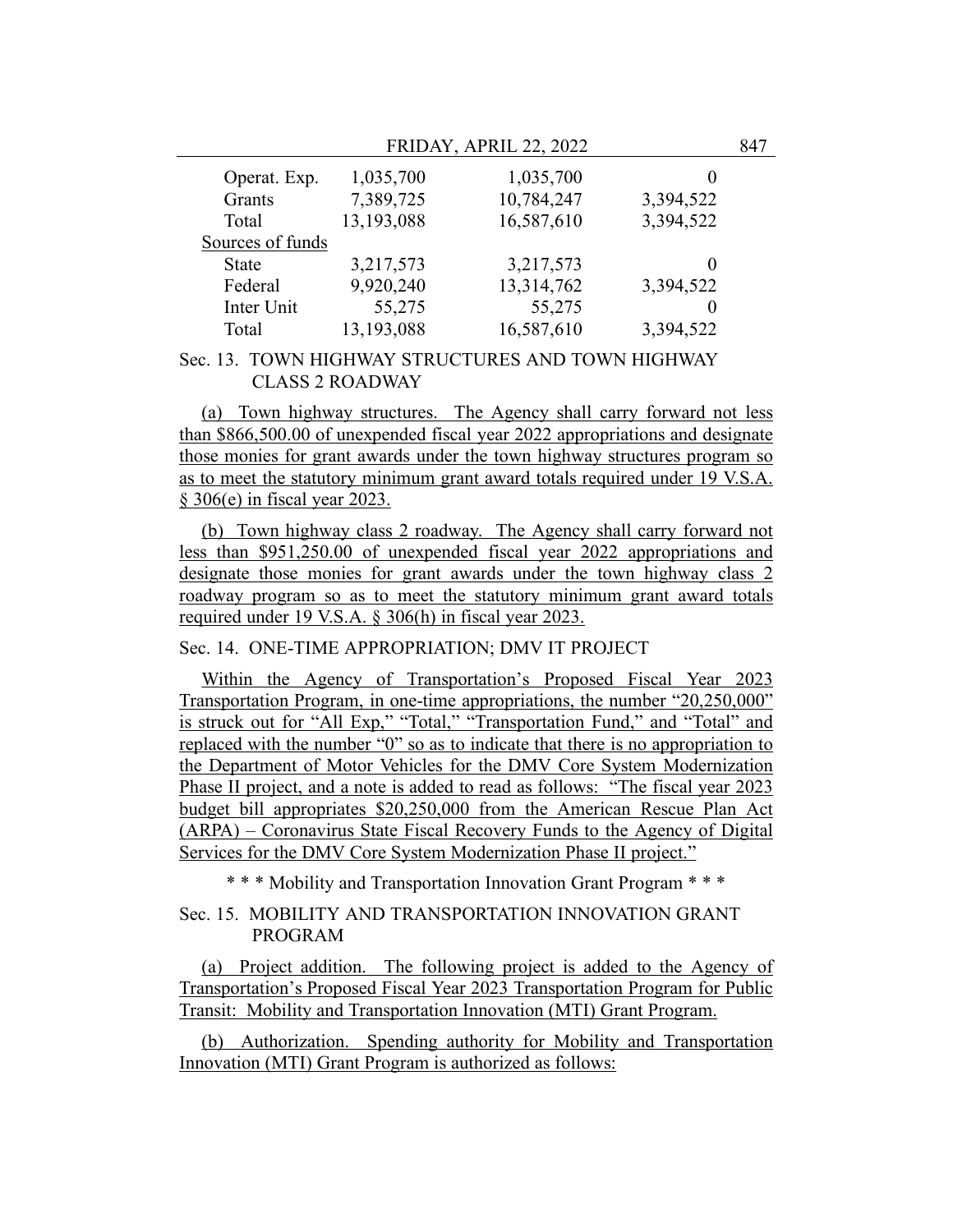| FY23             | <b>As Proposed</b> | As Amended | <b>Change</b> |
|------------------|--------------------|------------|---------------|
| Grants           |                    | 1,500,000  | 1,500,000     |
| Total            | 0                  | 1,500,000  | 1,500,000     |
| Sources of funds |                    |            |               |
| <b>State</b>     | 0                  | 500,000    | 500,000       |
| General Fund     | 0                  | 1,000,000  | 1,000,000     |
| Total            |                    | 1,500,000  | 1,500,000     |

(c) Implementation. The Agency of Transportation shall continue to administer the Mobility and Transportation Innovation (MTI) Grant Program, which was created pursuant to 2020 Acts and Resolves No. 121, Sec. 16. The Program shall continue to support projects that improve both mobility and access to services for transit-dependent Vermonters, reduce the use of singleoccupancy vehicles, and reduce greenhouse gas emissions. Not less than \$1,250,000.00 of this authorization shall go towards microtransit projects.

\* \* \* Public Transit; Zero Fare; Level of Service \* \* \*

## Sec. 16. ONE-TIME PUBLIC TRANSIT MONIES

(a) Project addition. The following project is added to the Agency of Transportation's Proposed Fiscal Year 2023 Transportation Program for Public Transit: Increased One-Time Monies for Public Transit for Fiscal Year 2023.

(b) Authorization. Spending authority for Increased One-Time Monies for Public Transit for Fiscal Year 2023 is authorized as follows:

| FY23             | As Proposed | As Amended | Change    |
|------------------|-------------|------------|-----------|
| Other            |             | 1,200,000  | 1,200,000 |
| Total            |             | 1,200,000  | 1,200,000 |
| Sources of funds |             |            |           |
| General Fund     |             | 1,200,000  | 1,200,000 |
| Total            |             | 1,200,000  | 1,200,000 |

(c) Implementation. Transit agencies that are eligible to receive grant funds pursuant to 49 U.S.C. § 5307 or 5311, or both, in the State shall, as practicable and in the sole discretion of the transit agencies, do the following during fiscal year 2023:

(1) operate routes other than commuter and LINK Express on a zerofare basis; and

(2) provide service at pre-COVID-19 levels.

(d) Report. On or before January 31, 2023, the Agency of Transportation shall file a written report with the House and Senate Committees on Transportation that: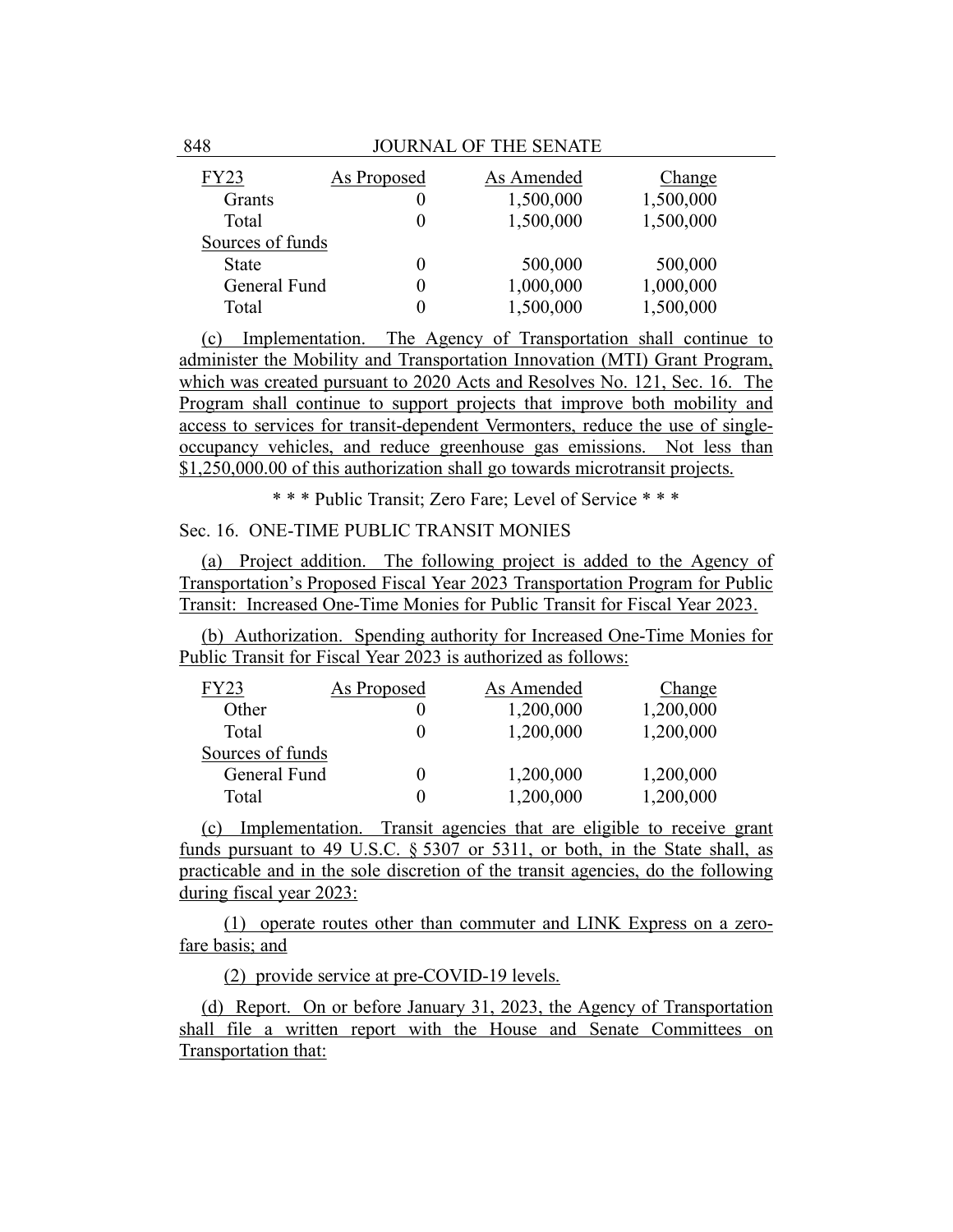(1) shows changes in public transit ridership, by county and type of service, in fiscal years 2020, 2021, and 2022 and in fiscal year 2023 through the end of the second quarter; and

(2) estimates the amount of funding needed to provide zero-fare service on transit operated by public transit agencies that are eligible to receive grant funds pursuant to 49 U.S.C. § 5307 or 5311, or both, broken out by county and type of service in fiscal year 2024.

\* \* \* Burlington International Airport Study Committee; Report \* \* \*

## Sec. 17. BURLINGTON INTERNATIONAL AIRPORT STUDY COMMITTEE; REPORT

(a) Project addition. The following project is added to the Agency of Transportation's Proposed Fiscal Year 2023 Transportation Program for Aviation: Burlington International Airport Study.

(b) Authorization.

(1) Spending authority for the Burlington International Airport Study is authorized as follows:

| FY23             | As Proposed | As Amended | Change  |
|------------------|-------------|------------|---------|
| Other            |             | 150,000    | 150,000 |
| Total            |             | 150,000    | 150,000 |
| Sources of funds |             |            |         |
| State            |             | 150,000    | 150,000 |
| Total            |             | 150,000    | 150,000 |

(2) Spending authority for South Burlington AV-FY18-001 is amended as follows:

| <b>FY23</b>      | <b>As Proposed</b> | As Amended | Change     |
|------------------|--------------------|------------|------------|
| Const            | 12,650,000         | 12,650,000 |            |
| Total            | 12,650,000         | 12,650,000 |            |
| Sources of funds |                    |            |            |
| <b>State</b>     | 500,000            | 350,000    | $-150,000$ |
| Federal          | 11,385,000         | 11,385,000 |            |
| Local            | 765,000            | 915,000    | 150,000    |
| Total            | 12,650,000         | 12,650,000 |            |

(3) The note for the Agency of Transportation's Proposed Fiscal Year 2023 Transportation Program for Aviation is amended to read as follows: "Appropriation excludes \$11,385,000 of FAA Funds and \$915,000 of Local Funds (South Burlington AV-FY18-001, BTV Match)."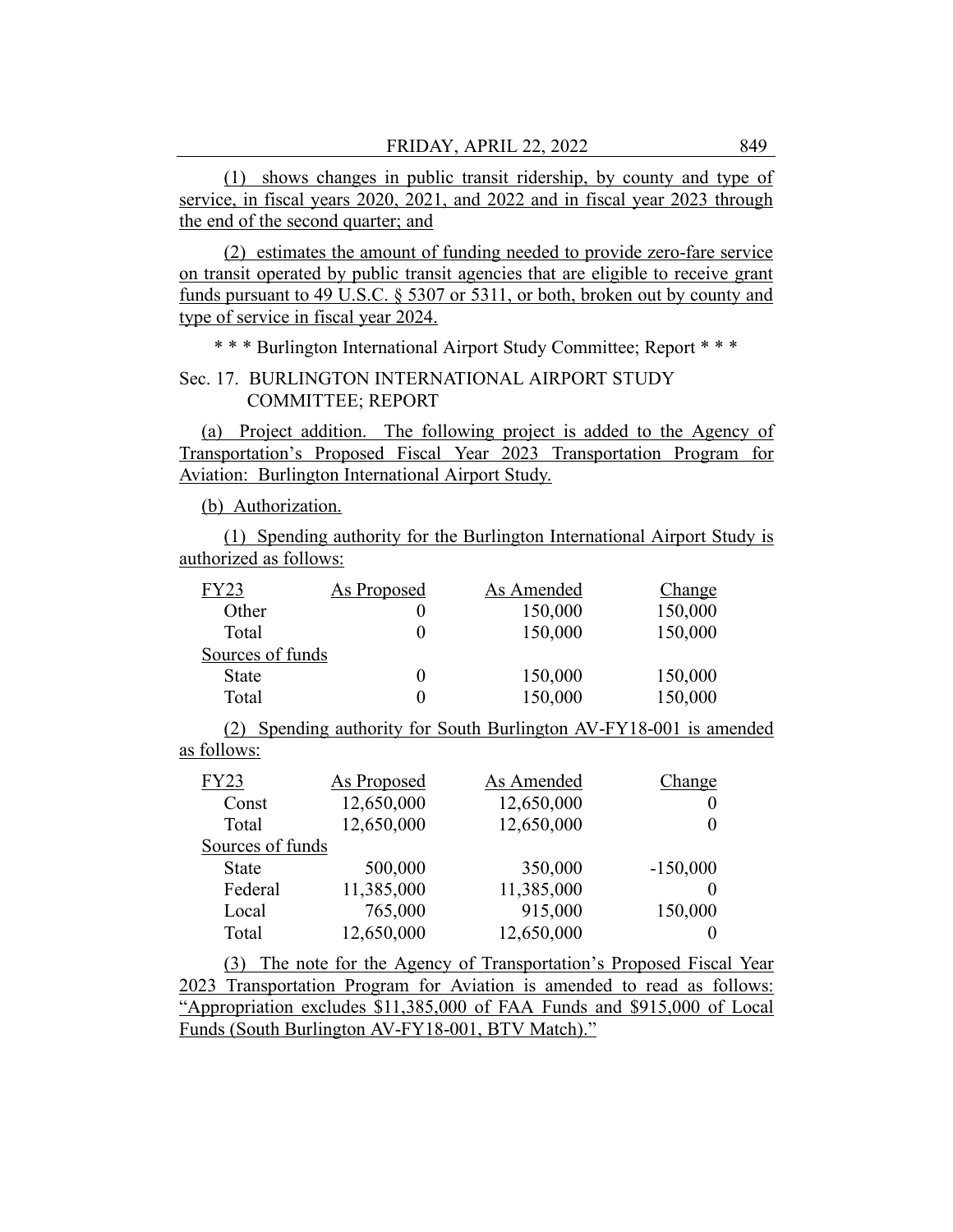(c) Creation. There is created the Burlington International Airport Study Committee to examine the existing governance structure and alternatives to the existing governance structure of the Burlington International Airport (Airport) and to report the Committee's findings and recommendations.

(d) Membership. The Committee shall be composed of the following nine voting members and two nonvoting members:

(1) one voting member appointed by the Governor;

(2) one voting member designated by the mayor of the City of Burlington;

(3) one voting member designated by the city council of the City of Burlington;

(4) one voting member designated by the city council of the City of South Burlington;

(5) one voting member designated by the mayor of the City of Winooski;

(6) one voting member designated by the Chittenden County Regional Planning Commission to represent individuals, such as Black, Indigenous, and Persons of Color (BIPOC), immigrants, individuals with low income, and individuals residing in "disadvantaged communities" as defined in federal Executive Order 14008, "Tackling the Climate Crisis at Home and Abroad," adversely affected by the Airport;

(7) one voting member designated by the Chittenden County Regional Planning Commission to represent the general aviation organizations at the Airport;

(8) the Secretary of Transportation or designee, who shall be a voting member;

(9) one voting member designated by the President and CEO of the Lake Champlain Regional Chamber of Commerce;

(10) the current, including acting or interim, Director of Aviation for the Airport or designee, who shall be a nonvoting member of the Committee; and

(11) the Director of the Chittenden County Regional Planning Commission or designee, who shall be a nonvoting member of the Committee.

(e) Assistance; consultant.

(1) The Committee shall have the administrative, technical, and legal assistance of the Agency of Transportation, which shall contract with an independent third-party consultant with expertise in airport governance and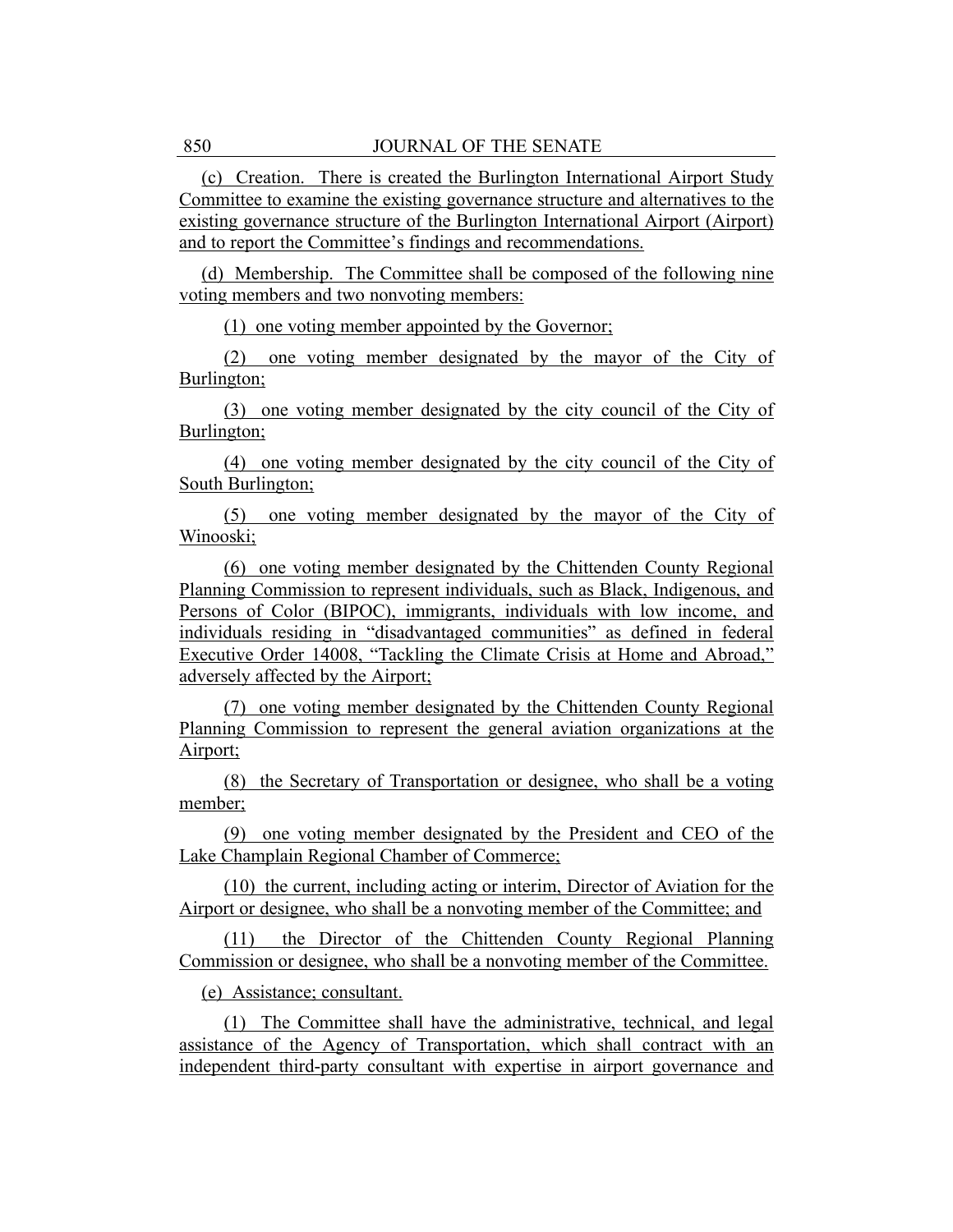may contract with an additional person to serve as a neutral facilitator for the Committee if such assistance cannot be provided by an employee or employees of the Agency of Transportation.

(2) The Agency of Transportation shall work with the Committee to prepare a request for information and a request for proposal for the retention of the independent third-party consultant that is contracted with pursuant to subdivision (1) of this subsection.

(f) Powers and duties. The Committee, with the assistance of the consultant retained as required under subsection (e) of this section, shall:

(1) review prior reports and recommendations prepared on the governance structure of the Airport, including the January 1, 2020 memorandum from Eileen Blackwood, Burlington City Attorney to Mayor Miro Weinberger and the City Council regarding Burlington International Airport and Regional Governance Questions; the June 10, 2013 Burlington International Airport, Airport Strategic Planning Committee Recommendations (Airport Strategic Planning Committee Recommendations); and the December 1985 Final Report of the Burlington Airport Study Group;

(2) examine the advantages and disadvantages of each of the options identified in the Airport Strategic Planning Committee Recommendations;

(3) examine the advantages and disadvantages of any additional governance structure options for the Airport recommended by the consultant or identified by a majority of the voting members of the Committee as warranting study;

(4) identify any other issue relating to the governance of the Airport that a majority of the voting members of the Committee determine warrants study; and

(5) make recommendations on the governance structure of the Airport as supported by a majority of the voting members of the Committee.

(g) Report; recommendations. On or before January 15, 2024, the Committee shall submit a written report to the General Assembly with its findings and recommendations. Any recommendations from the Committee shall address how to ensure that there are not negative financial impacts on the City of Burlington.

(h) Meetings.

(1) The Secretary of Transportation or designee shall call the first meeting of the Committee to occur on or before September 30, 2022.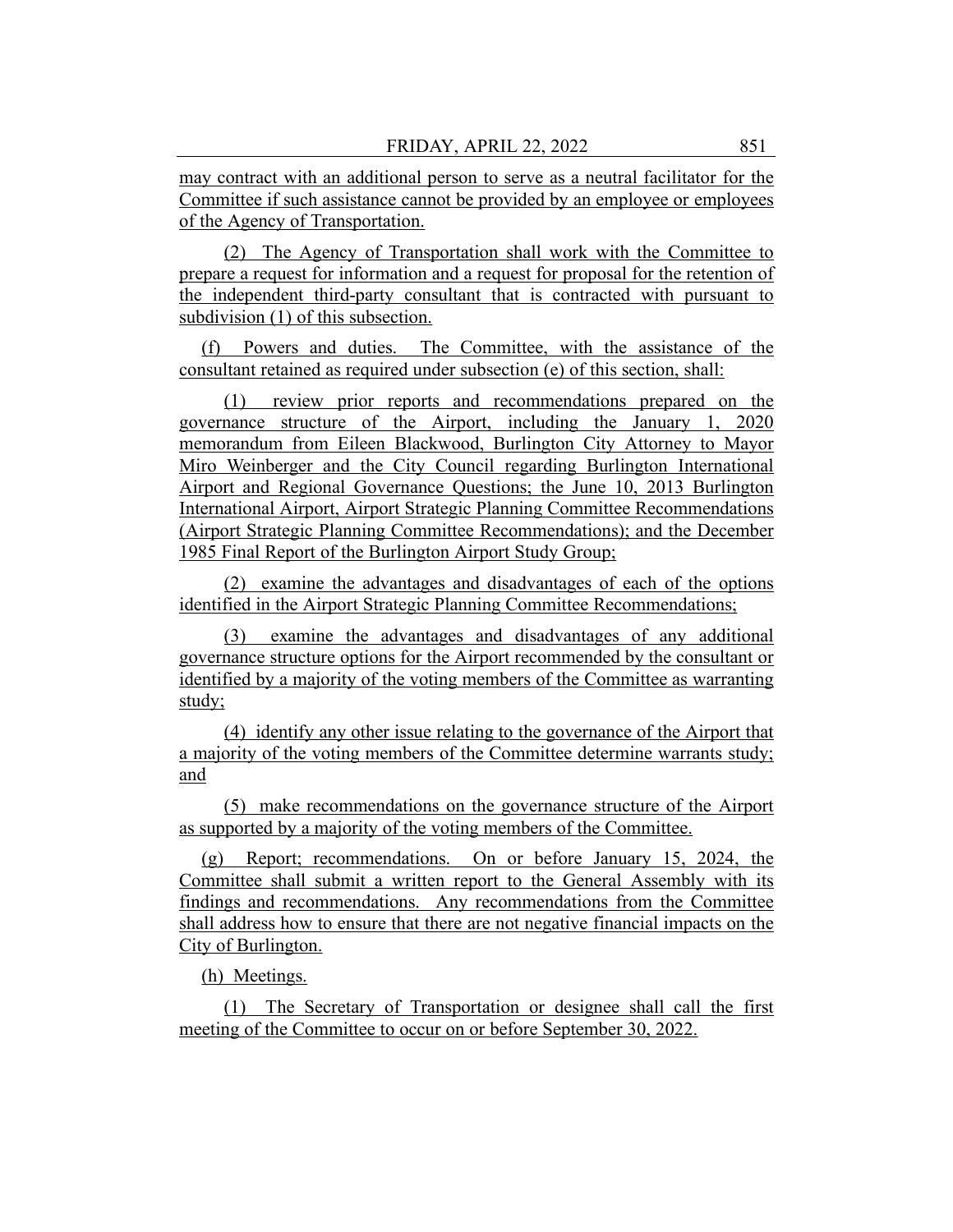(2) The Committee shall select a chair from among its voting members at the first meeting.

(3) A majority of the voting membership of the Committee shall constitute a quorum.

(4) The Committee shall cease to exist on January 16, 2024.

(i) Compensation and reimbursement. Members of the Committee who are not employees of the State of Vermont and who are not otherwise compensated or reimbursed for their attendance shall be entitled to per diem compensation and reimbursement of expenses as permitted under 32 V.S.A. § 1010 for not more than six meetings.

\* \* \* Future Transportation Programs \* \* \*

\* \* \* Carbon Reduction Program \* \* \*

## Sec. 18. PROPOSED FISCAL YEAR 2024 TRANSPORTATION PROGRAM

The Agency of Transportation shall consult with the Vermont Climate Council and ensure that within the Agency of Transportation's Proposed Transportation Program for fiscal years 2024, 2025, and 2026 all federal monies that are proposed by the State for expenditure under the Carbon Reduction Program, codified at 23 U.S.C. § 175, are allocated toward projects that align with the recommendations of the Climate Action Plan (CAP) issued under 10 V.S.A. § 592.

\* \* \* Plan to Update Vermont State Standards \* \* \*

## Sec. 19. PLAN TO UPDATE VERMONT STATE STANDARDS

(a) The Agency shall develop a plan for updating the Vermont State Standards for the Design of Transportation Construction, Reconstruction and Rehabilitation on Freeways, Roads, and Streets (C.V.R. 14-010-019) (Vermont State Standards) to create context sensitive, multimodal projects that support smart growth as recommended in the Revising the Vermont State Standards (VSS) M2D2: Multimodal Development and Delivery Work Plan, March 2015 (State Standards Work Plan), prepared in accordance with 2014 Acts and Resolves No. 167, Sec. 26.

(b) As recommended in the State Standards Work Plan, the Agency of Transportation shall also prepare a plan to update documents, standards, guidance, and procedures related to the Vermont State Standards.

(c) The Agency shall budget for the plan to update the Vermont State Standards and related documents in the Proposed Fiscal Year 2024 Transportation Program.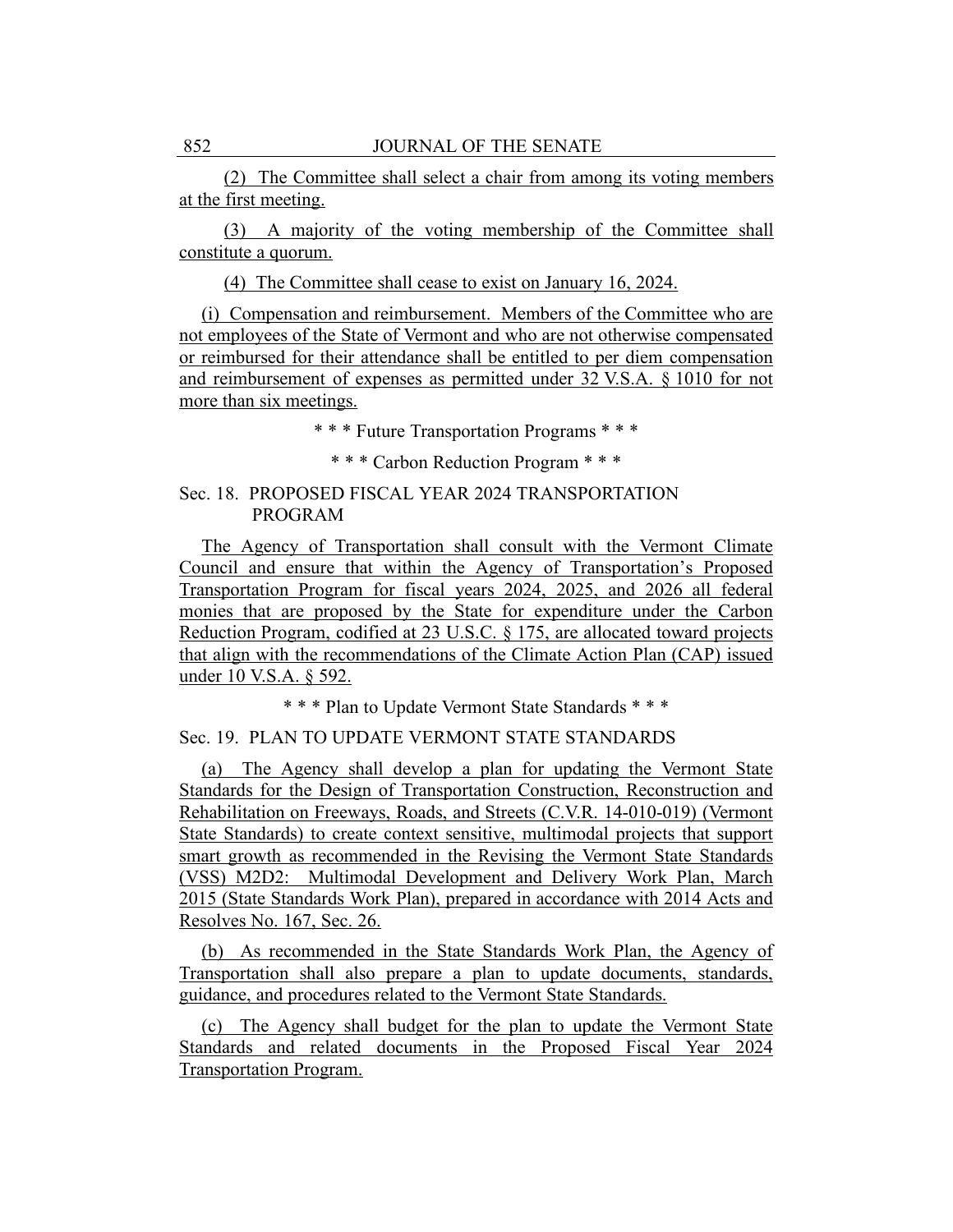(d) The Agency shall make staff available to the House and Senate Committees on Transportation for an oral presentation on the plan to update the Vermont State Standards and corresponding budget beginning on January 15, 2023.

\* \* \* Transportation Alternatives Grant Program \* \* \*

Sec. 20. 19 V.S.A. § 38 is amended to read:

#### § 38. TRANSPORTATION ALTERNATIVES GRANT PROGRAM

(a), (b) [Repealed.]

(c) The Transportation Alternatives Grant Program is created. The Grant Program shall be administered by the Agency, and shall be funded in the amount provided for in 23 U.S.C. § 133(h), less the funds set aside for the Recreational Trails Program. Awards shall be made to eligible entities as defined under 23 U.S.C. § 133(h), and awards under the Grant Program shall be limited to the activities authorized under federal law and shall not exceed \$300,000.00 per grant allocation.

(d) Eligible entities awarded a grant must provide all funds required to match federal funds awarded for a Transportation Alternatives project. All grant awards shall be decided and awarded by the Agency.

\* \* \*

(f)(1) In fiscal years 2018 and 2019, all Grant Program funds shall be reserved for municipalities for environmental mitigation projects relating to stormwater and highways, including eligible salt and sand shed projects.

(2) In fiscal years 2020 and 2021, Grant Program funds shall be awarded for any eligible activity and in accordance with the priorities established in subdivision (4) of this subsection.

(3) In fiscal year 2022 2024 and thereafter, \$1,100,000.00 50 percent of Grant Program funds, or such lesser sum if all eligible applications amount to less than \$1,100,000.00 50 percent of Grant Program funds, shall be reserved for municipalities for environmental mitigation projects relating to stormwater and highways, including eligible salt and sand shed projects, and the balance of Grant Program funds shall be awarded for any eligible activity and in accordance with the priorities established in subdivision (2) of this subsection.

(4)(2) Regarding Grant Program funds awarded in fiscal years 2020 and 2021, and the balance of Grant Program funds not reserved for environmental mitigation projects in fiscal year 2022 and thereafter, in In evaluating applications for Transportation Alternatives grants, the Agency shall give preferential weighting to projects involving as a primary feature a bicycle or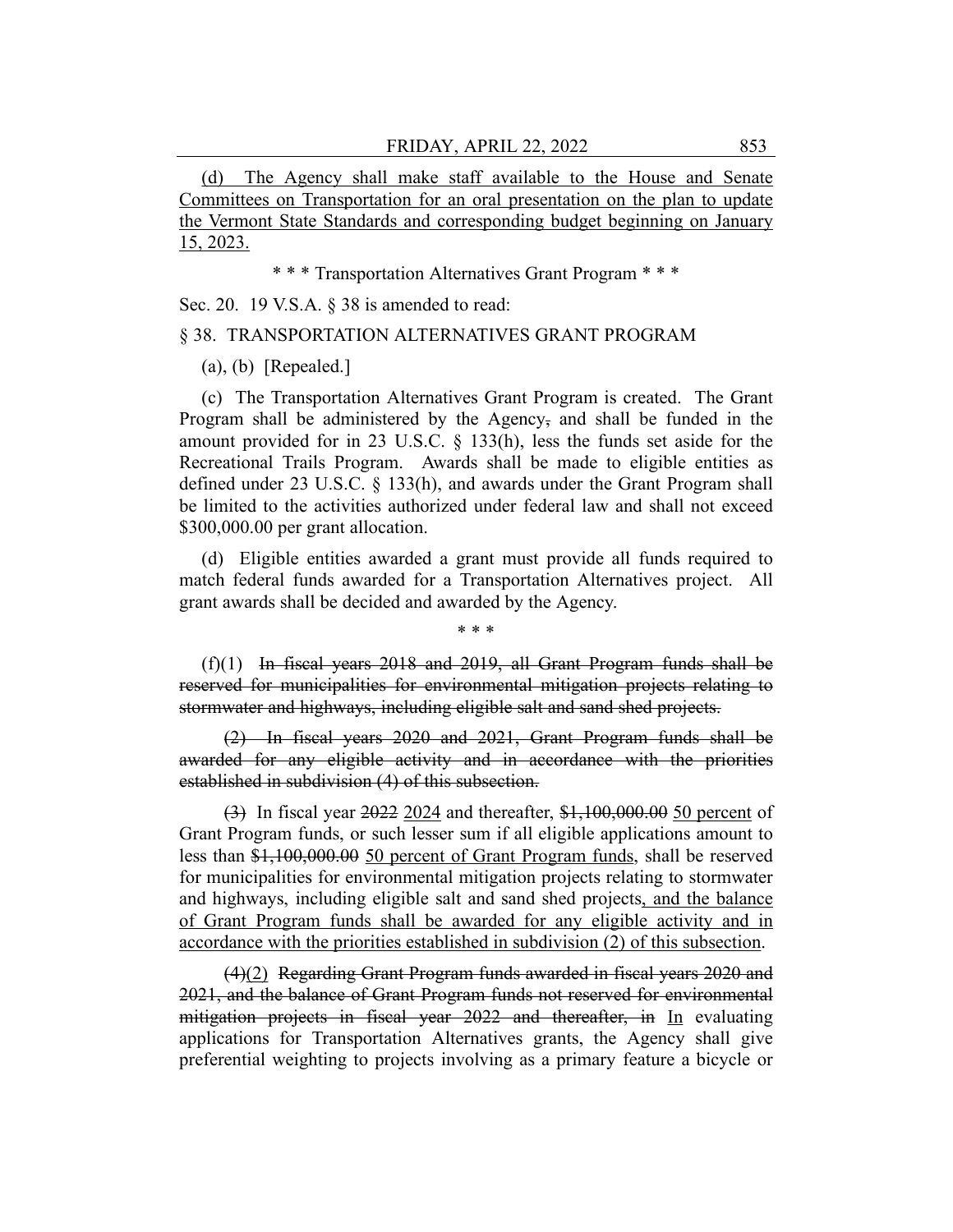pedestrian facility. The degree of preferential weighting and the circumstantial factors sufficient to overcome the weighting shall be in the complete discretion of the Agency.

\* \* \*

\* \* \* Amendments to the 2021 Transportation Bill \* \* \*

\* \* \* Electric Bicycle Incentives Administrative Costs \* \* \*

Sec. 21. 2021 Acts and Resolves No. 55, Sec. 2(8)(D) and (E) are amended to read:

(D) Replace Your Ride Program. Sec. 27 of this act creates a new program to be known as the Replace Your Ride Program, which will be the State's program to incentivize Vermonters to remove older low-efficiency vehicles from operation and switch to modes of transportation that produce fewer greenhouse gas emissions, and authorizes up to \$1,500,000.00 \$1,495,000.00 for incentives under the Program and capped startup and administrative costs.

(E) Electric bicycle incentives. Sec. 28 of this act authorizes up to \$50,000.00 \$55,000.00 for \$200.00 incentives for the purchase of an electric bicycle and capped administrative costs.

Sec. 22. 2021 Acts and Resolves No. 55, Sec. 27(d) is amended to read:

(d) Authorization. In fiscal year 2022, the Agency is authorized to spend up to \$1,500,000.00 \$1,495,000.00 in one-time Transportation Fund monies on the Replace Your Ride Program established under this section, with up to \$300,000.00 \$295,000.00 of that \$1,500,000.00 \$1,495,000.00 available for startup costs, outreach education, and costs associated with developing and administering the Replace Your Ride Program.

Sec. 23. 2021 Acts and Resolves No. 55, Sec. 28(b) is amended to read:

(b) Authorization.

(1) In fiscal year 2022, the Agency is authorized to spend up to \$50,000.00 in one-time Transportation Fund monies on the electric bicycle incentives and up to \$5,000.00 on the costs associated with developing and administering the electric bicycle incentives.

(2) If less than \$5,000.00 is expended on administrative costs associated with developing and administering the electric bicycle incentives under subdivision (1) of this subsection, then the balance of that \$5,000.00 shall only be authorized for startup costs, outreach education, and costs associated with developing and administering the Replace Your Ride Program in addition to the authorization in Sec. 27(d) of this act.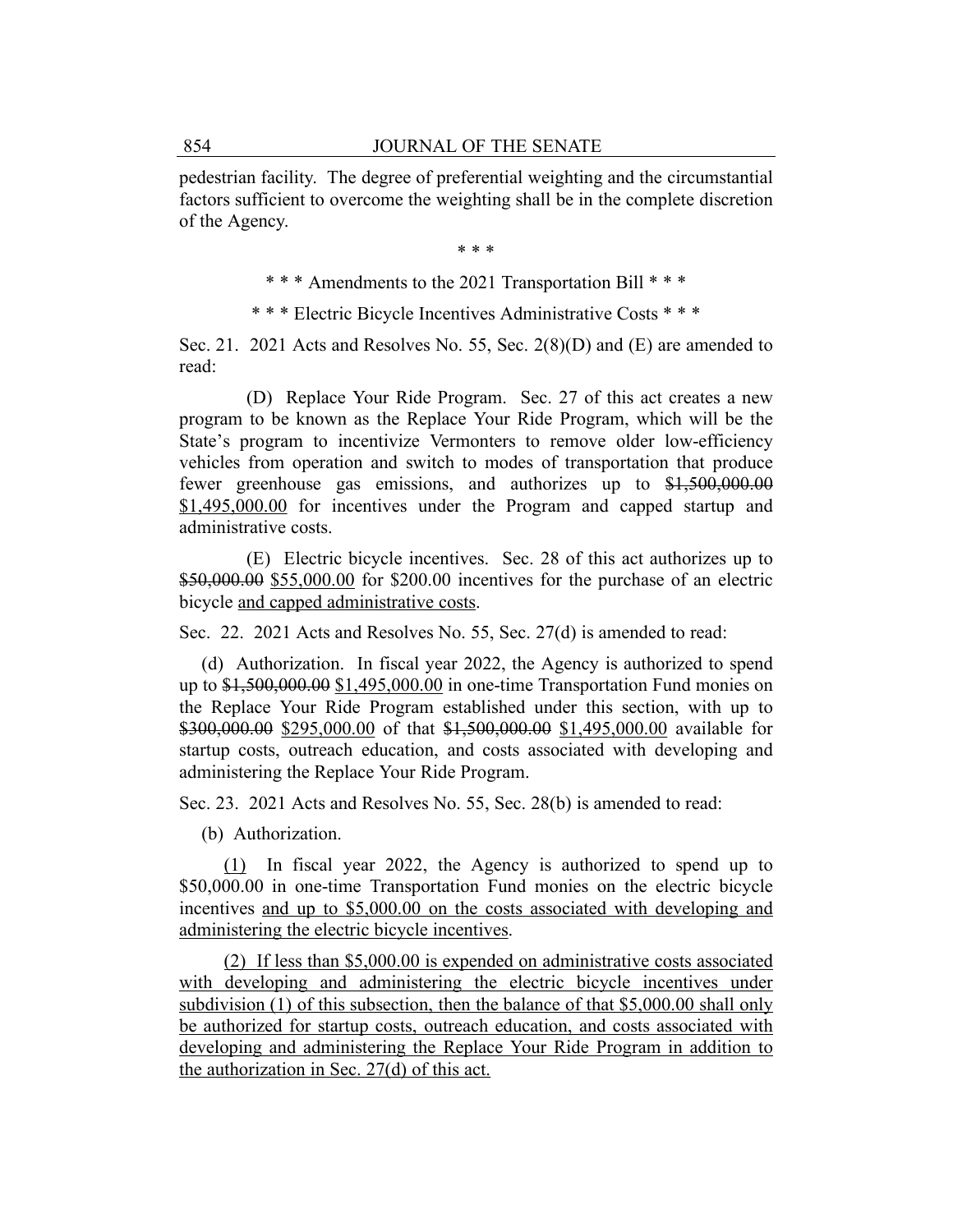## \* \* \* EVSE Grant Program \* \* \*

Sec. 24. 2021 Acts and Resolves No. 55, Sec. 29 is amended to read:

## Sec. 29. GRANT PROGRAMS FOR LEVEL 2 CHARGERS EVSE IN MULTI-UNIT MULTIUNIT DWELLINGS; REPORT

(a) As used in this section:

\* \* \*

(2) "Multi-unit Multiunit affordable housing" means a multi-unit multiunit dwelling where:

\* \* \*

(3) "Multi-unit Multiunit dwelling" means a housing project, such as cooperatives, condominiums, dwellings, or mobile home parks, with 10 or more units constructed or maintained on a tract or tracts of land.

(4) "Multi-unit Multiunit dwelling owned by a nonprofit" means a multi-unit multiunit dwelling owned by a person that has nonprofit status under Section  $501(c)(3)$  of the U.S. Internal Revenue Code, as amended, and is registered as a nonprofit corporation with the Office of the Secretary of State.

(5) "Electric vehicle supply equipment (EVSE)" includes both level 1 chargers, which connect directly into a standard 120-volt AC outlet and supply an average output of 1.3 to 2.4 kilowatts and are also known as level 1 EVSE, and level 2 chargers, which have a single-phase input voltage range from 208 to 240 volts AC and a maximum output current less than or equal to 80 amperes AC and are also known as level 2 EVSE.

(b) The Agency of Transportation shall establish and administer, through a memorandum of understanding with the Department of Housing and Community Development, a pilot program to support the continued buildout of electric vehicle supply equipment at multi-unit multiunit affordable housing and multi-unit multiunit dwellings owned by a nonprofit and build upon the existing VW EVSE Grant Program that the Department of Housing and Community Development has been administering on behalf of the Department of Environmental Conservation.

\* \* \*

(d) Pilot program funding shall be awarded with consideration of broad geographic distribution as well as service models ranging from restricted private parking to publicly accessible parking so as to examine multiple strategies to increase access to EVSE.

\* \* \*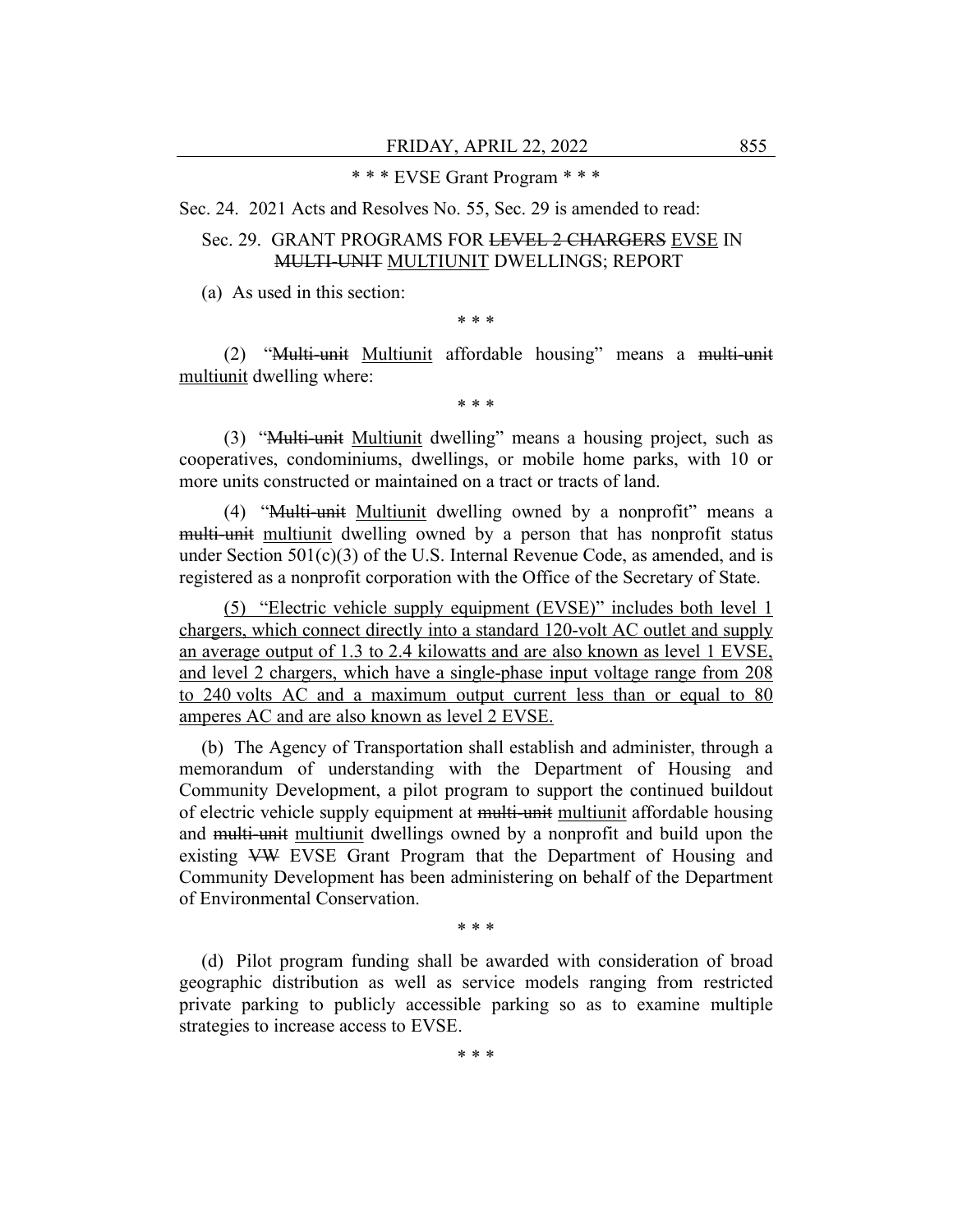(f) If the Agency of Transportation, in consultation with the interagency team, determines that programmatic funding remains available following the first round of grant awards, then the pilot program shall be opened up and made available to any multi-unit multiunit dwelling.

\* \* \*

\* \* \* Bicycle and Pedestrian Planning Integration Program \* \* \*

## Sec. 25. BICYCLE AND PEDESTRIAN PLANNING INTEGRATION PROGRAM

(a) Establishment. The Agency of Transportation shall establish a program to support the continued development and buildout of bicycle and pedestrian infrastructure. The purpose of the program is to do at least one of the following:

(1) ensure alignment and integration of municipal and State bicycle and pedestrian infrastructure deployment and to provide a framework for municipal prioritization of bicycle and pedestrian projects that can be integrated into the VTrans Project Selection and Project Prioritization (VPSP2) process as projects are evaluated for funding through State-sponsored programs, including the Bike and Pedestrian Program, the Transportation Alternatives Program, and the Downtown Transportation Fund; or

(2) integrate bicycle and pedestrian elements into Agency-developed projects.

(b) Consultation and implementation. The Agency shall work with the State's Regional Planning Commissions (RPCs) in implementing the program by providing funding through the Transportation Planning Initiative (TPI) Program for RPCs to develop prioritized municipal bicycle and pedestrian plans or to assist member municipalities in developing prioritized municipal bicycle and pedestrian plans.

\* \* \* Transportation Board \* \* \*

Sec. 26. 5 V.S.A. chapter 3 is redesignated to read:

## CHAPTER 3. PROCEEDINGS BY THE BOARD; APPEAL TO SUPERIOR COURT JUDICIAL REVIEW

Sec. 27. 5 V.S.A. § 37 is amended to read:

#### § 37. MEMBERS; TERMS; RETIREMENT; APPEAL

(a) When a Board member who hears all or a substantial part of a case retires from office before the case is completed, he or she that individual shall remain a member of the Board for the purpose of concluding and deciding the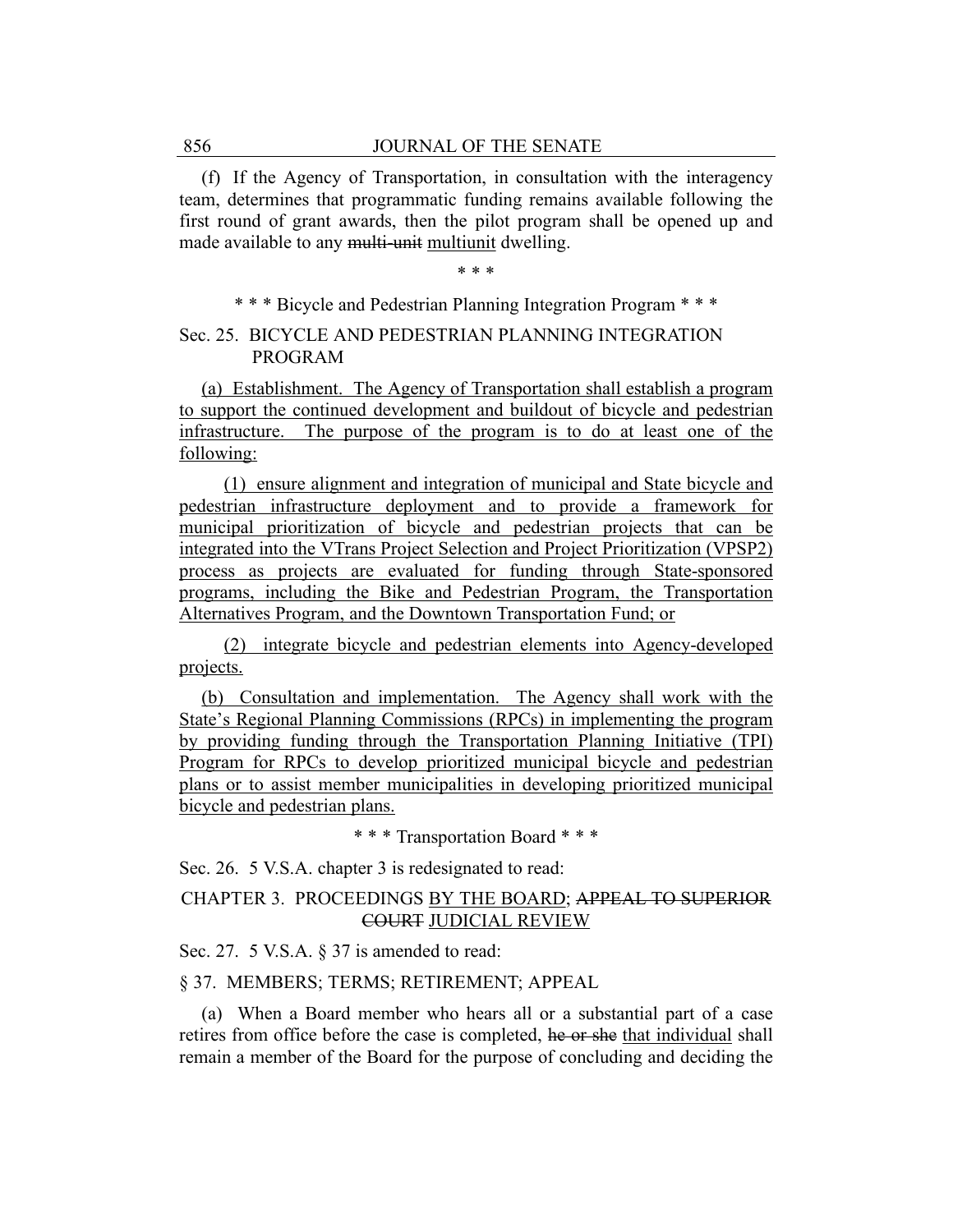case, and signing the findings, orders, decrees, and judgments of the case. A retiring chair shall also remain a member for the purpose of certifying questions of law if appeal is taken.

(b) A case shall be deemed completed when the Board enters a final order even though the order is appealed to a Superior Court and judicial review is sought pursuant to 19 V.S.A.  $\S$  5(c) or the case remanded to the Board. Upon remand, the Board then in office may consider relevant evidence, including any part of the transcript of testimony in the proceedings prior to appeal.

Sec. 28. 5 V.S.A. § 40 is amended to read:

#### § 40. PLEADINGS; RULES OF PRACTICE; FINDINGS OF FACT

(a) The forms, pleadings, and rules of practice and procedure before the Board shall be prescribed by the Board.

(b) The Board shall hear all matters within its jurisdiction and make findings of fact. It shall state its rulings of law when required. Upon appeal to a Superior Court judicial review pursuant to 19 V.S.A.  $\S$  5(c), the Board's findings of fact shall be accepted unless clearly erroneous.

Sec. 29. 5 V.S.A. §§ 43 and 44 are amended to read:

## § 43. REVIEW BY SUPERIOR COURT JUDICIAL REVIEW

A party to a cause who feels aggrieved by the final order, judgment, or decree of the Board may appeal to a Superior Court under Rule 74 of the Vermont Rules of Civil Procedure seek judicial review pursuant to 19 V.S.A. § 5(c). However, the Board, before final judgment, may permit an interlocutory appeal to be taken by any party pursuant to a Superior Court 19 V.S.A. § 5(c) for determination of questions of law in the same manner as the Supreme Court may by rule provide for appeals before final judgment from a Superior Court. Notwithstanding the provisions of the Vermont Rules of Civil Procedure or the Vermont Rules of Appellate Procedure, neither the time for filing a notice of appeal nor the filing of a notice of appeal, as provided in this section, shall operate as a stay of enforcement of an order of the Board unless the Board or a Superior the Supreme Court grants a stay under the provisions of section 44 of this title chapter.

#### § 44. POWERS OF SUPERIOR THE SUPREME COURT

A Superior Upon appeal to the Supreme Court, the Court may reverse or affirm the judgments, orders, or decrees of the Transportation Board and may remand a cause to it with mandates, as law or equity shall require; and the Board shall enter its judgment, order, or decree in accordance with these mandates. Appeals to the Superior Supreme Court shall not have the effect of vacating any judgment, order, or decree of the Board, but the Superior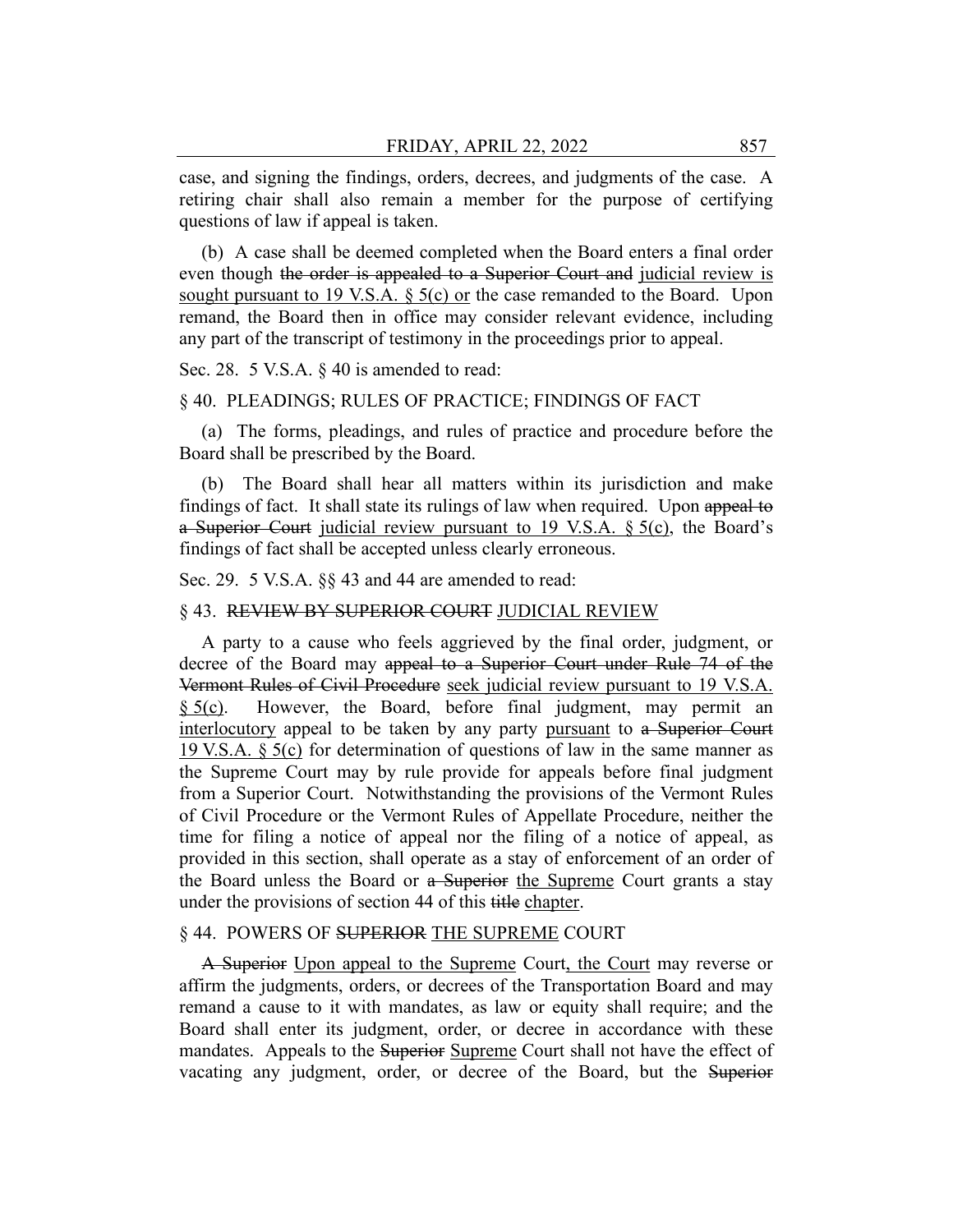Supreme Court, upon notice to interested parties, may suspend execution of a Board judgment under a decree as justice and equity require unless otherwise specifically provided by law.

Sec. 30. 5 V.S.A. § 207(d) is amended to read:

(d) The application for a certificate of approval of the site selected shall be in writing and substantially describe the property involved and the general purposes for which it is to be acquired and the manner in which the acquisition is asserted to serve the public interest. The application shall designate the names of all owners or persons known to be interested in lands adjoining the property and their residences, if known, and shall contain such further matter as the Board by rule shall determine. The application shall be supported by documentation showing that the proposed facility has received municipal approval. After evaluating the application, the Board shall issue its order giving notice of the time and place of hearing on the application. The applicant shall give notice of the proceedings to all persons owning or interested in adjoining lands by delivery of a true copy of the application and order for hearing by registered or certified mail to the last known address of each of the persons; the notice to be mailed at least 12 days prior to the date of the hearing. Notice of the hearing and a general statement of the purpose shall be published at least once in a newspaper of common circulation in the town where the property described in the application is situated at least two days before the date of the hearing, and a similar notice shall be posted in a public place at least 12 days before the hearing. Upon compliance by the applicant with the foregoing provisions for notice, the Board shall hear the applicant and all parties interested on the question of approval of the site or sites and shall consider and determine whether in the public interest the application ought to be granted. Whenever the Board makes an order granting or denying a certificate of approval of an airport, or a restricted landing area, approval to use or operate an airport or a restricted landing area or other air navigation facility, an aggrieved person may have the decision reviewed on the record by the Superior Court pursuant to Rule 74 of the Vermont Rules of Civil Procedure seek judicial review pursuant to 19 V.S.A. § 5(c).

Sec. 31. 5 V.S.A. § 652 is amended to read:

#### § 652. SUPERIOR COURT JUDICIAL REVIEW

The Secretary of Transportation or the legislative body of a municipality, as defined in 24 V.S.A. § 2001, or the committee representing two or more municipalities, when authorized by vote of their legislative bodies, may proceed in Superior Court as provided in 19 V.S.A. chapter 5, except as otherwise provided in this subchapter.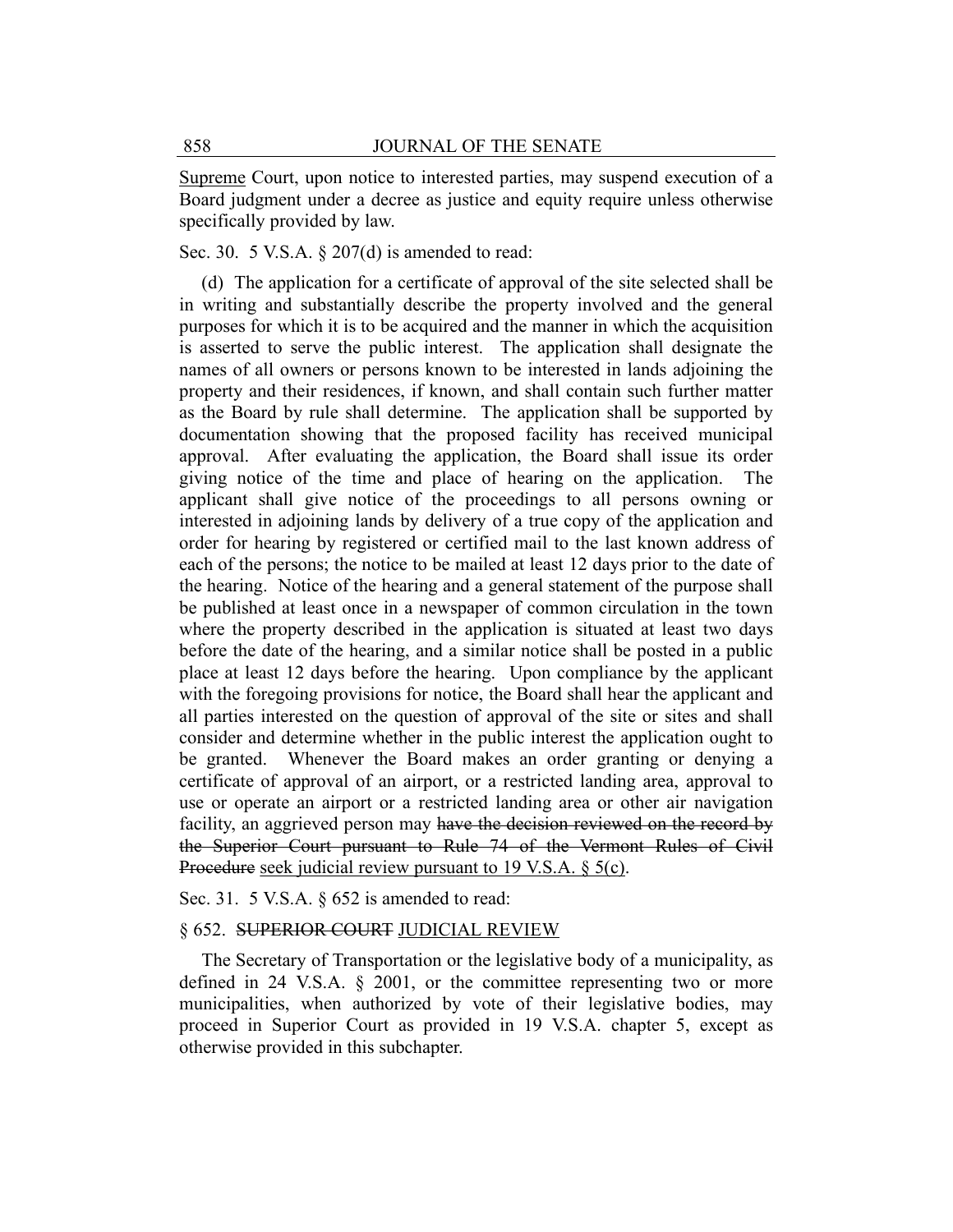#### Sec. 32. 5 V.S.A. § 3639 is amended to read:

## § 3639. FARM CROSSINGS AND CATTLE GUARDS; CONSTRUCTION AND MAINTENANCE; JUDICIAL REVIEW

(a) A person or corporation owning or operating a railroad shall construct and maintain farm crossings of the road for the use of the proprietors of lands adjoining the railroad, and cattle guards at all farm and road crossings sufficient to prevent cattle and animals from getting on the railroad. A farm crossing may be temporarily or permanently closed or discontinued by mutual agreement between all parties having an interest therein. If no such mutual agreement can be reached by such interested parties, then a person or corporation owning or operating a railroad and desiring to close any farm crossing shall make application to the Transportation Board. The Board shall thereupon give notice to all parties interested, in such manner as the Board may direct, of hearing on the application, the hearing to be in the county where such crossing is located. After the hearing, a person or corporation owning or operating a railroad shall not close such farm crossing without the approval of the Transportation Board. A person aggrieved by the closing of a farm crossing after January 1, 1955 by a person or corporation owning or operating a railroad may notify the Transportation Board by registered or certified mail of the closing, and thereupon the Board shall conduct a hearing. Notice and place of hearing shall be as set forth in this subsection. The Transportation Board may require the reopening of any such crossing and make such other order as is permitted in section 3649 of this title. At any such hearing, the burden of proof shall rest with the person or persons effecting or seeking to effect the closing of such farm crossing. Any person aggrieved by an the final order of the Transportation Board, who was a party to the proceedings, may, in accordance with Rule 74 of the Vermont Rules of Civil Procedure, appeal to the Superior Court, whereupon such cause shall be tried as an original action brought under the provisions of 12 V.S.A. § 402 seek judicial review pursuant to 19 V.S.A.  $\S$  5(c).

(b) A person or railroad corporation closing any farm crossing in violation of a provision of this section or failing to comply with any such order shall be fined not less than \$50.00 nor more than \$500.00, and any person aggrieved by such violation may recover his or her the person's damages in an action on this statute.

#### Sec. 33. 5 V.S.A. § 3788 is amended to read:

## § 3788. ORDERS OF BOARD; APPEALS JUDICIAL REVIEW

The order of the Board relating to any matter upon which it may act under the authority of this chapter shall be communicated in writing to the petitioners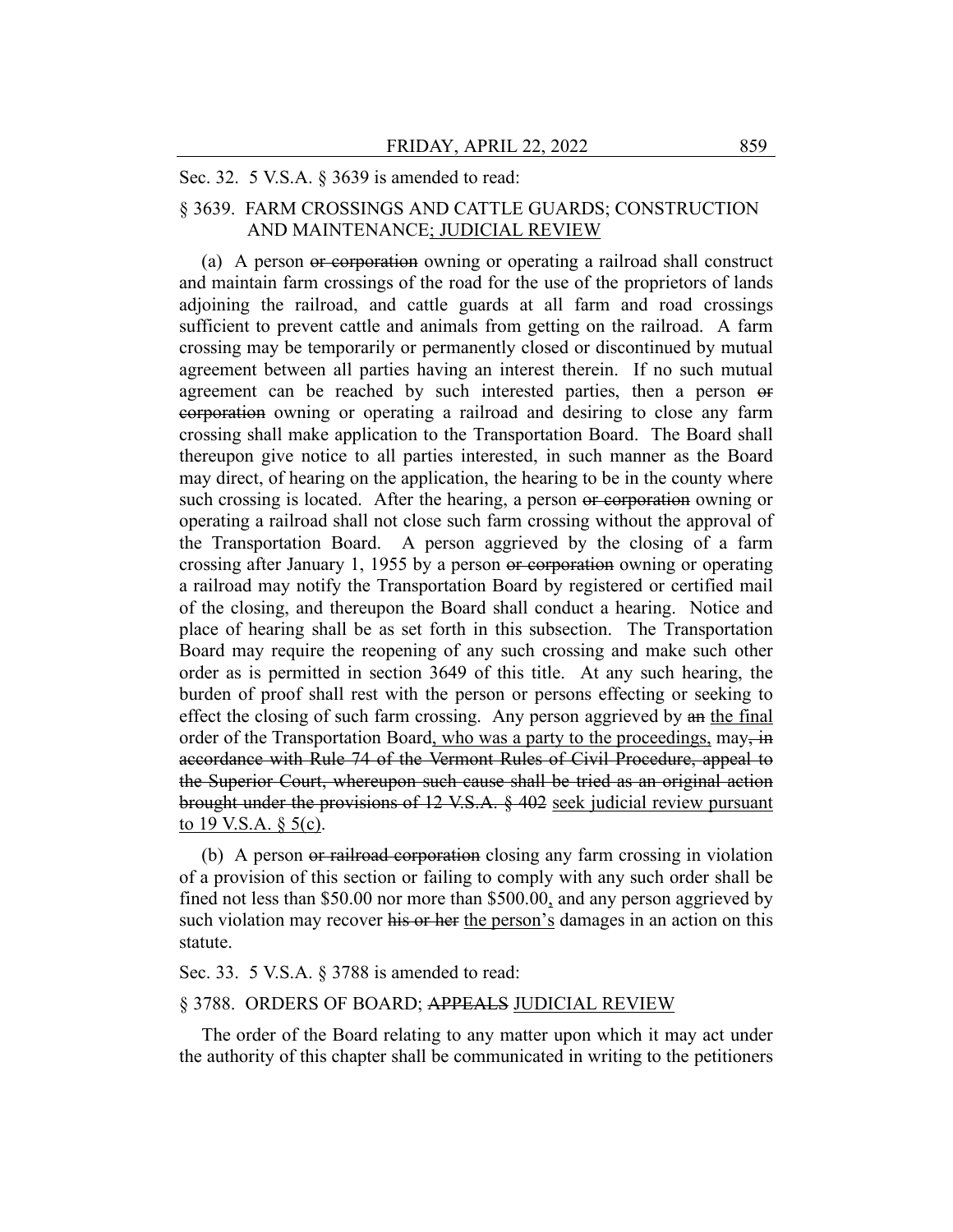and to all persons to whom notice of the hearing on such petition was given. Any person aggrieved by such order, who was a party to such proceedings, may appeal from such order to the Superior Court in accordance with Rule 74 of the Vermont Rules of Civil Procedure seek judicial review pursuant to  $19$  V.S.A. § 5(c).

Sec. 34. 9 V.S.A. § 4100b is amended to read:

#### § 4100b. ENFORCEMENT; TRANSPORTATION BOARD

(a) The Transportation Board established in 19 V.S.A. § 3 shall enforce the provisions of this chapter.

\* \* \*

(h) Within 20 days after any order or decision of the Board authorized under this chapter, any party to the proceeding may apply for a rehearing with respect to any matter determined in the proceeding or covered or included in the order or decision. The application for rehearing shall set forth fully every ground upon which it is claimed that the decision or order complained of is unlawful or unreasonable. No appeal from any order or decision of the Board shall be taken unless the appellant makes an application for rehearing as provided in this subsection, and when the application for rehearing has been made, no ground not set forth in the application shall be urged, relied on, or given any consideration by the Board unless the Board for good cause shown allows the appellant to specify additional grounds. Any party to the proceeding may appeal the final order, including all interlocutory orders or decisions, pursuant to the Superior Court 19 V.S.A. § 5(c) within 30 days after the date the Board rules on the application for reconsideration of the final order or decision. All findings of the Board upon all questions of fact properly before the court shall be prima facie lawful and reasonable. The order or decision appealed from shall not be set aside or vacated except for errors of law. No additional evidence shall be heard or taken by the Superior Supreme Court on appeals from orders or decisions by the Board authorized under this title.

(i) In cases where the Board finds that a violation of this chapter has occurred or there has been a failure to show good cause under section 4089 or 4098 of this title, the Superior Court Board, upon petition, shall determine reasonable attorney's fees and costs and award them to the prevailing party.

Sec. 35. 19 V.S.A. § 5 is amended to read:

#### § 5. TRANSPORTATION BOARD; POWERS AND DUTIES

(a) General duties and responsibilities; exceptions. The regulatory and quasi-judicial functions relating to transportation shall be vested in the Board,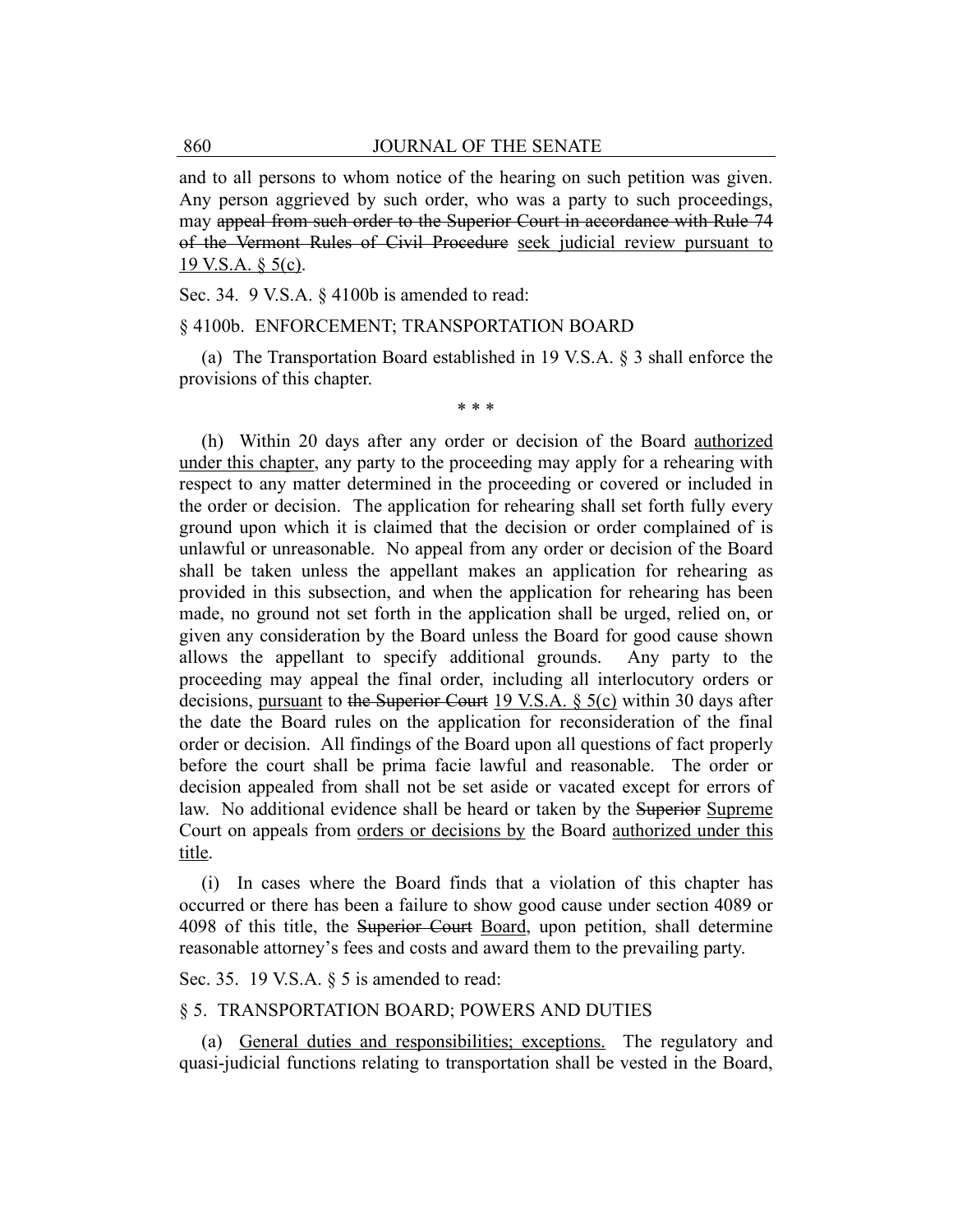except that the duties and responsibilities of the Commissioner of Motor Vehicles in Titles 23 and 32, including all quasi-judicial powers, shall continue to be vested in the Commissioner.

(b) Naming transportation facilities.

(1) Except as otherwise authorized by law, the Board is the sole authority responsible for naming transportation facilities owned, controlled, or maintained by the State, including highways and the bridges thereon, airports, rail facilities, rest areas, and welcome centers. The Board shall exercise its naming authority only upon petition of the legislative body of a municipality of the State, of the head of an Executive Branch agency or department of the State, or of 50 Vermont residents.

(2) The Board shall hold a public hearing for each facility requested to be named. The Board shall adopt rules governing notice and conduct of hearings, the standards to be applied in rendering decisions under this subsection, and any other matter necessary for the just disposition of naming requests. The Board shall issue a decision, which shall be subject to review on the record by a Superior Court pursuant to Rule 74 of the Vermont Rules of Civil Procedure subsection (c) of this section. The Board may delegate the responsibility to hold a hearing to a hearing officer or a single Board member, subject to the procedure of subsection (c) of this section, but shall not be bound by 3 V.S.A. chapter 25 in carrying out its duties under this subsection.

(c) Hearing examiners; report of findings; final orders; judicial review. The Board may delegate the responsibility to hear quasi-judicial matters, and other matters as it may deem appropriate, to a hearing examiner or a single Board member, to hear a case and make findings in accordance with 3 V.S.A. chapter 25, except that highway condemnation proceedings shall be conducted pursuant to the provisions of chapter 5 of this title. A hearing examiner or single Board member so appointed shall report the findings of fact in writing to the Board. Any order resulting from those findings shall be rendered only by a majority of the Board. Final orders of the Board issued pursuant to section 20 of this title (small claims against the Agency) may be reviewed on the record by a Superior Court pursuant to Rule 74 of the Vermont Rules of Civil Procedure. All other final orders of the Board may be reviewed on the record by the Supreme Court.

(d) Specific duties and responsibilities. The Board shall:

\* \* \*

(e) Offices and assistance. Suitable offices and office equipment shall be provided by the State for the Board at Montpelier. The Board may employ clerical or other employees and assistants whom it deems necessary in the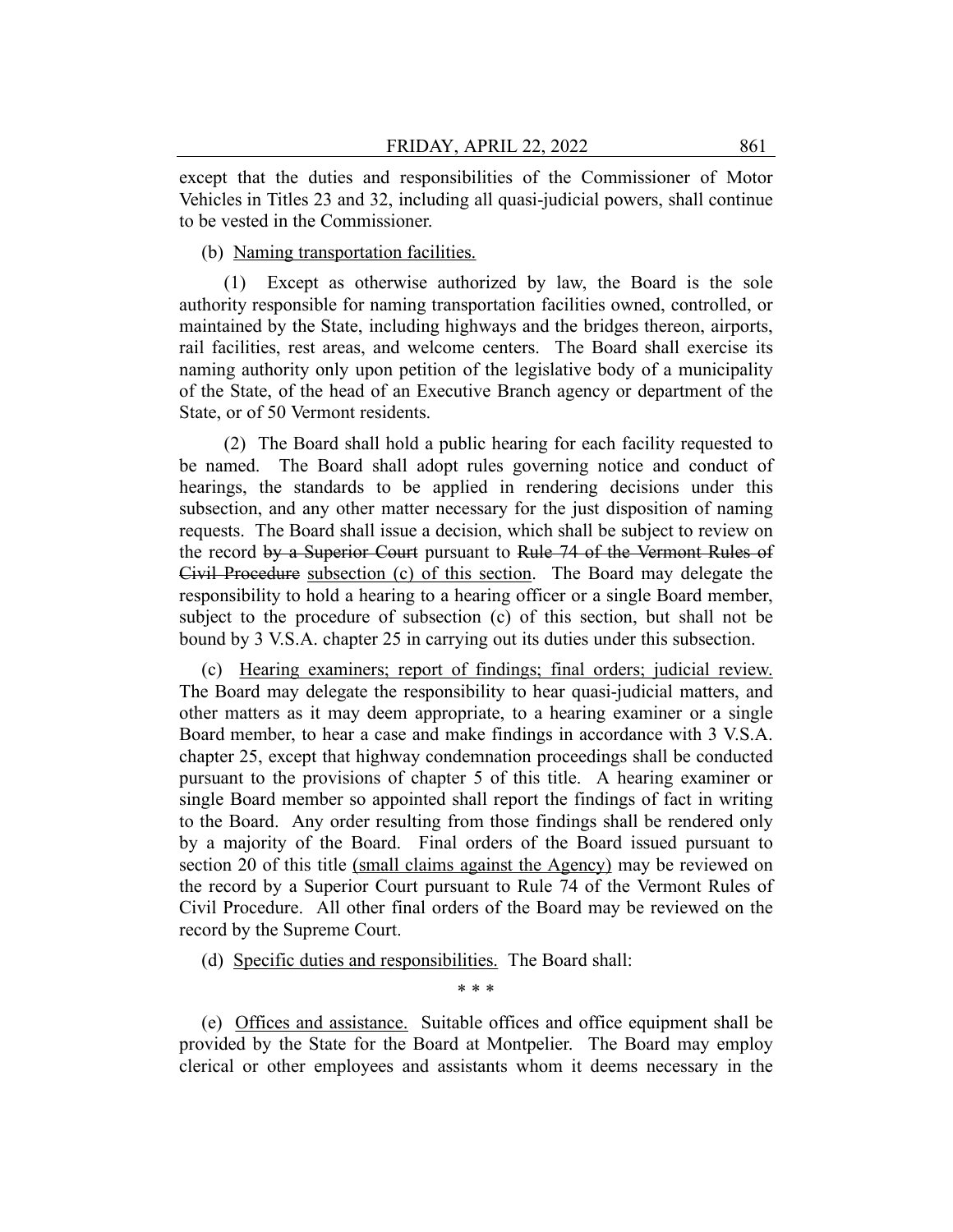performance of its duties and in the investigation of matters within its jurisdiction.

(f) Jurisdiction; subpoenas; witness fees. The Board shall have the power to determine and adjudicate all matters over which it is given jurisdiction. It may render judgments and make orders and decrees. Whenever the Board is sitting in a quasi-judicial capacity, it may issue subpoenas for the testimony of witnesses or the production of evidence. The fees for travel and attendance of witnesses shall be the same as for witnesses and officers appearing before a Civil Division of the Superior Court.

(g) Reports to the General Assembly. From time to time, the Board may report to the General Assembly with suggestions of amendment to existing law or of new legislation as it deems necessary and any information concerning the companies, matters, and things under the jurisdiction of the Board and Agency that, in its opinion, will be of interest to the General Assembly.

(h) Appeals from the Agency to the Board. Unless otherwise provided by law, when an appeal is allowed from the Agency to the Board, the appeal shall be taken by filing a notice of appeal with the Secretary within 30 days of the date of the Agency decision from which the appeal is taken. The Secretary shall promptly forward the notice of appeal to the Board, together with the Agency's record of decision.

\* \* \* Repeal of 5 V.S.A. Chapter 5 \* \* \*

Sec. 36. REPEAL

5 V.S.A. chapter 5 (assessments to support Agency of Transportation and Transportation Board) is repealed.

\* \* \* On-Premises Signs \* \* \*

Sec. 37. 10 V.S.A. § 493 is amended to read:

§ 493. ON-PREMISES SIGNS

Owners or occupants of real property may erect and maintain on the property, on-premises signs advertising the sale or lease of the property or activities being conducted on the property. Those signs shall be subject to the regulations set forth below.

(1) On-premises signs may be erected or maintained, with a total area of not more than 150 square feet, advertising activities being conducted on the same premises. However, this limitation does not apply to signs existing on May 1, 1971, or attached to or part of the building in which the activities are being carried on. An on-premises sign shall not be located more than 1,500 feet from a main entrance from the highway to the activity or premises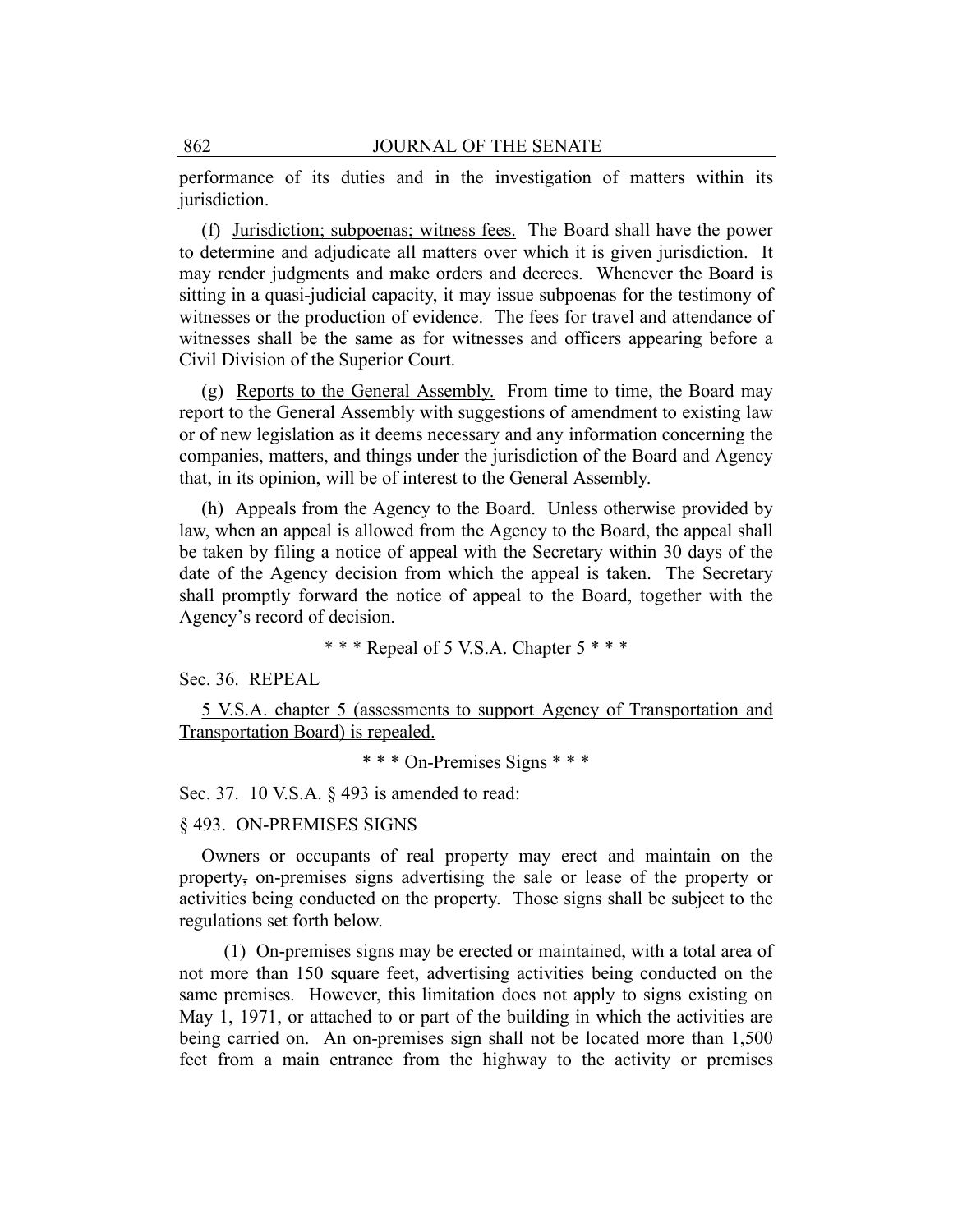advertised. The 1,500-foot distance shall be measured along the centerline of the highway or highways between the sign and a main entrance or a straight line, but only if the difference in elevation between the on-premises sign and a main entrance is more than 100 feet. A main entrance shall be a principal, private roadway or driveway that leads from a public highway to the advertised activity. For the purposes of this subdivision, premises shall not include land that is separated from the activity by a public highway, or other intervening land use not related to the advertised activity. Undeveloped land or farmland shall not be considered as an intervening land use.

\* \* \*

\* \* \* Right-of-Way Permits; 1111 Permits; Municipal Site Plan Review \* \* \*

Sec. 38. 19 V.S.A. § 1112 is amended to read:

#### § 1112. DEFINITIONS; FEES

(a) As used in this section:

\* \* \*

(4) "Subsurface stormwater system" means a stormwater system, as defined in 10 V.S.A.  $\S$  1264(b)(15), that is beneath the surface.

(b) The Secretary shall collect the following fees for each application for the following types of permits issued pursuant to section 1111 of this title:

\* \* \*

(2) utility installations, including each direct connection to the State highway subsurface stormwater system:  $$100.00$ 

\* \* \*

Sec. 39. 24 V.S.A. § 4416(b) is amended to read:

(b) Whenever a proposed site plan involves access to a State highway or other work in the State highway right-of-way such as excavation, grading, paving, or utility installation, the application for site plan approval shall include a letter from the Agency of Transportation confirming that the Agency has reviewed the proposed site plan and determined whether a permit is required under 19 V.S.A. § 1111. If the Agency determines that a permit for the proposed site plan is required under 19 V.S.A. § 1111, then the letter from the Agency shall may set out any conditions that the Agency proposes to attach to the permit required under 19 V.S.A. § 1111.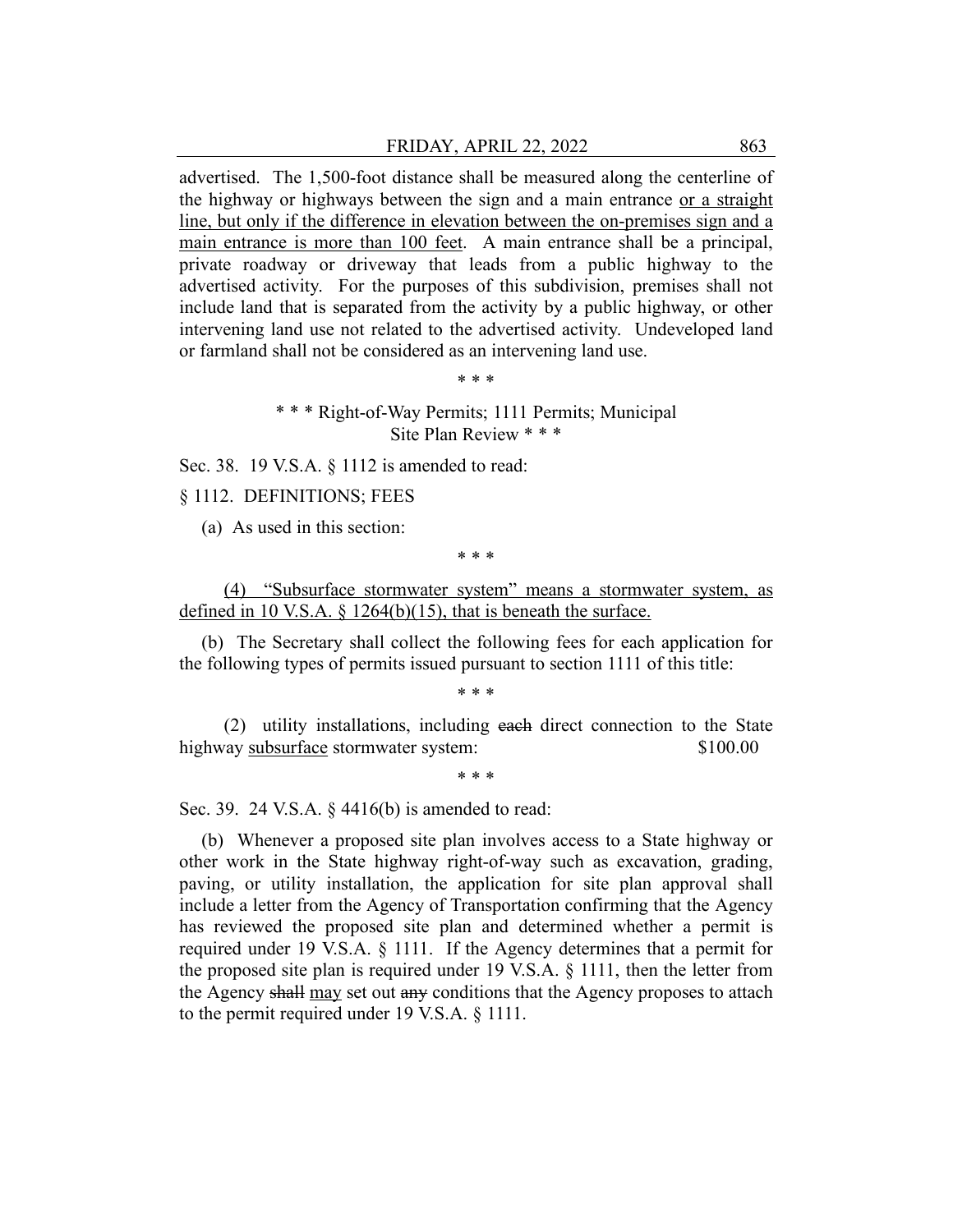\* \* \* Smugglers' Notch Motor Vehicle Limitations \* \* \*

Sec. 40. 23 V.S.A. § 1006b is amended to read:

## § 1006b. SMUGGLERS' NOTCH; WINTER CLOSURE OF VERMONT ROUTE 108; COMMERCIAL VEHICLE OPERATION PROHIBITED

(a) Winter closure. The Agency of Transportation may close the Smugglers' Notch segment of Vermont Route 108 during periods of winter weather.

(b) Vehicle operation prohibition.

(1) As used in this subsection, "commercial vehicle" means trucktractor-semitrailer combinations and truck-tractor-trailer combinations.

(2) Commercial Single-frame motor vehicles over 40 feet in length and tractor units with one or more attached trailers over 45 feet in total length are prohibited from operating on the Smugglers' Notch segment of Vermont Route 108.

 $(3)(2)$  Either the The employer of the operator of a commercial vehicle who violates this subsection, or the operator's employer, shall be subject to a civil penalty of  $$1,000.00$ . If or, if the violation results in substantially impeding the flow of traffic on Vermont Route 108, the penalty shall be a civil penalty of \$2,000.00. For a second or subsequent conviction within a threeyear period, the applicable penalty or penalties shall be doubled.

(3) The prohibition in subdivision (1) of this subsection shall not apply to law enforcement, fire, emergency medical services, and search and rescue vehicles involved in training or responding to real-world incidents.

(c) Required signage. The Agency shall erect signs conforming to the standards established by section 1025 of this title to indicate the closures and restrictions authorized under this section.

> \* \* \* Municipal Restrictions; Covered Bridges; Damages and Expenses \* \* \*

Sec. 41. 19 V.S.A. § 313 is amended to read:

#### § 313. RESTRICTING USE OF COVERED BRIDGES

The Agency and the selectmen of the town where a covered bridge is located or, if parts of such a bridge are located in more than one town, the selectmen of the towns acting jointly, may restrict the use of the bridge to vehicles that are within limits as to weight, height, and width as they shall establish. The limitation shall be plainly posted at the approaches to the bridge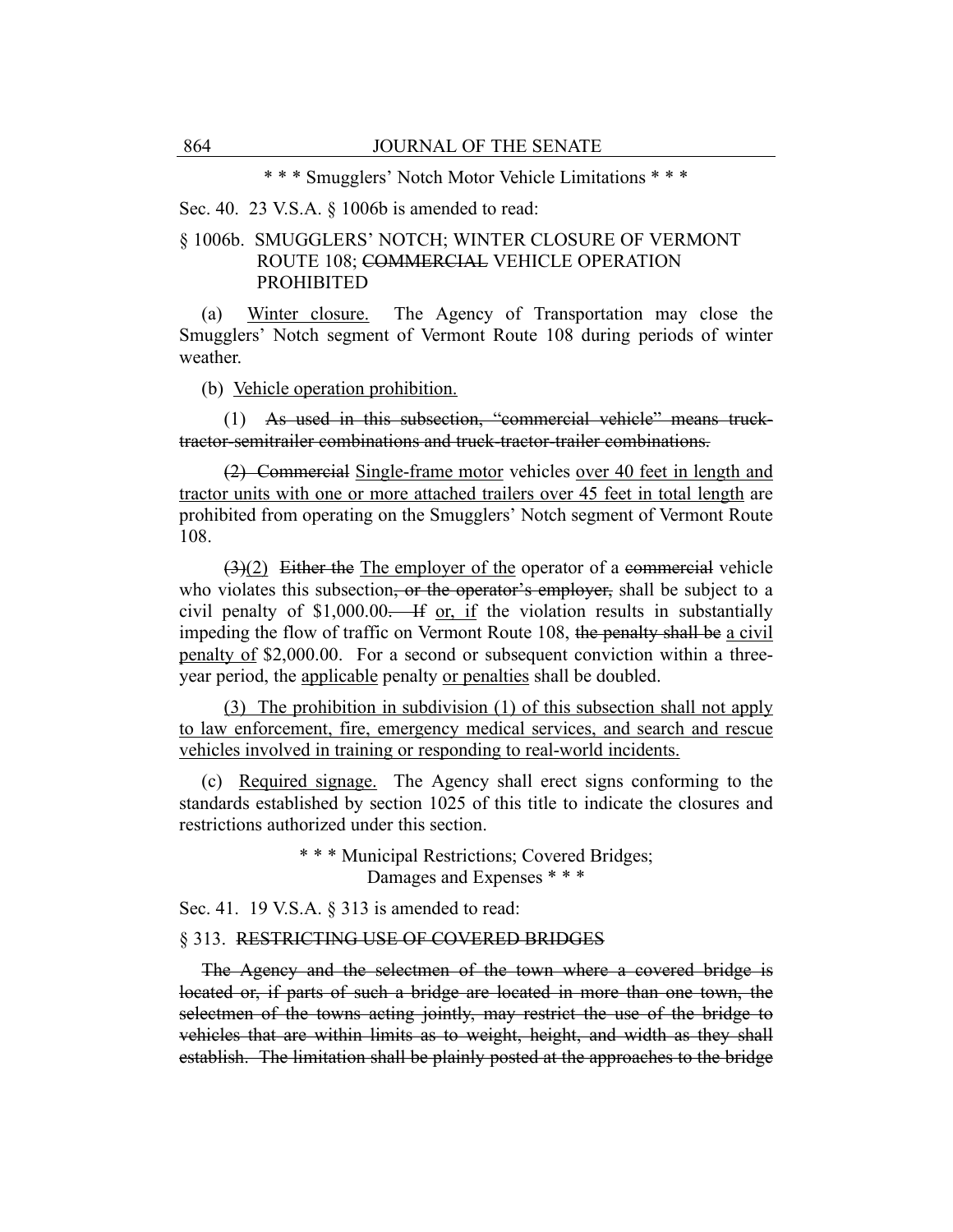at approximately 100 feet from each end of the bridge, and at intersections as may be required to enable operators of restricted vehicles to proceed by the most direct alternate unrestricted route. Posting shall be by means of permanent signs of a standard size of at least 24 inches by 24 inches, and with lettering not less than three inches high. [Repealed.]

Sec. 42. 19 V.S.A. § 315 is amended to read:

#### § 315. PENALTIES

A person who operates a vehicle exceeding the limit prescribed on a bridge thus restricted shall be fined not more than \$200.00 for the first offense and not more than \$300.00 for each subsequent offense. [Repealed.]

Sec. 43. 23 V.S.A. § 1396 is redesignated to read:

§ 1396. SPECIAL WEIGHT LIMITS FOR BRIDGES AND HIGHWAYS

Sec. 44. 23 V.S.A. § 1397 is redesignated to read:

§ 1397. WEIGHT LIMIT SIGNS

Sec. 45. 23 V.S.A. § 1397a is added to read:

#### § 1397a. SPECIAL LIMITS FOR COVERED BRIDGES

The legislative body of a municipality where a covered bridge is located or, if parts of such a bridge are located in more than one municipality, the legislative bodies of the municipalities where a covered bridge is located acting jointly may, after consultation with the Agency of Transportation, restrict the use of the bridge to vehicles that are within limits as to one or more of the following, as they shall establish: weight, height, or width. Any limitation shall be permanently posted by the municipality, with signs that conform to the standards established by section 1025 of this title, approximately 100 feet from the approaches to the bridge and at intersections as may be required to enable operators of restricted vehicles to proceed by the most direct alternate unrestricted route.

Sec. 46. 23 V.S.A. § 1398 is amended to read:

#### § 1398. CERTIFIED STATEMENT TO BE FILED

A certified statement shall be filed with the clerk in each town, village, or city municipality in which the a posting occurs, as provided in section sections 1397 and 1397a of this title subchapter, stating occurs that states the location of the highway or bridge posted, the legal load limit or limits to which such the highway or bridge is restricted, and the date of posting. If such a restriction is removed at any time by the Secretary of Transportation, selectboard, trustees, or city council, or legislative body of the municipality, or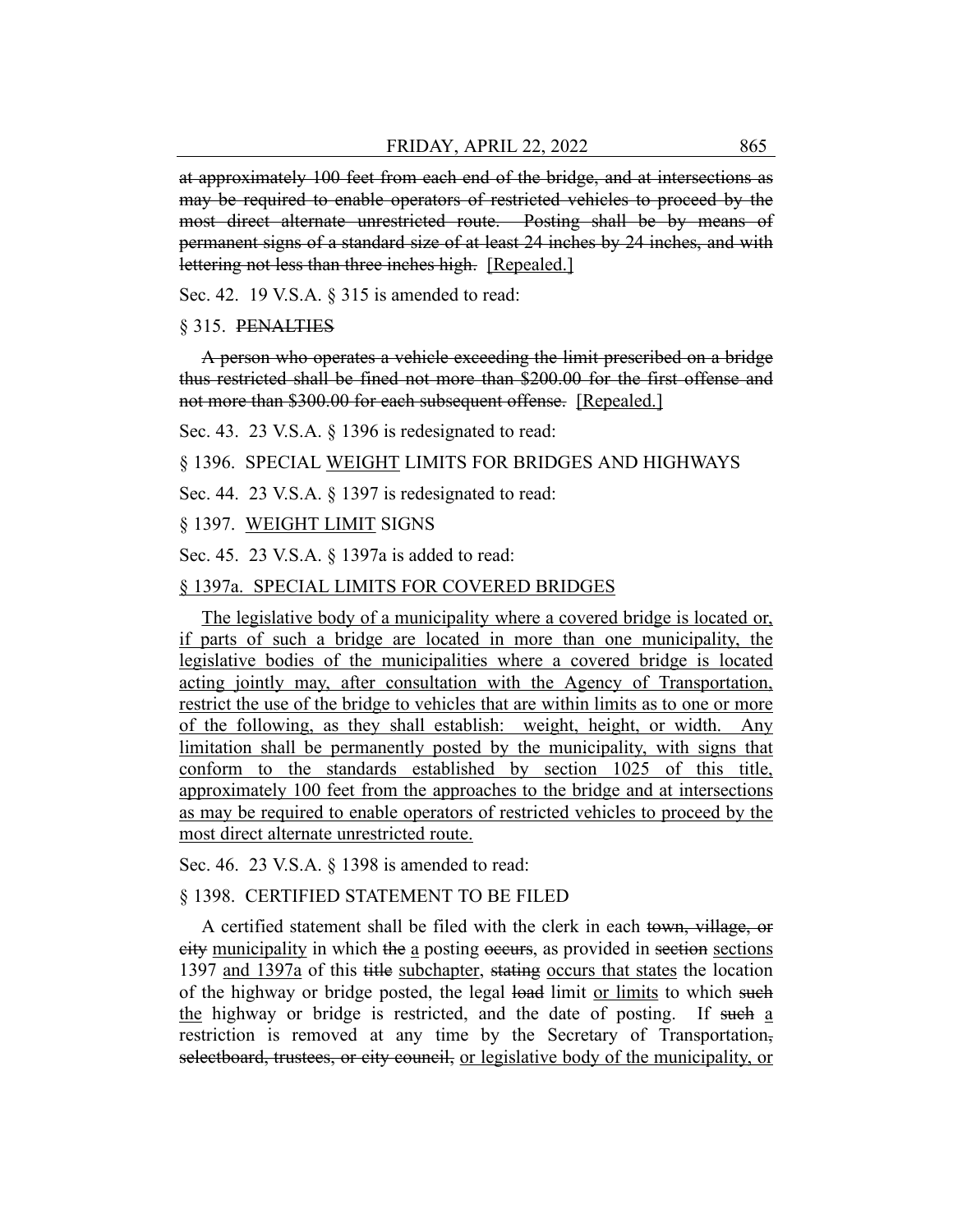both, a similar certified statement of the removal shall be filed with the clerk of the town, village, or city as the case may be municipality.

Sec. 47. 23 V.S.A. § 1399(b) is amended to read:

(b) Nothing contained in sections 1391–1398 of this title subchapter shall restrict the weight of:

(1) Snow plows, road machines, oilers, traction engines, tractors, rollers, power shovels, dump wagons, trucks, or other construction or maintenance equipment when used by any town, incorporated village, city, or the State in the construction or the maintenance of any highway, provided that such construction or maintenance is performed by persons employed by or under contract with such town, incorporated village, city, or the State for this purpose. However, any operation of motorized highway building equipment or road making appliances used in construction work contracted by a town, incorporated village, city, or the State shall be unrestricted as to weight only within a construction area.

(2) Municipal and volunteer fire apparatus and law enforcement motor vehicles.

(3) Heavy-duty tow and recovery vehicles on the Dwight D. Eisenhower System of Interstate and Defense Highways.

Sec. 48. 23 V.S.A. § 1400d is amended to read:

§ 1400d. AGRICULTURAL SERVICE VEHICLES

(a) An agricultural service vehicle, as defined in subdivision 4(71) of this title, shall be exempt from the provisions of sections 1400 and 1400a and subsection  $1434(c)$  of this title subchapter if the gross weight does not exceed 60,000 pounds.

(b) Municipalities shall not be liable for injuries or damages to agricultural service vehicles or their operators that result from crossing a posted bridge with an agricultural service vehicle that weighs more than the posted weight limit.

Sec. 49. 23 V.S.A. § 1434 is amended to read:

## § 1434. OPERATION IN EXCESS OF WEIGHT, HEIGHT, OR WIDTH LIMITS; PENALTIES

(a) General limits. The operation of a vehicle on a public highway in excess of the legal height, width, or length limits as prescribed in section 1431 or 1432 of this title subchapter without first obtaining a permit to operate the vehicle, whether or not a permit is available, shall be a traffic violation, as defined in section 2302 of this title. A violation shall be, and punishable by a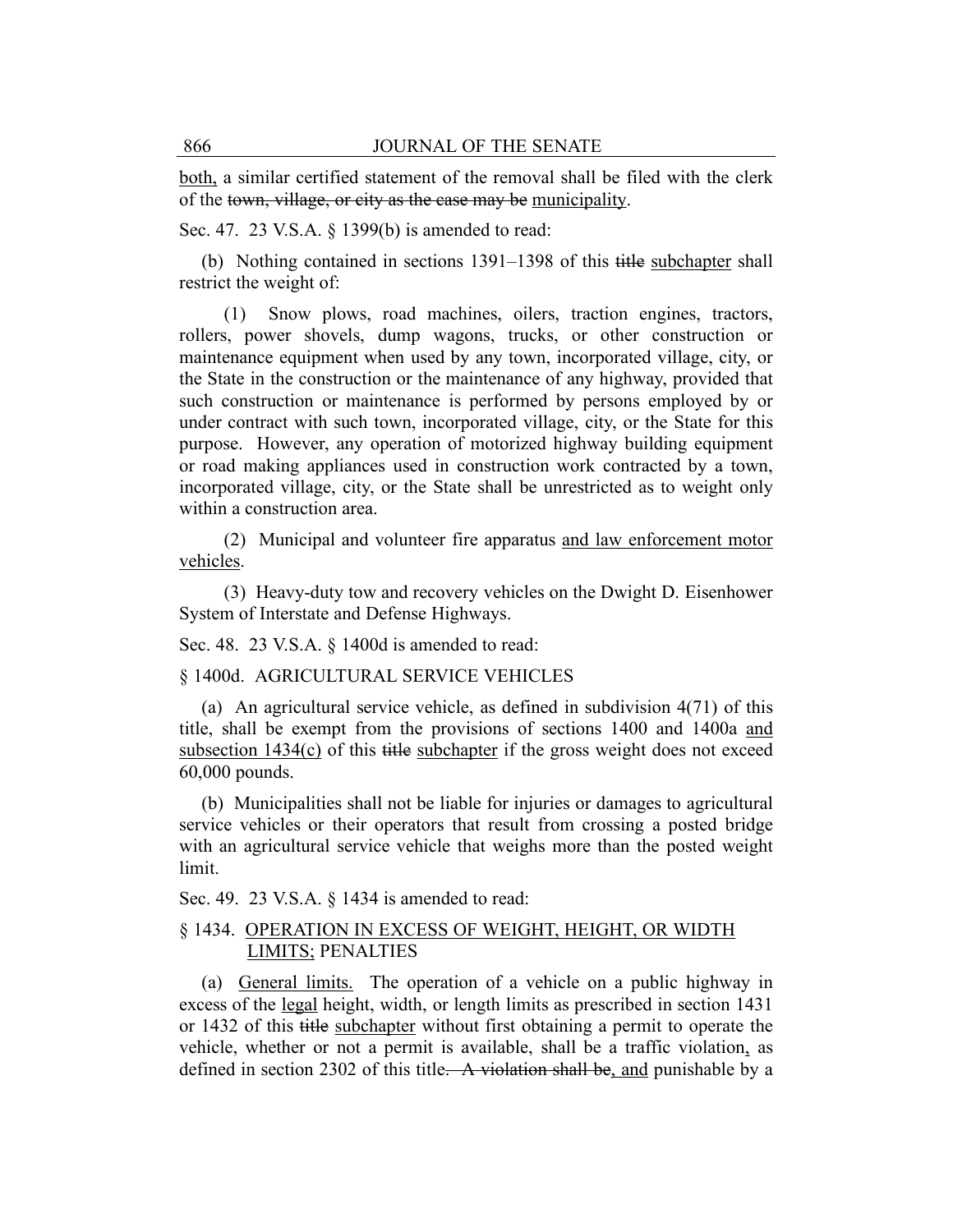civil penalty of \$300.00 for a first offense, \$600.00 for a second offense within a two-year period, and \$800.00 for a third or subsequent offense within a twoyear period.

(b) Permit limits. The operation of a vehicle on a public highway in excess of the legal height, width, or length limits as prescribed in section 1431 or 1432 of this title subchapter in violation of the terms of a permit issued in conformance with section 1400 of this title subchapter shall be a traffic violation, as defined in section 2302 of this title, and shall be punishable by a civil penalty of \$300.00 for a first offense, \$600.00 for a second offense within a two-year period, and \$800.00 for a third or subsequent offense within a twoyear period.

(c) Covered bridges. The operation of a vehicle on a public highway in excess of the legal limits designated for a covered bridge under section 1397a of this subchapter or applicable under subdivisions 1392(1) and (2) of this subchapter shall be a traffic violation, as defined in section 2302 of this title, and punishable by a civil penalty of \$1,000.00 or, if the violation results in substantially impeding the flow of traffic, \$2,000.00. For a second or subsequent conviction within a three-year period, the applicable penalty shall be doubled.

(d) Refusal to issue a permit. In the case of a violation under subsection (a) of this section, the Commissioner may refuse to issue a permit to the violator under section 1400 of this title subchapter for a period not to exceed three months, if the owner or lessee commits four or more violations within a two-year period. If the holder of a permit commits four or more violations under subsection (b) of this section within a two-year period, the Commissioner may suspend, for a period not to exceed three months, any permit issued to the violator under section 1400 of this title subchapter. For the purposes of this section, the owner or lessee of the vehicle shall be considered the holder of, or applicant for, the permit.

Sec. 50. 23 V.S.A. § 1492 is amended to read:

#### § 1492. LIABILITY FOR DAMAGE DEFINED; LIMITATIONS

The owner, driver, operator, or mover of any motor truck, tractor, trailer, wagon, cart, carriage, or other object or contrivance which that is moved or operated on any highway in violation of any of the provisions of sections 1098, 1145 1083, 1092, 1302, 1305, and 1431 and subsection 1434(c) of this title, subchapter; such portion of section 1141 sections 1003 and 1081 of this title subchapter as pertains to trucks and buses<sub> $\tilde{x}$ </sub> and such portion of section 1391 of this title subchapter as relates to weight in relation to tire surface, shall be liable to the State or municipal corporation in which the act is committed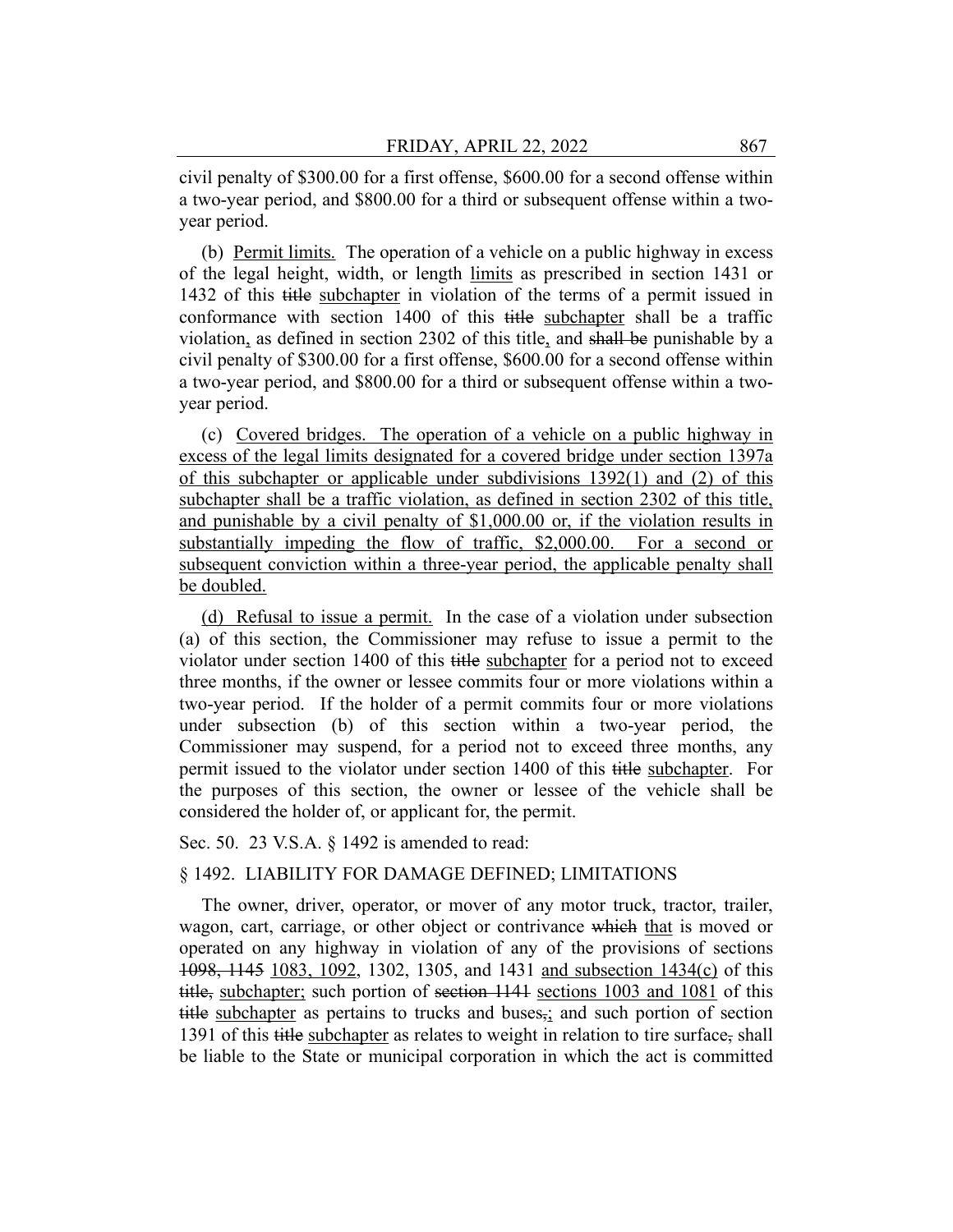for damages to a public highway or bridge occasioned by such moving or operating, to be recovered in a civil action, in the name of the State or municipal corporation, or in an action on the bond provided in this chapter in connection with the issuance of permits, provided the action is brought within two years after such act is committed.

Sec. 51. 23 V.S.A. § 1112 is amended to read:

#### § 1112. CLOSED HIGHWAYS

(a) Except by the written permit of the authority responsible for the closing, a person shall not drive any vehicle over any highway across which there is a barrier or a sign indicating that the highway is closed to public travel.

\* \* \*

(c) A municipal, county, or State entity that deploys police, fire, ambulance, rescue, or other emergency services in order to aid a stranded operator of a vehicle, or to move a disabled vehicle, operated on a closed highway in violation of this section, may recover from the operator in a civil action the cost of providing the services, if at the time of the violation a sign satisfying the requirements of subsection (b) of this section was installed. [Repealed.]

Sec. 52. 24 V.S.A. § 2296a is added to read:

## § 2296a. RIGHT TO RECOVER EXPENSES FOR EMERGENCY SERVICES

A municipal, county, or State entity that deploys police, fire, ambulance, rescue, or other services to aid an operator of a vehicle who is stranded due to a violation of 23 V.S.A.  $\S$  1006b, 1112, or 1434(c) or to move a vehicle that is disabled due to a violation of 23 V.S.A. § 1006b, 1112, or 1434(c) may recover in civil action the costs of providing services from the operator or the operator's employer, provided that the operator was acting during or incidental to the operator's scope of employment.

\* \* \* Municipal Weight Limits; Filing of Restrictions \* \* \*

Sec. 53. 23 V.S.A. § 1400b is amended to read:

#### § 1400b. FILING OF RESTRICTIONS, PUBLICATION

(a) Any municipality that has enacted special weight limits that are other than State legal limits for highways or bridges within its jurisdiction shall file a complete copy of the limitations with the Department of Motor Vehicles not later than February 10 of each year. The information filed shall contain a concise listing of each highway or bridge posted, the time of the year the restrictions apply, weight limitations in effect on that highway or bridge, and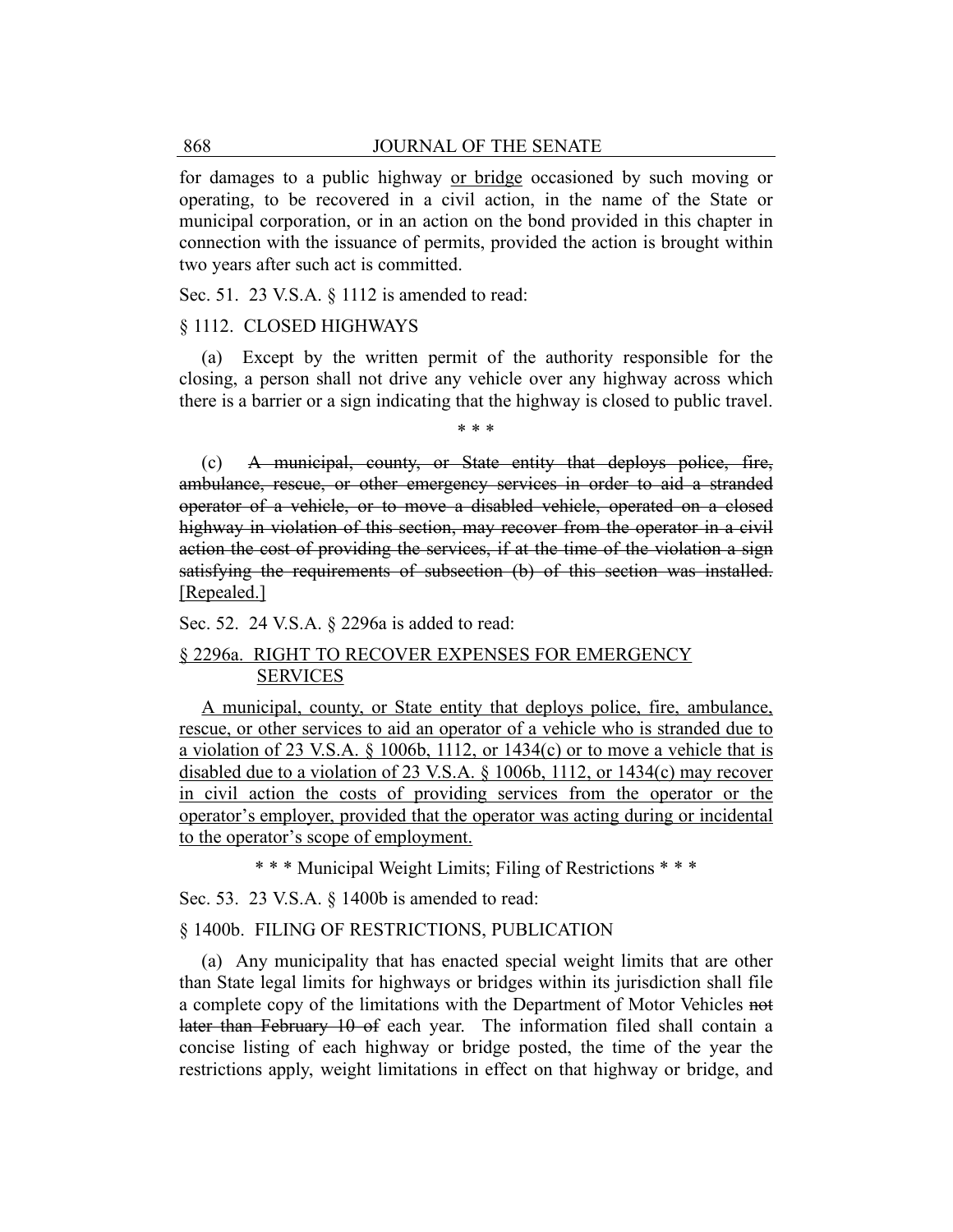the name, address, and telephone number of the principal person or persons responsible for issuing the local permit. Additions or deletions to the listing may be made from time to time, as required, by filing with the Department.

(b) Any special municipal weight limits on highways or bridges shall be unenforceable unless they are on file with the Department of Motor Vehicles within three working days of the date of posting. It shall be the responsibility of the municipality to keep records documenting the time and date a highway or bridge is posted, and to keep current restrictions on file with the Department. The Department may prescribe the format that is to be used when filing restrictions under this section.

\* \* \*

\* \* \* Use of Sustainable Building Components \* \* \*

Sec. 54. FINDINGS

The General Assembly finds:

(1) With the passage of the Universal Recycling Law, the State of Vermont committed to providing convenient and efficient recycling services to all Vermonters.

(2) Efficient recycling systems save energy, conserve natural resources, and reduce greenhouse gas emissions.

(3) Recycled glass can currently be used in the following ways:

(A) as an aggregate to substitute for virgin or manufactured sand;

(B) ground and used as a pozzolan, which can be a partial substitute for Portland Cement in a concrete-mix design; or

(C) converted into a building component.

(4) Mining sand is a practice that is known to have an adverse effect on the environment.

(5) Fly ash, which is a pozzolan, is the byproduct of the burning of coal, and ground granulated blast-furnace slag, which is also a pozzolan, is the byproduct of steel manufacturing.

(6) The Agency of Transportation is already, pursuant to 2020 Acts and Resolves No. 121, Sec. 21, encouraged to, wherever practicable, use pozzolans and alternatives to Portland Cement as part of the concrete-mix design for all transportation infrastructure projects.

(7) Reusing recycled glass as a substitute for virgin or manufactured sand conserves natural resources by reducing the need to mine or manufacture sand.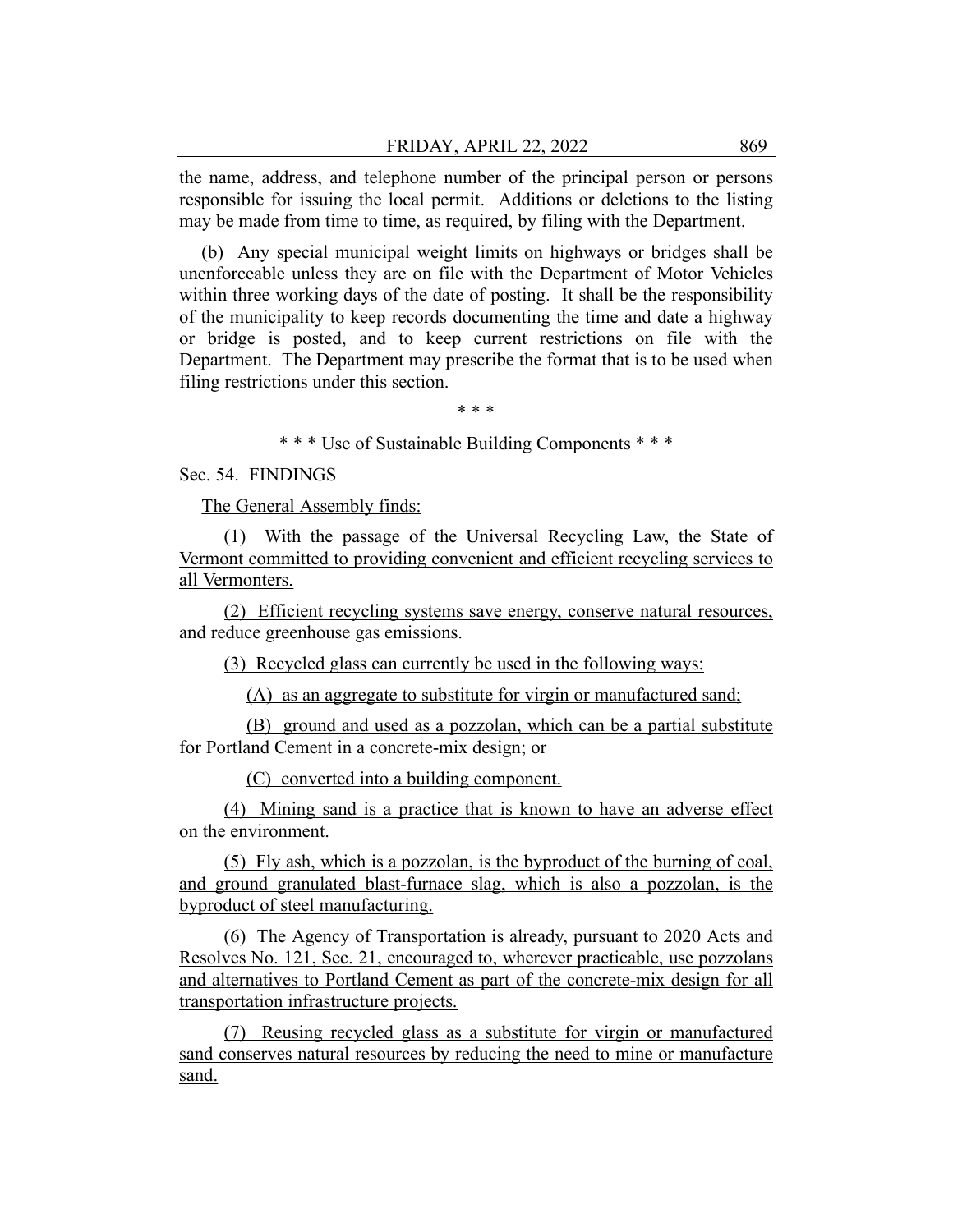(8) Using materials recycled in Vermont as a partial substitute for aggregate and non-aggregate components in maintenance, construction, and improvement projects could reduce greenhouse gas emissions and the State's carbon footprint by eliminating the need to transport recycled glass out of State for further processing.

(9) Using materials recycled in Vermont as a partial substitute for aggregate and non-aggregate components in maintenance, construction, and improvements projects could provide an economic benefit to the local recycling industry.

(10) There will continue to be advances in the availability and use of sustainable building components, such as recycled materials and manufacturing byproducts, in maintenance, construction, and improvement projects.

Sec. 55. 19 V.S.A. § 10c(m) is amended to read:

(m) Recycled asphalt pavement (RAP) shall be used on all Agency paving projects to the extent sources of quality RAP are available consistent with producing quality hot mix asphalt. To that extent, the Agency shall define paving project specifications and contract bid documents to allow the use of up to 50 percent RAP. The Agency shall compare the cost-benefit of the State's retaining the RAP versus the contractor's retaining the RAP, and the Agency shall report to the House and Senate Committees on Transportation on the results of the comparison in the 2009 and 2010 legislative sessions. [Repealed.]

Sec. 56. 19 V.S.A. § 10m is added to read:

## § 10m. STATEMENT OF POLICY; SUSTAINABLE BUILDING COMPONENTS; ANNUAL REPORT

(a) Policy. It shall be the State's policy to use sustainable building components, including recycled materials and manufacturing byproducts, in all maintenance, construction, and improvement projects within the State's Transportation Program to the extent that sources of quality sustainable building components are available and the use is consistent with producing transportation assets with a demonstrated evidence of long-term durability.

(b) Specifications. The Agency shall define its performance and related specifications and contract bid documents to allow and, as practicable, encourage the use of sustainable building components.

(c) Recycled asphalt pavement. Recycled asphalt pavement (RAP) shall be used on all Agency paving projects to the extent sources of RAP of a quality comparable to hot mix asphalt is available. The Agency shall define paving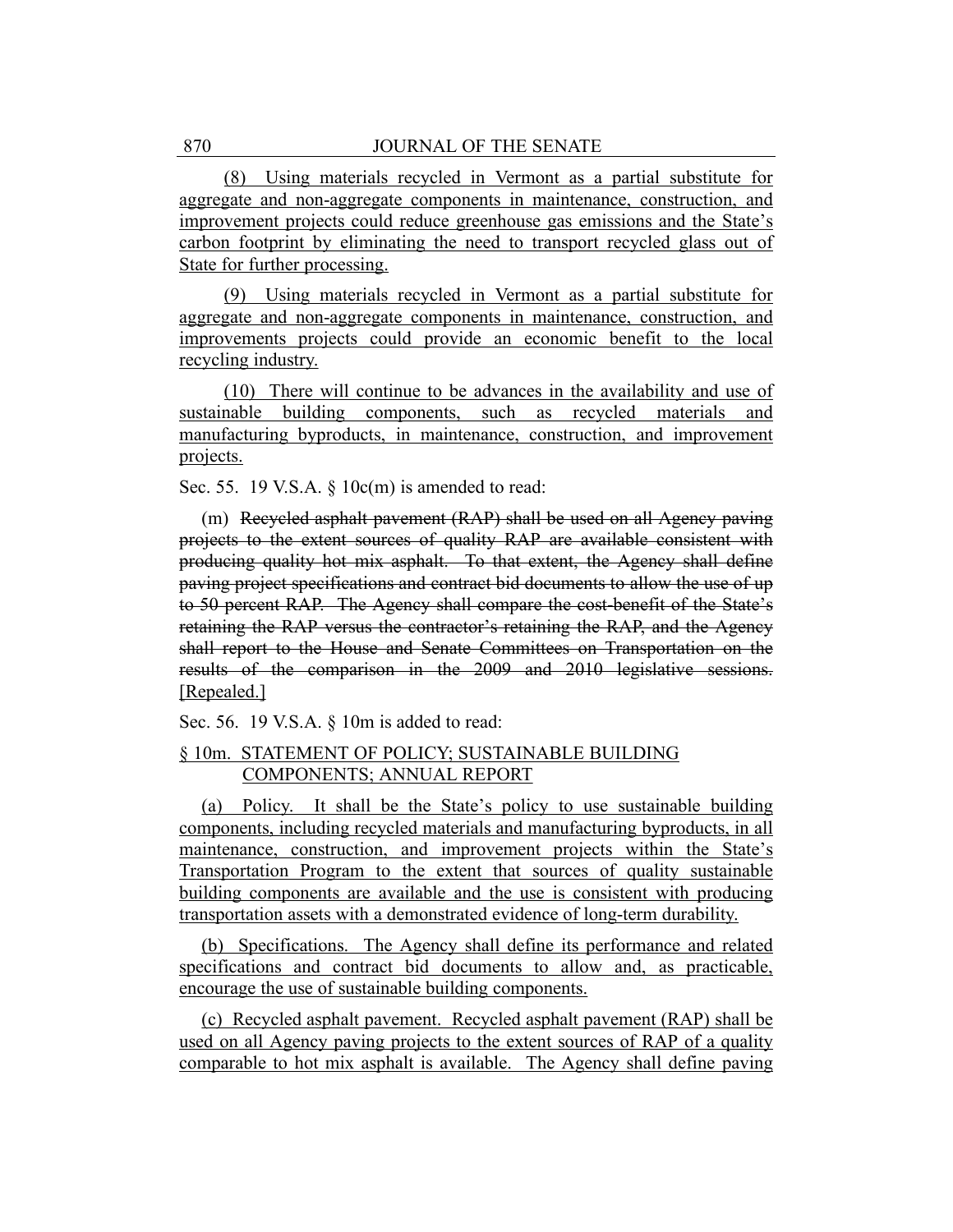project specifications and contract bid documents to allow for the use of up to 50 percent RAP.

(d) Research and testing. The Agency is encouraged to continue researching, testing, and, wherever practicable, using sustainable building components, pozzolans, and alternatives to Portland Cement as part of the construction specifications for all transportation infrastructure projects.

(e) Annual report. The Agency, in consultation with the Recycled Materials Working Group, shall, during each session of the General Assembly, provide an oral report to the House and Senate Committees on Transportation on the use of sustainable building components in maintenance, construction, and improvement projects within the State's Transportation Program.

\* \* \* Fees for State Electric Vehicle Supply Equipment; Sunset \* \* \*

Sec. 57. 2019 Acts and Resolves No. 59, Sec. 38 is amended to read:

Sec. 38. ELECTRIC VEHICLE SUPPLY EQUIPMENT FEES REPEAL

32 V.S.A. § 604 (electric vehicle supply equipment fees) is repealed on July 1, 2022 2025.

Sec. 58. 32 V.S.A. § 604 is amended to read:

#### § 604. ELECTRIC VEHICLE SUPPLY EQUIPMENT FEES

(a) Notwithstanding any other provision of this subchapter, any agency or department that owns or controls electric vehicle supply equipment (EVSE), as defined in 30 V.S.A. § 201, may establish, set, and adjust fees for the use of that electric vehicle supply equipment EVSE. The agency or department may establish fees for electric vehicle charging at less than its costs, to cover its costs, or equal to the retail rate charged for the use of electric vehicle supply equipment EVSE available to the public. Fees collected under this section shall be deposited in the same fund or account within a fund from which the electric operating expense for the electric vehicle supply equipment EVSE originated.

(b) The Agency of Transportation and the Department of Buildings and General Services shall make staff available to standing committees of the General Assembly beginning on January 15 each year to give an oral presentation that provides an update on the State's efforts to collect fees for the use of EVSE that is owned or controlled by the State pursuant to subsection (a) of this section and shall make available as part of that presentation a copy of any applicable fee schedules, along with an explanation as to whether or not the fee schedule accounts for expenses associated with the EVSE, including electricity costs.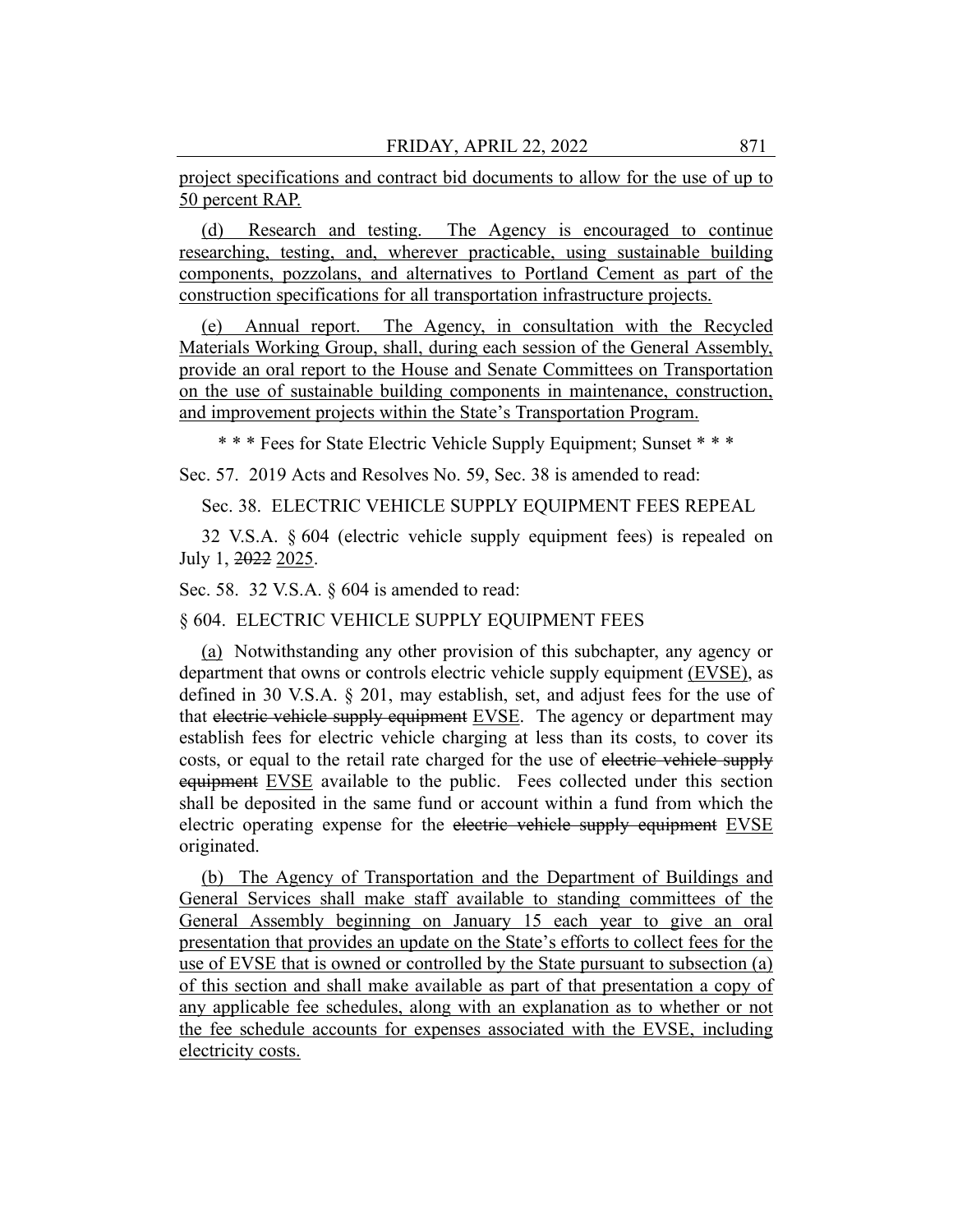## \* \* \* Relinquishment of Vermont Route 207 Extension in the Town of St. Albans \* \* \*

Sec. 59. 2012 Acts and Resolves No. 153, Sec. 23(a) is amended to read:

(a) Pursuant to 19 V.S.A.  $\S$  15(a)(2), the general assembly General Assembly approves the secretary of transportation Secretary of Transportation to enter into an agreement with the town Town of St. Albans to relinquish to the town's Town's jurisdiction a segment of state State highway right-of-way in the town Town of St. Albans, which has not been constructed to be a traveled road, and which was to be known as the Vermont Route 207 Extension. This authority shall expire on June 30, 2022 2032. The segment authorized to be relinquished measures approximately 1.7 acres, is approximately 160 feet in width, and starts at a point 200 feet west of the intersection of the U.S. Route 7/Vermont Route 207 centerline of highway project  $S0297(2)$ , and continues westerly for 463 feet.

\* \* \* Codified Law Technical Corrections \* \* \*

Sec. 60. REPEAL

19 V.S.A. § 22 (fine applicable for a violation of the since repealed 19 V.S.A.  $\S 21(c)$  is repealed.

Sec. 61. 19 V.S.A.  $\S$  11a(b) is amended to read:

(b) In fiscal year 2017, of the funds appropriated to the Department of Public Safety pursuant to subsection (a) of this section, the amount of \$1,680,000.00 is allocated exclusively for the purchase, outfitting, assignment, and disposal of State Police vehicles. In fiscal year 2018 and in succeeding fiscal years, of the funds appropriated to the Department of Public Safety pursuant to subsection (a) of this section, the amount of \$2,100,000.00 is allocated exclusively for the purchase, outfitting, assignment, and disposal of State Police vehicles. Any unexpended and unencumbered funds remaining in this allocation at the close of a fiscal year shall revert to the Transportation Fund. The Department of Public Safety may periodically recommend to the General Assembly that this allocation be adjusted to reflect market conditions for the vehicles and equipment.

Sec. 62. 19 V.S.A. § 996(a) is amended to read:

(a) The Agency of Transportation shall work with municipal representatives to revise the Agency of Transportation's Town Road and Bridge Standards in order to incorporate a suite of practical and cost-effective best management practices, as approved by the Agency of Natural Resources, for the construction, maintenance, and repair of all existing and future State and town highways. These best management practices shall address activities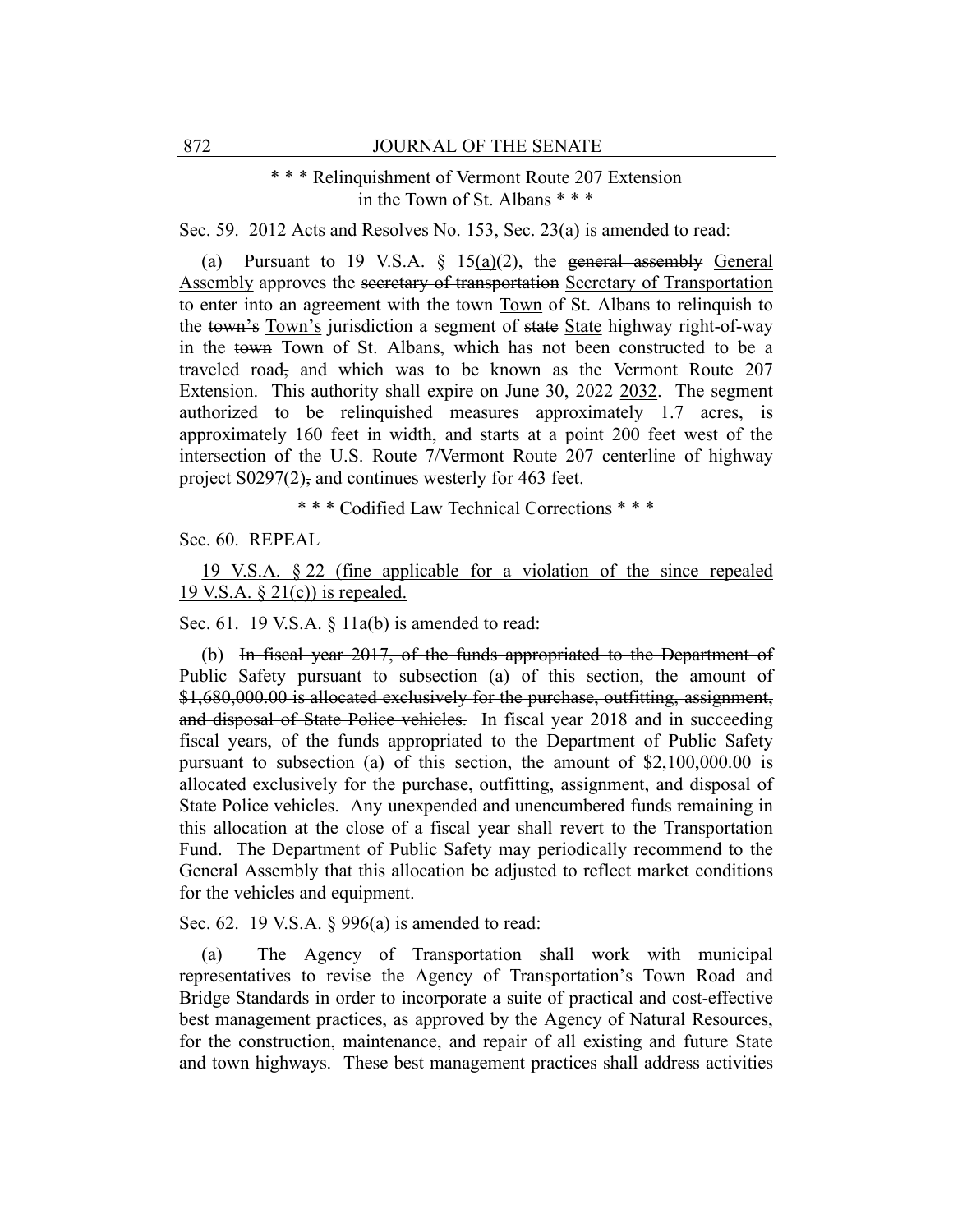that have a potential for causing pollutants to enter the groundwater and waters of the State, including stormwater runoff and direct discharges to State waters. The best management practices shall not supersede any requirements for stormwater management already set forth in 10 V.S.A. §§ 1264 and 1264a that apply to State and town highways. The Agency of Transportation shall report to the House and Senate committees on Transportation, the house committee on fish, wildlife and water resources, and the Senate Committee on Natural Resources and Energy by January 15, 2011, on the best management practices to be incorporated into the Agency of Transportation's Town Road and Bridge Standards.

\* \* \* Effective Dates \* \* \*

#### Sec. 63. EFFECTIVE DATES

(a) This section and Secs. 57 (amendment to sunset of 32 V.S.A. § 604) and 59 (extension of authority to relinquish State highway right-of-way for Vermont Route 207 Extension) shall take effect on passage.

(b) Notwithstanding 1 V.S.A. § 214, Secs. 21–24 (amendments to the 2021 Transportation Bill) shall take effect retroactively on July 1, 2021.

(c) All other sections shall take effect on July 1, 2022.

And that the bill ought to pass in concurrence with such proposal of amendment.

Senator Brock, for the Committee on Finance, to which the bill was referred, reported recommending that the bill ought to pass in concurrence with proposal of amendment as recommended by the Committee on Transportation.

Senator Kitchel, for the Committee on Appropriations, to which the bill was referred, reported recommending that the Senate propose to the House that the bill be amended as recommended by the Committee on Transportation with the following amendment thereto:

In Sec. 17, Burlington International Airport Study Committee; report, by striking out subsection (b) in its entirety and inserting in lieu thereof the following:

(b) Authorization.

(1) Spending authority for the Burlington International Airport Study is authorized as follows:

| FY23  | As Proposed | As Amended | <b>Change</b> |
|-------|-------------|------------|---------------|
| Other |             | 150,000    | 150,000       |
| Total |             | 150,000    | 150,000       |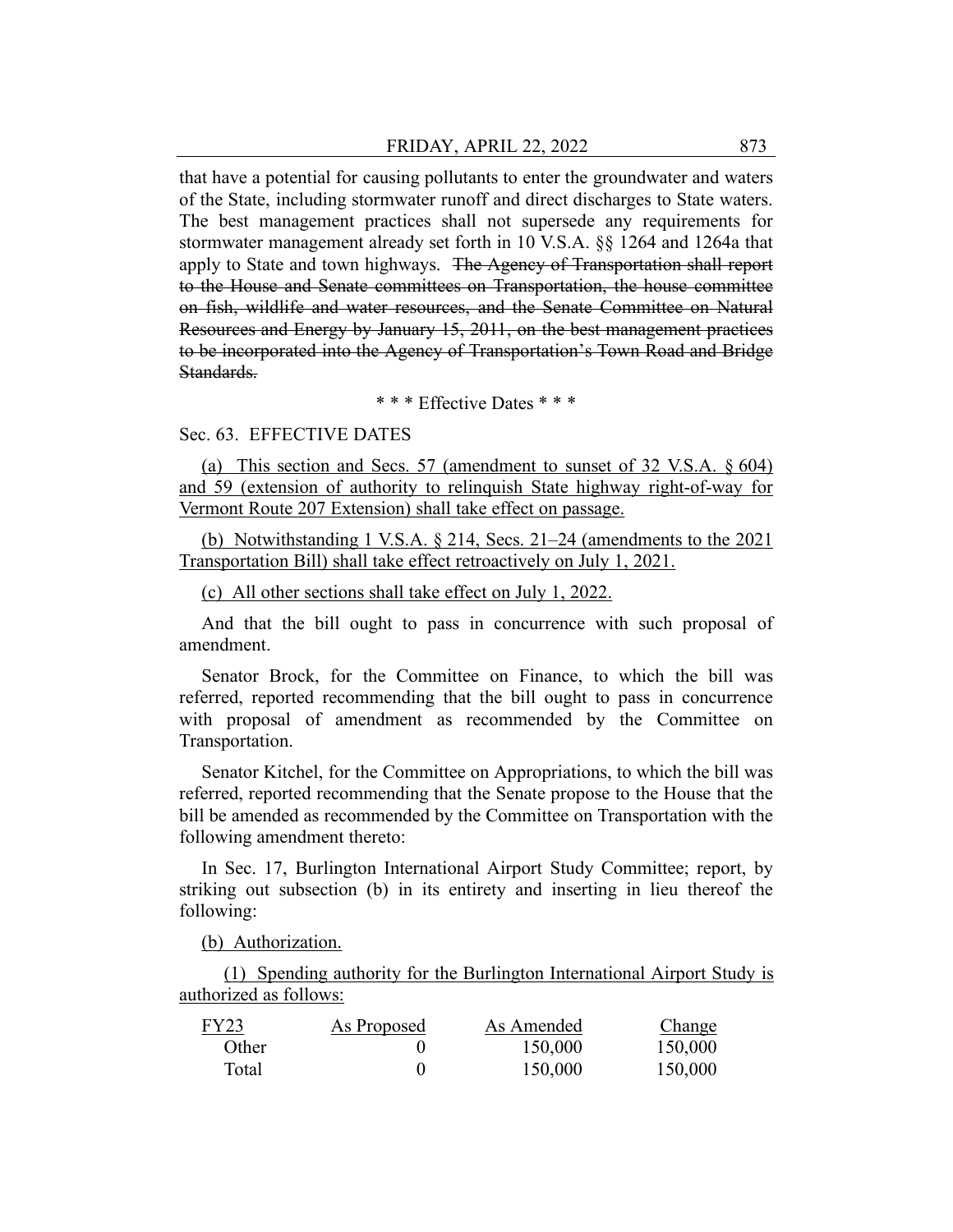| Sources of funds |                |                                                                |            |  |
|------------------|----------------|----------------------------------------------------------------|------------|--|
| State            | 0              | 15,000                                                         | 15,000     |  |
| Federal          | $\overline{0}$ | 135,000                                                        | 135,000    |  |
| Total            | 0              | 150,000                                                        | 150,000    |  |
| (2)              |                | Spending authority for South Burlington AV-FY18-001 is amended |            |  |
| as follows:      |                |                                                                |            |  |
| <b>FY23</b>      | As Proposed    | As Amended                                                     | Change     |  |
| Const            | 12,650,000     | 12,500,000                                                     | $-150,000$ |  |
| Total            | 12,650,000     | 12,500,000                                                     | $-150,000$ |  |
| Sources of funds |                |                                                                |            |  |
| <b>State</b>     | 500,000        | 485,000                                                        | $-15,000$  |  |
| Federal          | 11,385,000     | 11,250,000                                                     | $-135,000$ |  |
| Local            | 765,000        | 765,000                                                        | $\theta$   |  |
| Total            | 12,650,000     | 12,500,000                                                     | $-150,000$ |  |
|                  |                |                                                                |            |  |

(3) The City of Burlington, which is the sponsor of the Burlington International Airport, and the Agency of Transportation shall work together to secure a grant from the Federal Aviation Administration to cover the \$135,000.00 in federal monies authorized for expenditure under subdivision (1) of this subsection for the Burlington International Airport Study.

And that the bill ought to pass in concurrence with such proposal of amendment.

Thereupon, the bill was read the second time by title only pursuant to Rule 43, and the recommendation of proposal of amendment of the Committee on Transportation was amended as recommended by the Committee on Appropriations.

Thereupon, pending the question, Shall the Senate propose to the House that the bill be amended as recommended by the Committee on Transportation, as amended?, Senators Perchlik, Mazza, Chittenden, Ingalls and Kitchel moved to amend the proposal of amendment of the Committee on Transportation, as amended, as follows:

First: By striking out the section heading for Sec. 18, proposed fiscal year 2024 Transportation Program, in its entirety and inserting in lieu thereof a new section heading to read as follows:

Sec. 18. FUTURE FISCAL YEAR TRANSPORTATION PROGRAMS; CARBON REDUCTION PROGRAM

Second: In Sec. 40, 23 V.S.A. § 1006b, by striking out redesignated subdivision  $(b)(2)$  in its entirety and inserting in lieu thereof a new subdivision (b)(2) to read as follows: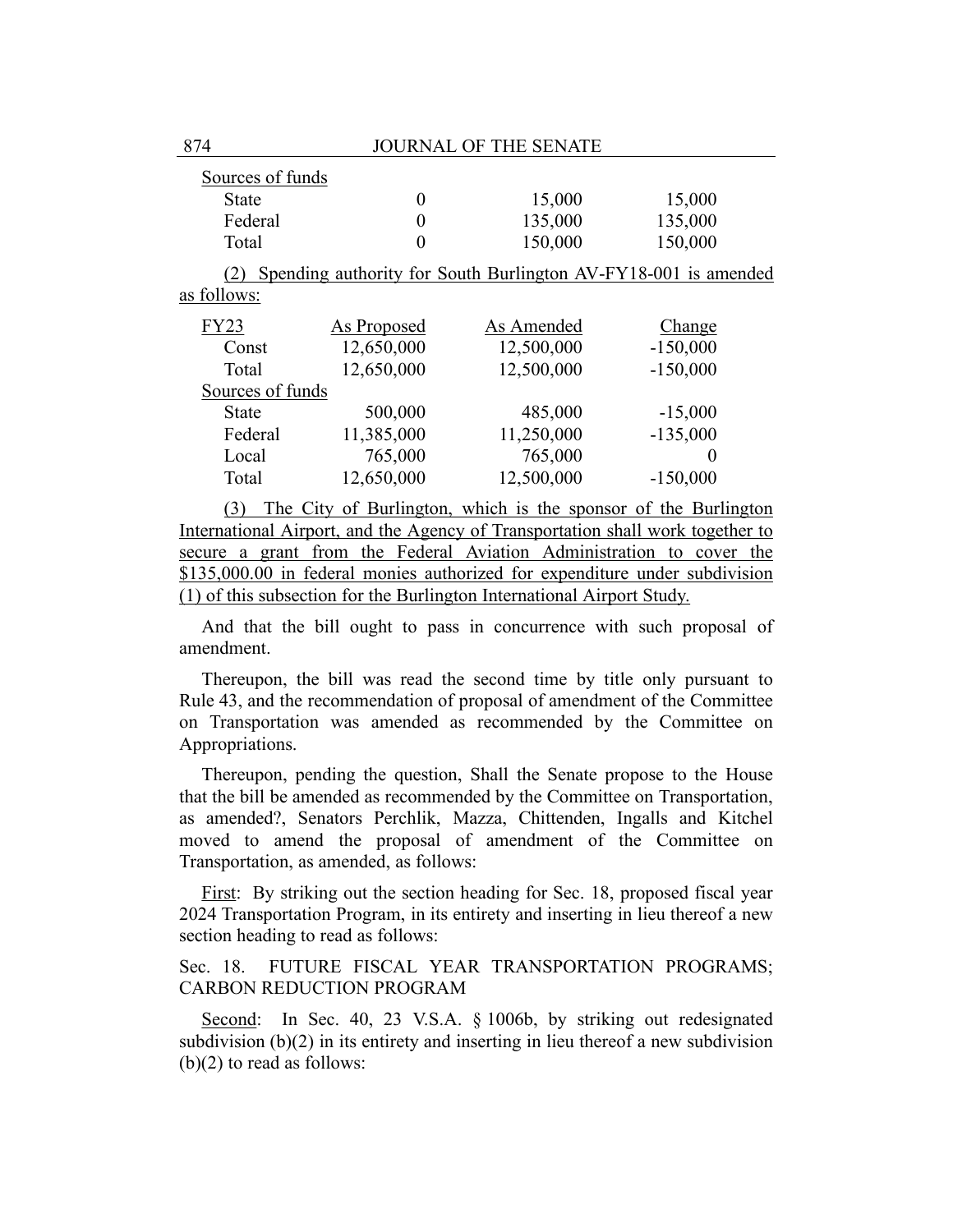$(3)(2)$  Either the The employer of an operator of a commercial vehicle who is operating a vehicle in the scope of employment and violates this subsection, or the operator's employer, or the operator of a vehicle who is operating a vehicle for personal purposes and violates this subsection shall be subject to a civil penalty of  $$1,000.00$ . If or, if the violation results in substantially impeding the flow of traffic on Vermont Route 108, the penalty shall be a civil penalty of \$2,000.00. For a second or subsequent conviction within a threeyear period, the applicable penalty or penalties shall be doubled.

Third: In Sec. 49, 23 V.S.A. § 1434, in subsection (c), by striking out the words "on a public highway" preceding the words "in excess of the legal limits"

Which was agreed to.

Thereupon, pending the question, Shall the Senate propose to the House that the bill be amended as recommended by the Committee on Transportation, as amended?, Senators Chittenden, Mazza, Ingalls, Kitchel and Perchlik moved to amend the proposal of amendment of the Committee on Transportation, as amended, by striking out Sec. 63, effective dates, and its corresponding reader assistance heading in their entireties and inserting in lieu thereof the following:

\* \* \* Zoning; Municipal Airports; Parking \* \* \*

Sec. 63. 24 V.S.A. § 4413(i) is added to read:

(i) Notwithstanding 1 V.S.A. § 213, no bylaw adopted under this chapter shall regulate the location of parking facilities at or adjacent to a municipally owned and operated airport.

\* \* \* Effective Dates \* \* \*

Sec. 64. EFFECTIVE DATES

(a) This section and Secs. 57 (amendment to sunset of 32 V.S.A. § 604), 59 (extension of authority to relinquish State highway right-of-way for Vermont Route 207 Extension), and 63 (24 V.S.A. § 4413(i)) shall take effect on passage.

(b) Notwithstanding 1 V.S.A. § 214, Secs. 21–24 (amendments to the 2021 Transportation Bill) shall take effect retroactively on July 1, 2021.

(c) All other sections shall take effect on July 1, 2022.

Which was agreed to.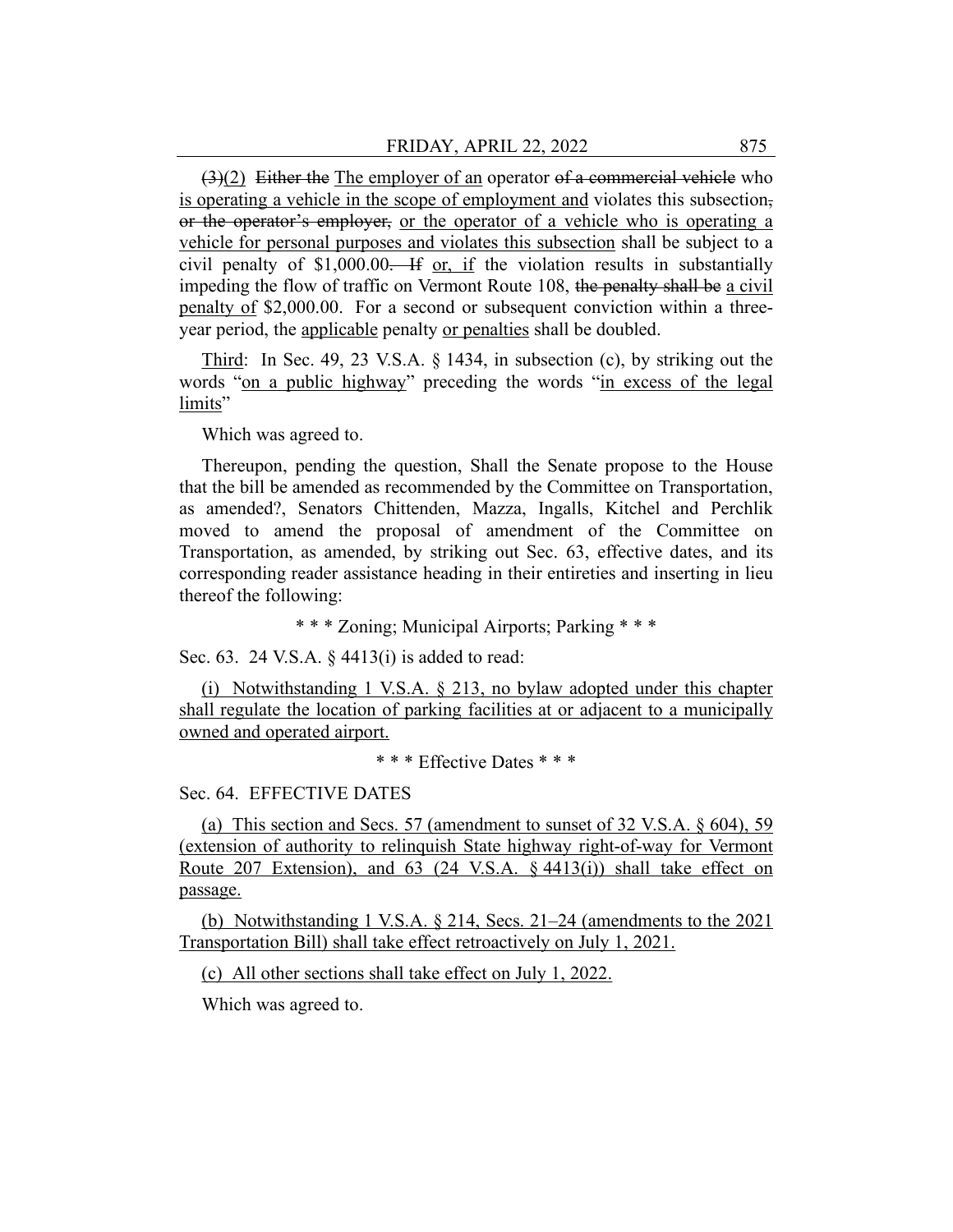Thereupon, the proposal of amendment of the Committee on Transportation, as amended, was agreed to and third reading of the bill was ordered.

Thereupon, on motion of Senator Balint, the rules were suspended and the bill was placed on all remaining stages of its passage in concurrence with proposal of amendment.

Thereupon, the bill was read the third time and passed in concurrence with proposal of amendment on a roll call, Yeas 29, Nays 0.

Senator Collamore having demanded the yeas and nays, they were taken and are as follows:

#### **Roll Call**

**Those Senators who voted in the affirmative were:** Balint, Baruth, Benning, Bray, Brock, Campion, Chittenden, Clarkson, Collamore, Cummings, Hardy, Hooker, Ingalls, Kitchel, Lyons, MacDonald, Mazza, McCormack, Nitka, Parent, Perchlik, Pollina, Ram Hinsdale, Sears, Sirotkin, Starr, Terenzini, Westman, White.

#### **Those Senators who voted in the negative were:** None.

**The Senator absent and not voting was:** Pearson.

Thereupon, on motion of Senator Balint, the rules were suspended and the bill was ordered messaged to the House forthwith.

#### **House Proposal of Amendment Concurred In with Amendment**

#### **S. 254.**

House proposal of amendment to Senate bill entitled:

An act relating to recovering damages for Article 11 violations by law enforcement and a report on qualified immunity.

Was taken up.

The House proposes to the Senate to amend the bill by striking out all after the enacting clause and inserting in lieu thereof the following:

## Sec. 1. REPORT ON ACCESS TO CIVIL JUSTICE REMEDIES AND LAW ENFORCEMENT QUALIFIED IMMUNITY IN VERMONT

(a) On or before November 15, 2022, the Office of Legislative Counsel shall submit a written legal analysis to the Senate Committee on Judiciary, the House Committee on Judiciary, and the Joint Legislative Justice Oversight Committee concerning the impact of the doctrine of qualified immunity on access to civil justice remedies in the State of Vermont and the U.S. Court of Appeals for the Second Circuit. In particular, the analysis shall identify: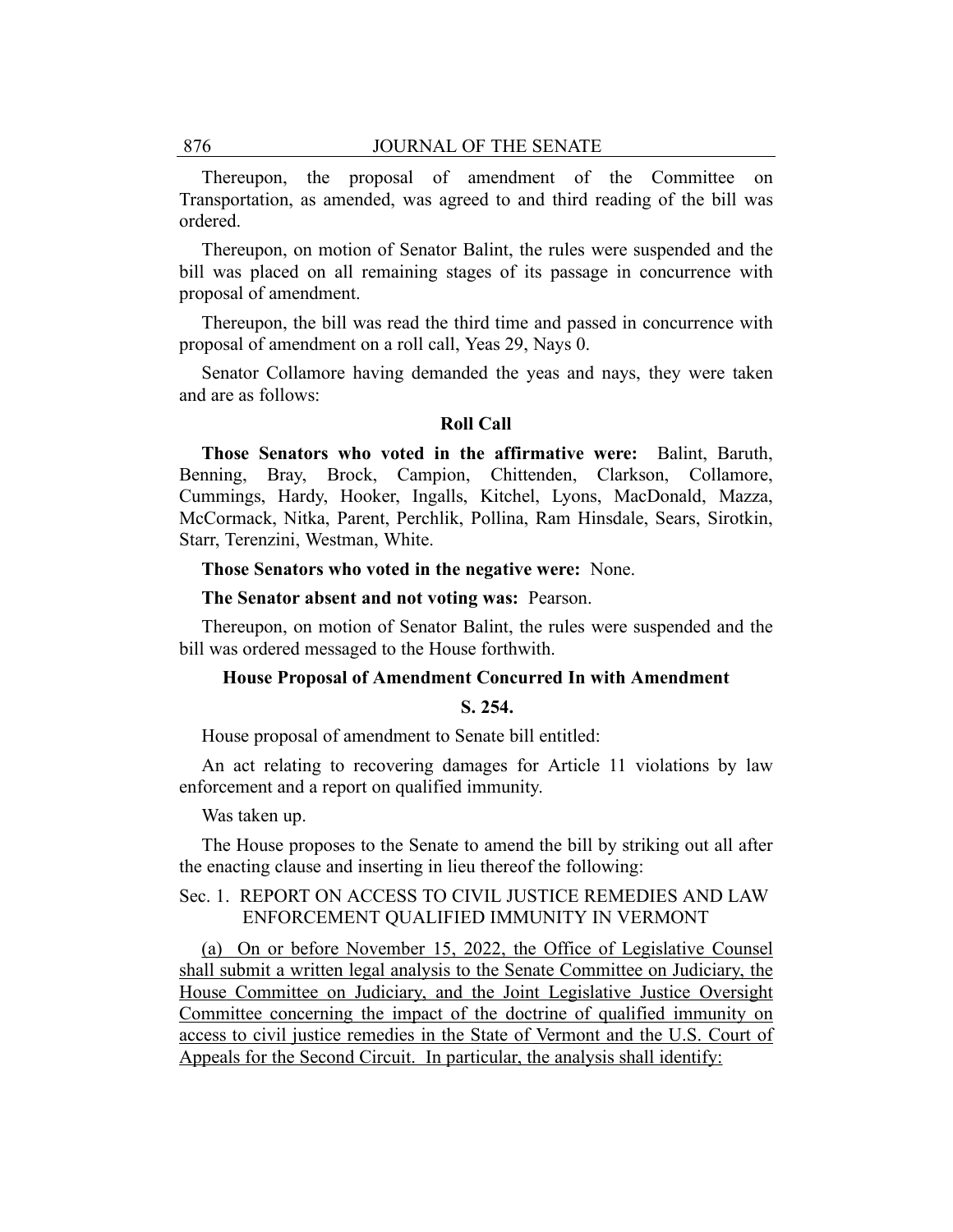(1) the origins of the doctrine of qualified immunity and its present interpretation and application by the State courts of Vermont;

(2) existing constitutional, statutory, and common law causes of action for redressing the alleged misconduct of Vermont law enforcement under Vermont law;

(3) existing immunities from suit concerning allegations of Vermont law enforcement misconduct under Vermont law;

(4) existing defenses to liability concerning allegations of Vermont law enforcement misconduct under Vermont law;

(5) existing statutory and common law limitations on damages concerning allegations of Vermont law enforcement misconduct under Vermont law;

(6) the applicability of the doctrine of qualified immunity to all certified law enforcement officers;

(7) the level of specificity necessary for a statute to be considered clearly established law pursuant to a qualified immunity analysis under Vermont law;

(8) the difference between remedies available pursuant to a direct private right of action based on self-executing provisions of the Vermont Constitution and remedies available in an action pursuant to 42 U.S.C § 1983; and

(9) a survey of states that maintain a central database of all final judgments and settlements paid by a law enforcement agency for allegations of law enforcement officer misconduct.

(b) The written analysis shall be confined to legal analysis and shall not make any policy recommendations.

(c) In the preparation of the legal analysis, the Office of Legislative Counsel shall have the administrative, technical, and legal assistance of the Office of the Vermont Attorney General, the Office of the Vermont Defender General, the Center for Justice Reform at Vermont Law School, and other stakeholders interested in assisting with the report.

Sec. 2. EFFECTIVE DATE

This act shall take effect on July 1, 2022.

And that after passage the title of the bill be amended to read:

An act relating to a report on qualified immunity.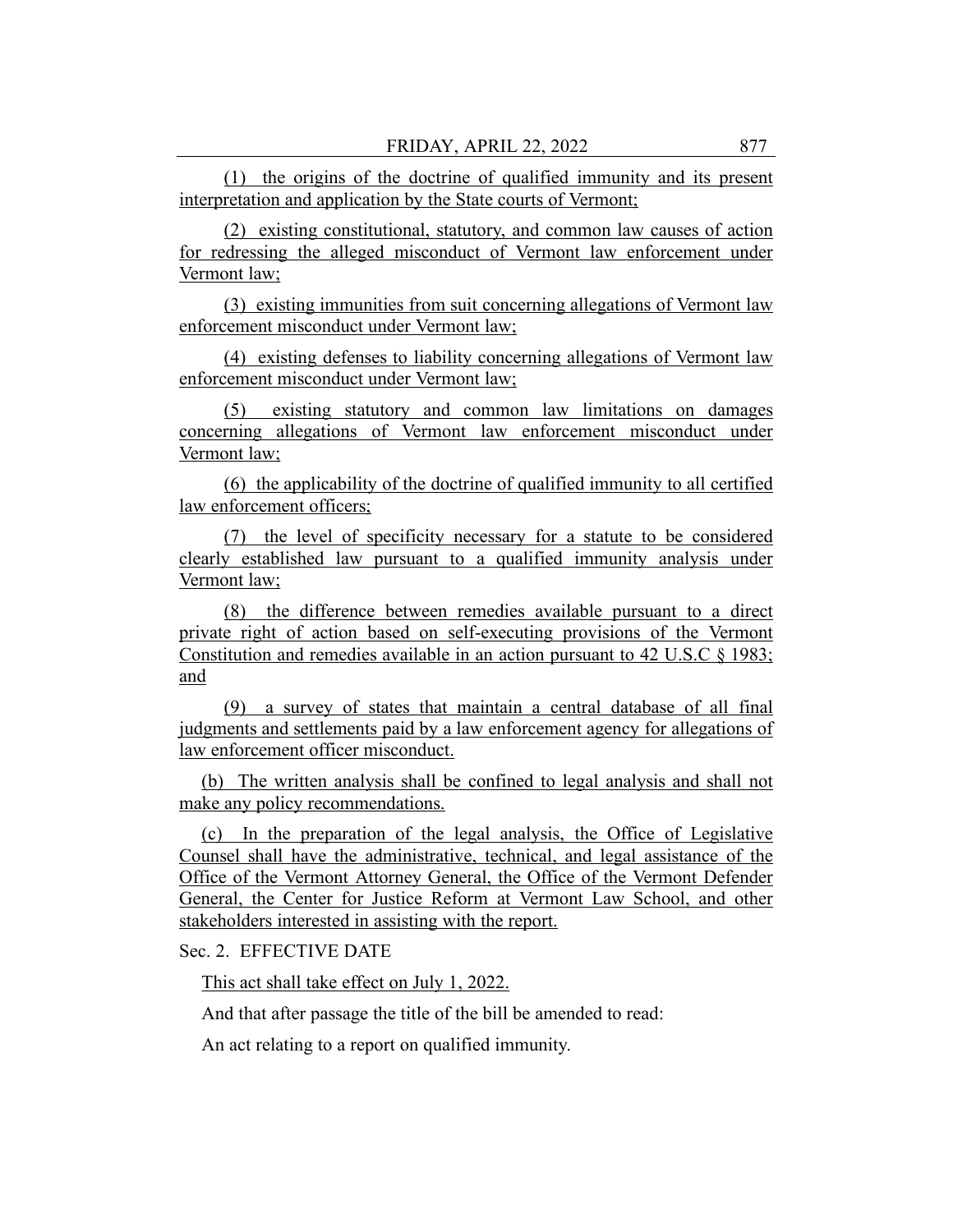Thereupon, pending the question, Shall the Senate concur in the House proposal of amendment?, Senator Sears moved that the Senate concur in the House proposal of amendment with an amendment as follows:

By adding a new Sec. 1 to read as follows:

Sec. 1. 20 V.S.A. § 2370 is added to read:

## § 2370. RECORD OF CASE DISPOSITION

Each law enforcement agency shall maintain a record of all final judgments and settlements paid by the law enforcement agency for court claims related to alleged violations of constitutional rights established under the Constitution of the State of Vermont. All judgments, settlements, and their underlying complaints are subject to public disclosure unless an exemption applies pursuant to the Vermont Public Records Act. Any record disclosed shall include the name of the law enforcement agency and the monetary amount paid pursuant to the judgment or settlement.

And by renumbering the remaining sections to be numerically correct.

And that after passage the title of the bill be amended to read:

An act relating to maintaining records of judgments and settlements paid by law enforcement agencies and a legal analysis of qualified immunity.

Thereupon, the question, Shall the Senate concur in the House proposal of amendment with further proposal of amendment?, was decided in the affirmative.

#### **Bill Passed in Concurrence**

#### **H. 399.**

House bill of the following title was read the third time and passed in concurrence:

An act relating to incarceration terms for criminal defendants who are primary caretakers of dependent children.

## **Proposal of Amendment; Third Reading Ordered**

## **H. 711.**

Senator Lyons, for the Committee on Health and Welfare, to which was referred House bill entitled:

An act relating to the creation of the Opioid Settlement Advisory Committee and the Opioid Abatement Special Fund.

Reported recommending that the Senate propose to the House to amend the bill as follows: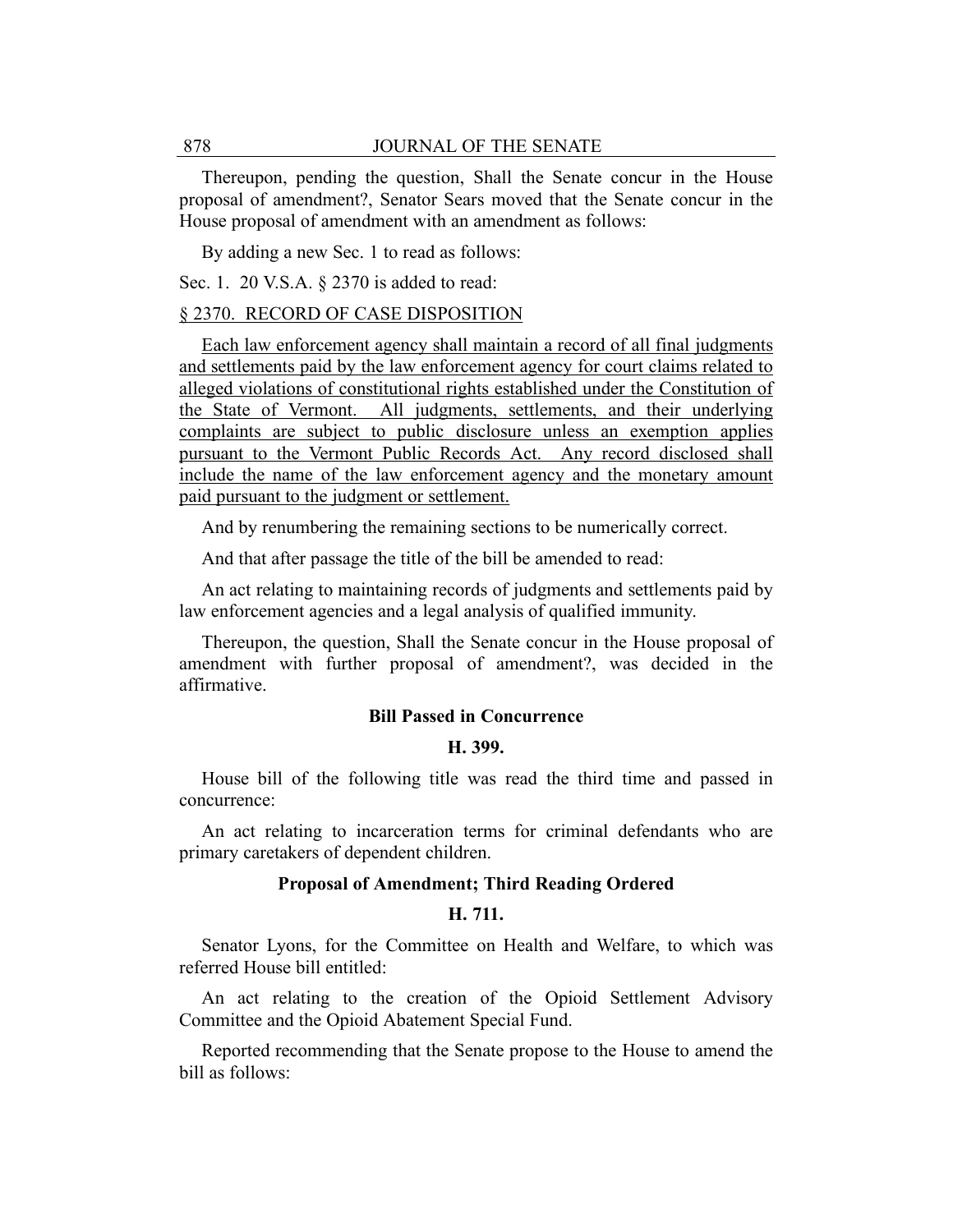First: In Sec. 1, 18 V.S.A. chapter 93, section 4772, subsection (c), in the second sentence by striking out "Substance Misuse Advisory Council" and inserting in lieu thereof Substance Misuse Oversight Prevention and Advisory Council

Second: In Sec. 1, 18 V.S.A. chapter 93, section 4774, subsection (a), by striking out subdivisions (1) and (2) in their entireties and inserting in lieu thereof the following:

(a)(1) There is created the Opioid Abatement Special Fund, a special fund established and managed pursuant to 32 V.S.A. chapter 7, subchapter 5 and administered by the Department of Health. The Opioid Abatement Special Fund shall consist of all abatement account fund monies disbursed to the Department from the national settlement fund administrator, the national opioid abatement trust, the supplemental opioid abatement fund, or any other settlement funds that must be utilized exclusively for opioid prevention, intervention, treatment, recovery, and harm reduction services.

(2) The Department shall include a spending plan, informed by the recommendations of the Opioid Settlement Advisory Committee established pursuant to section 4772 of this subchapter, as part of its annual budget submission, and once approved, the Department shall request to have the funds formally released from the national settlement fund administrator, the national opioid abatement trust, the supplemental opioid abatement fund, or any other settlement funds that must be utilized exclusively for opioid prevention, intervention, treatment, recovery, and harm reduction services. The Department shall disburse monies from the Opioid Abatement Special Fund pursuant to 32 V.S.A. chapter 7, subchapter 3.

Third: By striking out Sec. 2, sunset; Opioid Settlement Advisory Committee, in its entirety and inserting in lieu thereof a new Sec. 2 to read as follows:

#### Sec. 2. SUNSET; OPIOID SETTLEMENT ADVISORY COMMITTEE

The Opioid Settlement Advisory Committee shall cease to exist upon written certification by the Chair of the Opioid Settlement Advisory Committee to the Governor, the Speaker of the House, and the President Pro Tempore that Vermont's share of monies from the national settlement fund administrator, the national opioid abatement trust, the supplemental opioid abatement fund, or any other settlement funds that must be utilized exclusively for opioid prevention, intervention, treatment, recovery, and harm reduction services has been fully expended.

And that the bill ought to pass in concurrence with such proposal of amendment.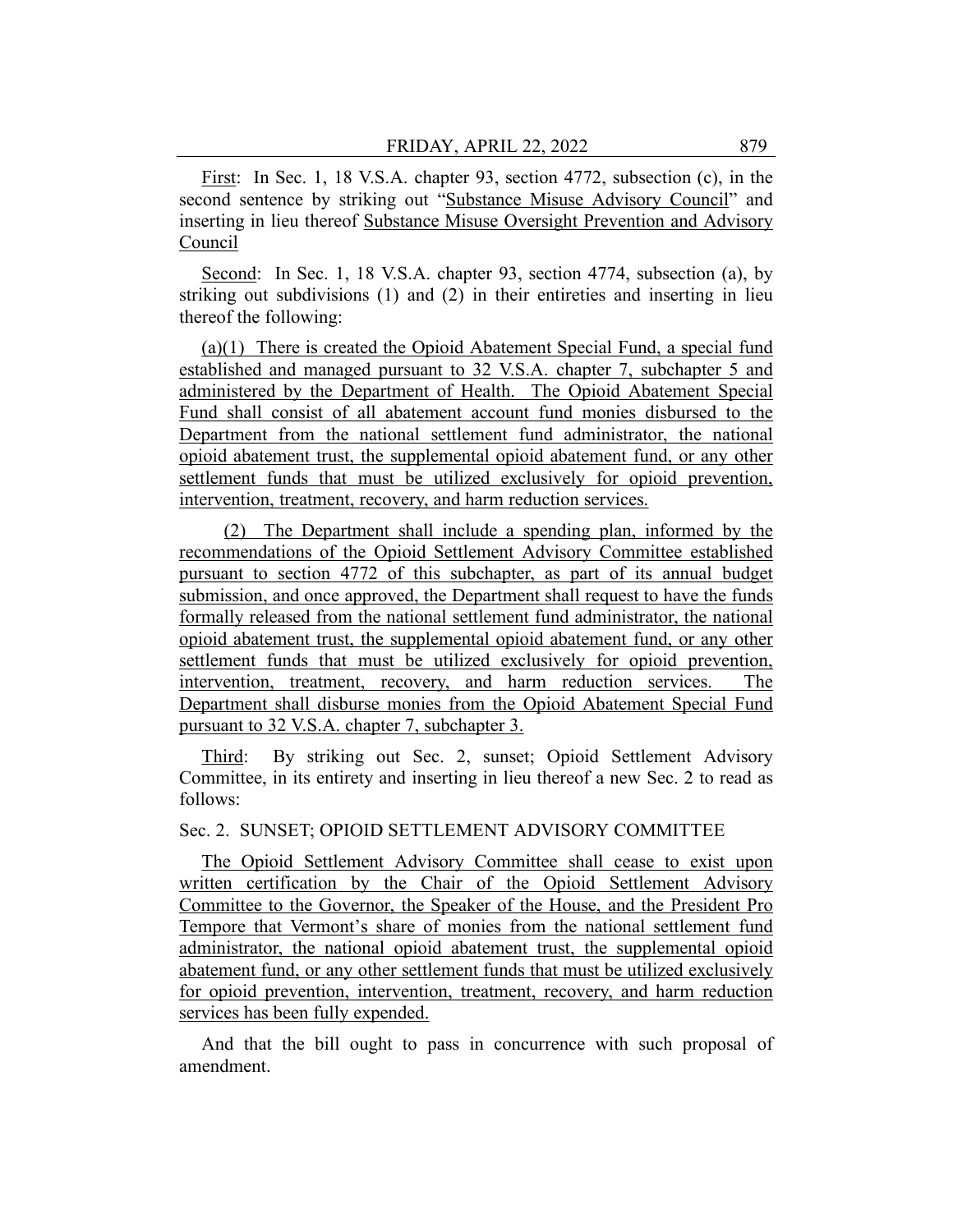Senator Kitchel, for the Committee on Appropriations, to which the bill was referred, reported recommending that the bill ought to pass in concurrence with proposal of amendment as recommended by the Committee on Health and Welfare.

Thereupon, the bill was read the second time by title only pursuant to Rule 43, and pending the question, Shall the Senate propose to the House that the bill be amended as recommended by the Committee on Health and Welfare?, Senator Lyons moved to amend the proposal of amendment of the Committee on Health and Welfare in Sec. 1, 18 V.S.A. chapter 93, section 4774, subsection (a), in both subdivisions (1) and (2), and in Sec. 2, sunset; Opioid Settlement Advisory Committee, by striking out the phrase "national settlement fund administrator" and inserting in lieu thereof national abatement account fund

Which was agreed to.

Thereupon, the proposal of amendment of the Committee on Health and Welfare, as amended, was agreed to and third reading of the bill was ordered.

## **Committee of Conference Appointed**

#### **H. 740.**

An act relating to making appropriations for the support of government.

Was taken up. Pursuant to the request of the House, the President announced the appointment of

> Senator Kitchel Senator Baruth Senator Westman

as members of the Committee of Conference on the part of the Senate to consider the disagreeing votes of the two Houses.

#### **Message from the House No. 54**

A message was received from the House of Representatives by Ms. Alona Tate, its Second Assistant Clerk, as follows:

Madam President:

I am directed to inform the Senate that:

The House has adopted House concurrent resolutions of the following titles:

**H.C.R. 144.** House concurrent resolution congratulating Blake Hill Preserves' owners Vicki Allard and Joe Hanglin on being named the U.S. Small Business Administration's 2022 Vermont Small Business Persons of the Year.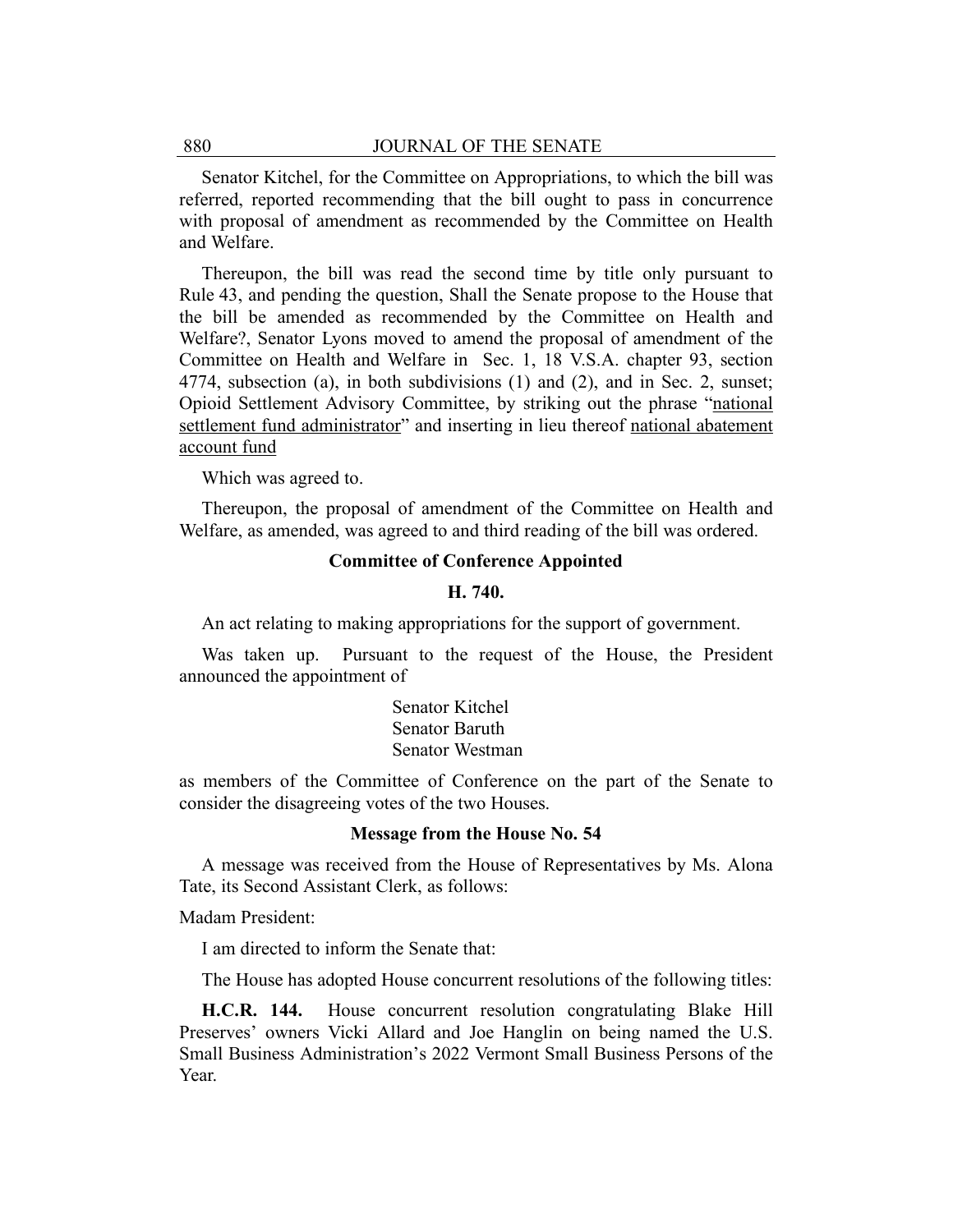**H.C.R. 145.** House concurrent resolution recognizing June 27, 2022 as Post-Traumatic Stress Injury Awareness Day in Vermont.

**H.C.R. 146.** House concurrent resolution congratulating Megan Nick on winning the bronze medal in women's individual aerials at the 2022 Winter Olympics.

**H.C.R. 147.** House concurrent resolution congratulating Ryan Cochran-Siegle of Starksboro on winning the silver medal in the super-G alpine skiing race at the 2022 Winter Olympics.

**H.C.R. 148.** House concurrent resolution recognizing April 2022 as World Landscape Architecture Month and designating April 26, 2022 as Fredrick Law Olmsted Day in Vermont.

**H.C.R. 149.** House concurrent resolution honoring former Sunderland Town Clerk and Treasurer Rose Keough.

In the adoption of which the concurrence of the Senate is requested.

#### **House Concurrent Resolutions**

The following joint concurrent resolutions having been placed on the consent calendar on the preceding legislative day, and no Senator having requested floor consideration as provided by the Joint Rules of the Senate and House of Representatives, were severally adopted in concurrence:

By Reps. Bartholomew and others,

By Senators Balint, Clarkson, McCormack, Nitka and White,

#### **H.C.R. 144.**

House concurrent resolution congratulating Blake Hill Preserves' owners Vicki Allard and Joe Hanglin on being named the U.S. Small Business Administration's 2022 Vermont Small Business Persons of the Year.

By Reps. Copeland Hanzas and others,

#### **H.C.R. 145.**

House concurrent resolution recognizing June 27, 2022 as Post-Traumatic Stress Injury Awareness Day in Vermont.

By Reps. Brumsted and Webb,

#### **H.C.R. 146.**

House concurrent resolution congratulating Megan Nick on winning the bronze medal in women's individual aerials at the 2022 Winter Olympics.